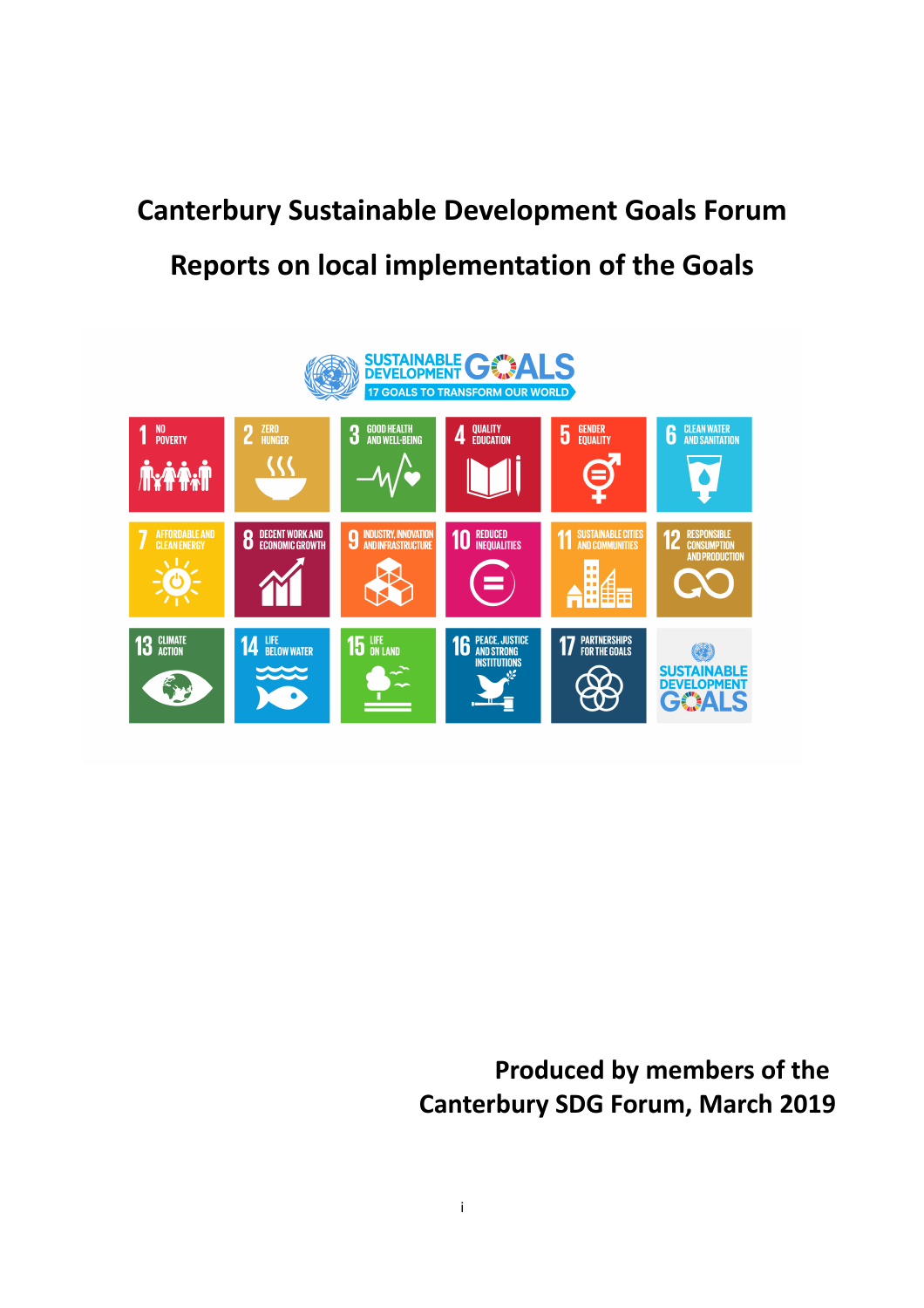# **Canterbury SDG Forum**

The United Nations Sustainable Development Goals (SDGs or Global Goals) are a common plan to address some of the most pressing problems facing the world today. They were agreed in 2015 after years of negotiation and have now been endorsed by every country in the world. There are 17 interconnected goals, each supported by specific targets, aimed at protecting the planet and ensuring global peace and prosperity.

Everyone is responsible for implementing the Global Goals, including national and local governments, businesses, community groups and individuals. That is why we have set up the Canterbury SDG Forum. This is a unique coalition of individuals and representatives of local organisations focussed on advancing the global goals in the Canterbury District.

So far we have:

- presented a petition to Canterbury City Council asking the council to work with local community groups and institutions to identify good practices which promote the SDGs;
- had discussions with officers of Canterbury City Council and Kent County Council to identify where our agendas overlap and how we can work together;
- identified a number of areas where the SDGs, and the more specific targets within them, have a particular local relevance;
- written short reports which analyse local sustainability issues and possible actions to address them.

In 2019 the UK Government will be presenting to the United Nations a Voluntary National Review of its base-line and progress towards addressing the SDGs. Both the Canterbury SDG forum and Canterbury City Council have submitted reports which we hope will be included.

We would now like to take this cooperation further. In the run-up to the local elections on 2 May 2019, candidates will be putting forward their ideas for the future of the district. That future has to be a sustainable future, and we believe that the SDGs can help to focus thinking about what it should be.

This booklet is an updated version of our reports on local activities which relate to the Global Goals. We are sending it to all the parties fielding candidates in the May elections in the hope that they adopt and respond to our suggestions. The Sustainable Development Goals are a vision for a sustainable world and a sustainable district. We believe they should be reflected in the Corporate Plan which will be adopted by the newly elected Canterbury City Council. We also recommend that the new council should appoint a councillor as its SDG Champion to promote and oversee local implementation of the goals.

It is recognised by world leaders that global warming and biodiversity loss are part of a growing global emergency which threatens us all. The Global Goals are an international response. Will Canterbury rise to the challenge of becoming an SDGs city?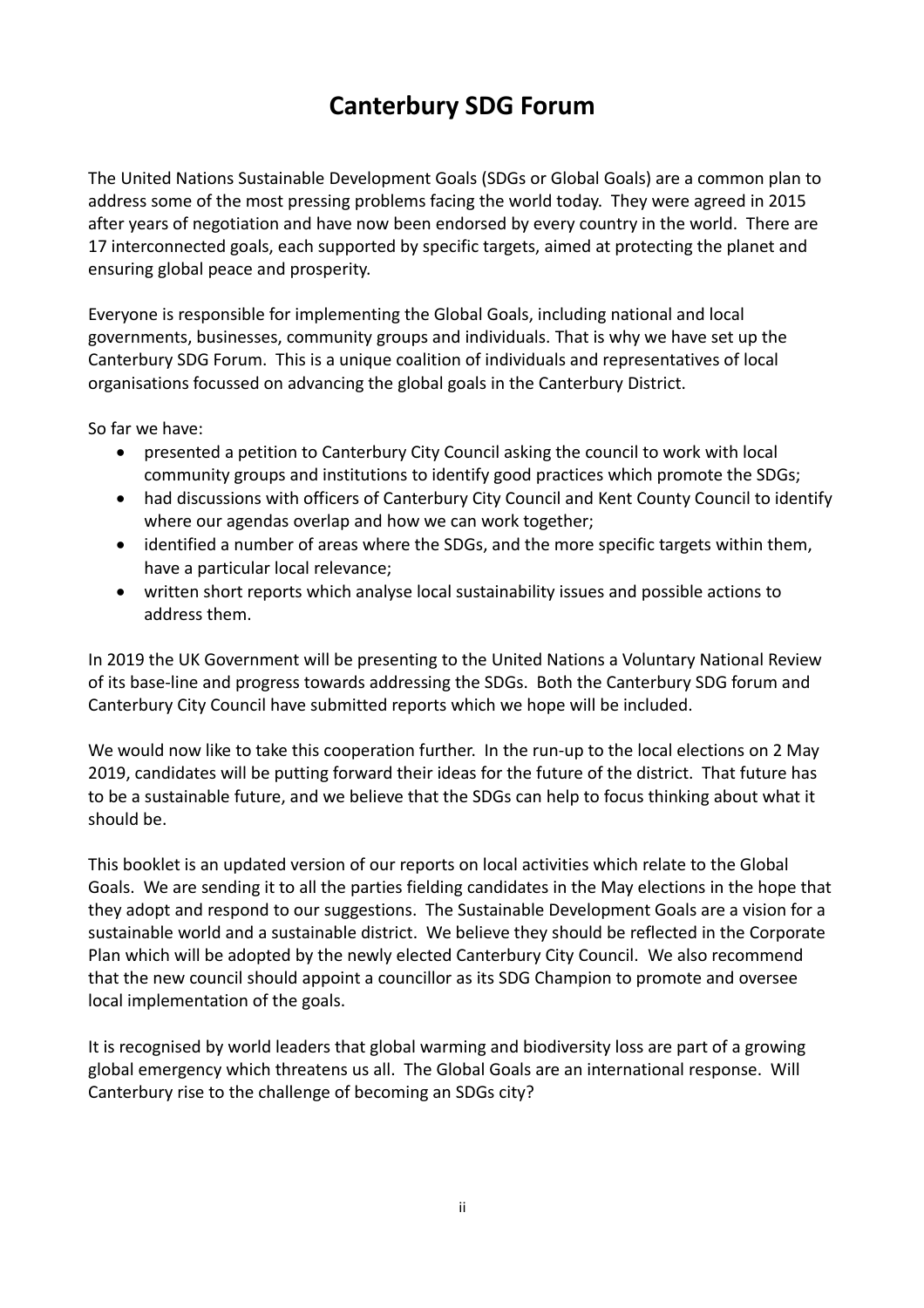# **Foreword**

# Helen Clark Prime Minister of New Zealand (1999-2008) United Nations Development Programme Administrator (2009-2017)

I had an opportunity to visit Canterbury in 2017 to address the UN Peace Service at Canterbury Cathedral and was impressed by the thriving civil society in the city and in the surrounding district. I am therefore delighted to see that the new Canterbury Sustainable Development Goals Forum, working with local universities and in consultation with local government, has produced an impressive set of papers on how the SDGs apply locally and align with local sustainable development plans.

Such 'localisation' of the SDGs and their community ownership, involving a bottom-up approach to development, is very much what the United Nations Development Programme was encouraging when I was heading it at the time of the adoption of the 2030 Agenda on Sustainable Development. I therefore warmly welcome this community-led initiative and wish it well in its ongoing work.

Helen Clark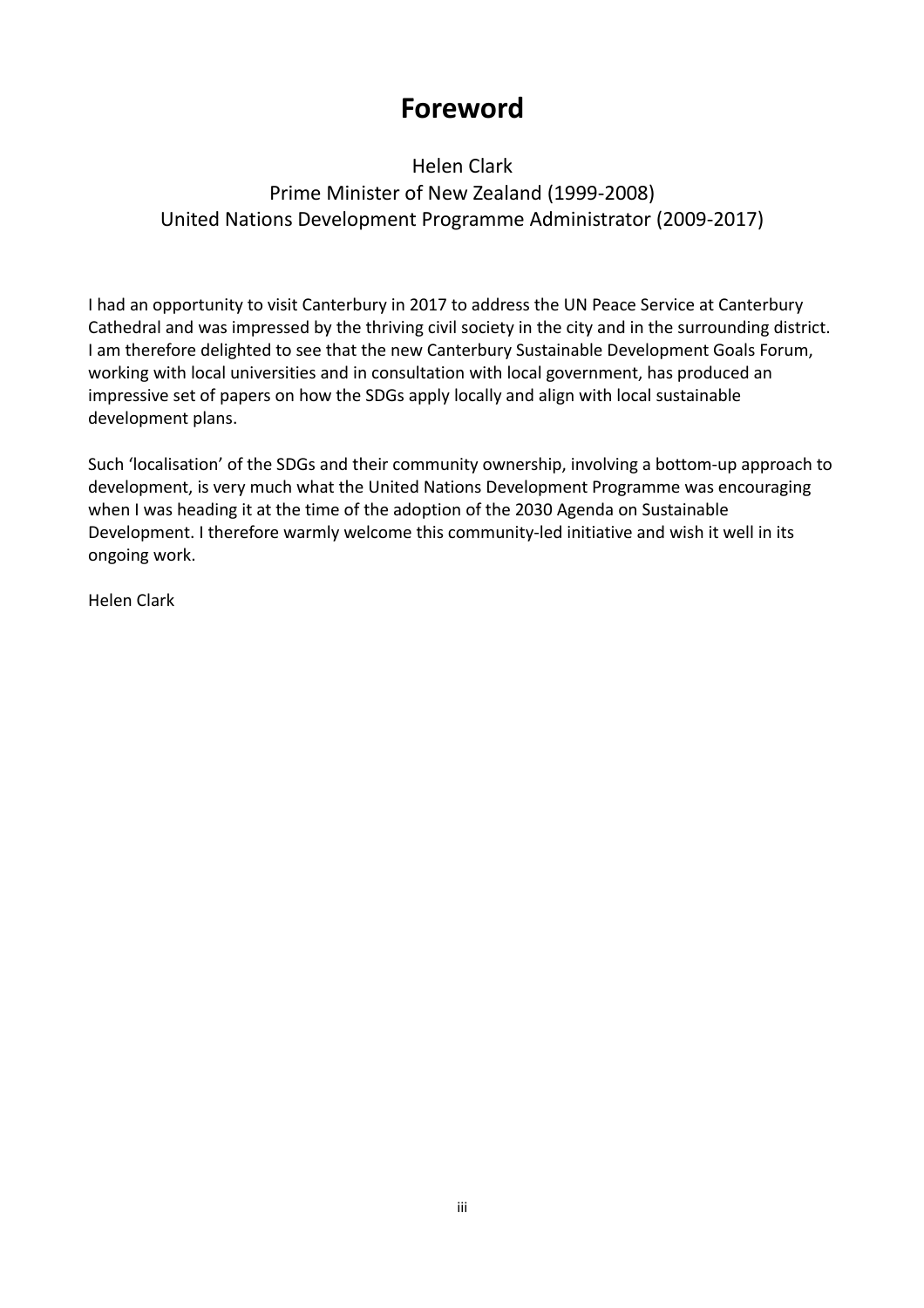# **Local Reports**

The ten reports are on:

|                                                                | Goal .target(s) | Page |
|----------------------------------------------------------------|-----------------|------|
| 1. Health care and wellbeing                                   | 3.4 3.4 3.5 3.8 |      |
| 2. Education for sustainable development                       | 4.7             | 6    |
| 3. Combating trafficking and violence against women            | 5.2             | 10   |
| 4. Housing and homelessness                                    | 11.1            | 12   |
| 5. Improving air quality, promoting sustainable transport      | 11.6 and 3.9    | 18   |
| 6. Providing universal access to green and public spaces       | 11.7            | 20   |
| 7. Dealing with waste                                          | 12.5            | 25   |
| 8. Tackling climate change                                     | 13              | 27   |
| 9. Accountable institutions and representative decision-making | 16.6, 16.7      | 31   |
| 10. Partnerships for development                               | 17.6, 17.9      | 34   |

We have selected SDGs and Targets which we see as having a particular local relevance for the Canterbury district. However, all the SDGs are interlinked. The ones which we have selected fall under three broad cross-cutting themes:

**NO ONE SHOULD BE LEFT BEHIND:** This theme was stressed at the United Nations when the SDGs were adopted. A sustainable future requires particular focus on the needs of those who are most vulnerable. Our reports 1, 3 and 4 are relevant here.

**PROTECTING THE ENVIRONMENT:** A sustainable future requires strong measures to deal with air quality, the protection of green and open spaces, the management of waste, and the threat of climate change. Our reports 5, 6, 7 and 8 deal with this.

**STRONG INSTITUTIONS:** A sustainable future cannot be achieved without the infrastructure to raise awareness, formulate robust policies and carry them through. Our reports 2, 9 and 10 focus particularly on universities, local democracy, and partnership working.

The Local organisations represented in the Canterbury SDG Forum are:

| Amnesty International Canterbury Group,       | Canterbury Society,                           |
|-----------------------------------------------|-----------------------------------------------|
| Canterbury and District Inter-Faith Action,   | Ethnic Minorities Independent Council,        |
| Canterbury Christ Church University           | Soroptimists International (Canterbury),      |
| Sustainability Team,                          | United Nations Association Canterbury Branch, |
| Canterbury District Fairtrade Steering Group, | University of Kent Sustainability Team.       |
| Canterbury Mothers' Union,                    |                                               |

The reports have been written by individual members of Canterbury SDG Forum. They reflect a broad consensus, but the particular views and proposals put forward in the reports are those of the individual authors, and are offered here for further discussion. The authors are:

Michael Vince, Stephen Scoffham, Catherine Morris, Emily Mason, Jane Webb, Huw Kyffin, Jan Pahl, John Walker, Martin Vye, Emily Shirley, Sian Pettman, Richard Norman, Carl Wright, and Balasubramanyam Chandramohan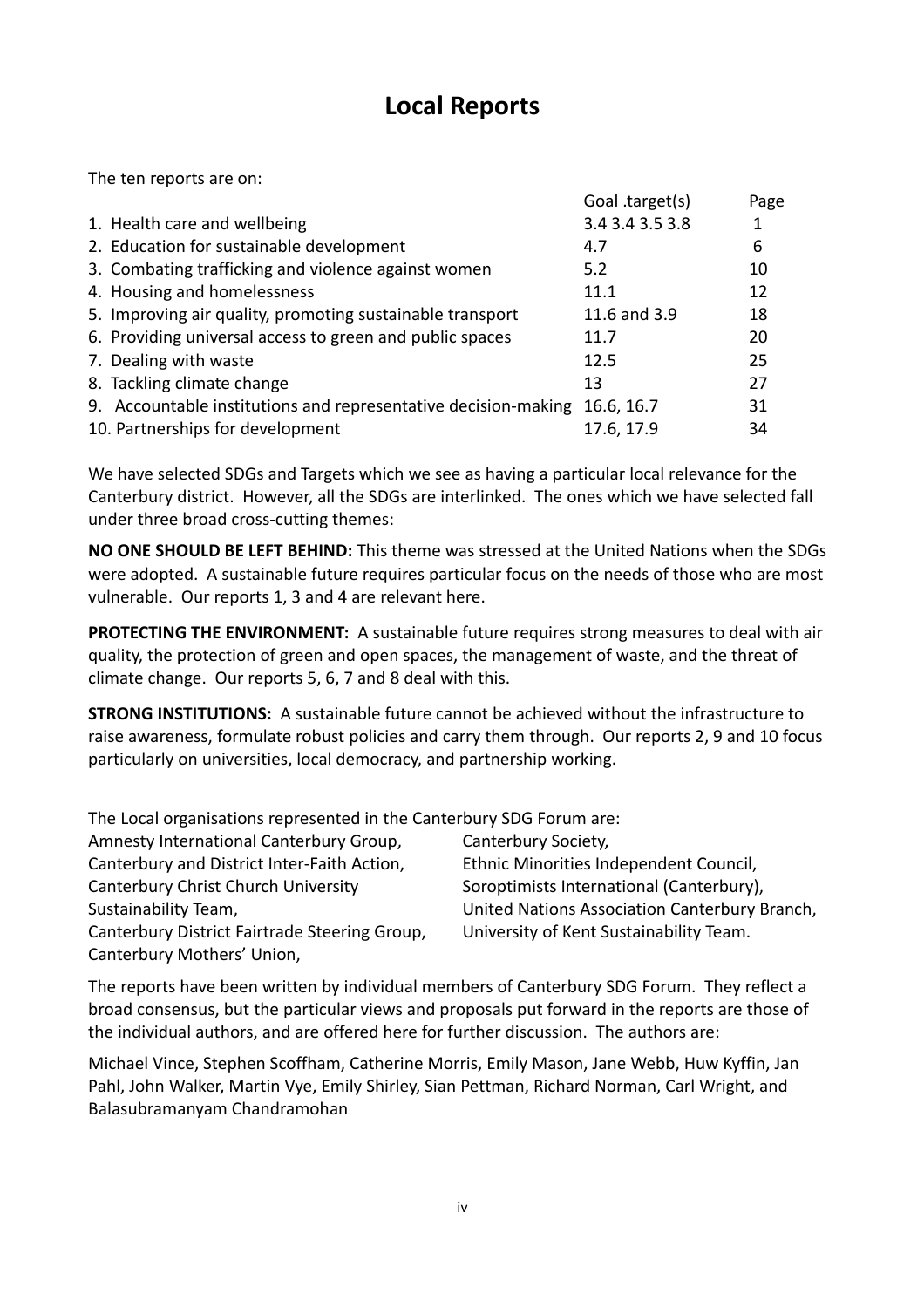

# **SDG Goal 3: HEALTH AND WELLBEING FOR ALL**

#### **1. SDG Goal 3 and relevant local targets:**

*Targets 3.1, 3.2 & 3.8 concern safer maternal morbidity, ending preventable deaths of newborns and children under-five, and providing universal health coverage.*

- *3.4 Reduce premature mortality from non-communicable diseases through prevention and treatment and promote mental health and well-being.*
- *3.5 Strengthen the prevention and treatment of substance abuse, including narcotic drug abuse and harmful use of alcohol.*

#### **2. The Issues**

The World Health Organisation defines health as "a state of complete physical, mental and social well-being, not merely the absence of disease or infirmity". This laudable aspiration is broadly met within the United Kingdom. However our achievements need to be maintained and improved, especially as premature preventable deaths, mental health and well-being, and alcohol and substance abuse still impact negatively within the district.

Whilst many of the specific targets for Goal 3 are exceeded within the UK, the UK Stakeholders for Sustainable Development note that socio-economic status adversely influences health outcomes. For a full description of these complex links, see Public Health England's video describing these wider determinants of health. This impact can be seen in the higher morbidity and earlier death within different wards in Canterbury district.

The Kent Health and Wellbeing Board (HWB) lead and advise on work to improve the health and wellbeing of the people of Kent by promoting joined-up commissioning across the NHS, social care, public health and other services. This is mirrored in the multi-agency Canterbury HWB. Detail from Kent's Joint Strategic Needs Assessment and Health and Wellbeing Strategy is focused on the specific issues that relate to the District. The intention is for the local Board to ensure effective local engagement and to monitor local outcomes.

Kent County Council (KCC), Canterbury City Council (CCC) and the Canterbury and Coastal Clinical Commissioning Group (CCG) are tasked with planning to achieve the health and wellbeing of the local population. They work with and through an array of associated statutory and voluntary health, social care and environmental organisations. Responsibility sits within the statutory framework for the National Health and Social Care Services, the Public Health Service and more broadly civil society in general, together with education, water, sanitation and policing services in particular.

The CCG's first five year plan identified the need to address i) long-term conditions, including dementia; ii) the provision of services for urgent care, mental health and services for children and young people; and iii) maternity services.

In line with the Kent Health and Wellbeing Strategy, they aimed to ensure that:

- every child has the best start in life
- people take greater responsibility for their own health
- the quality of life, care and support for those with long-term conditions is improved
- those with mental ill health are supported to live well
- people with dementia are assessed and treated earlier.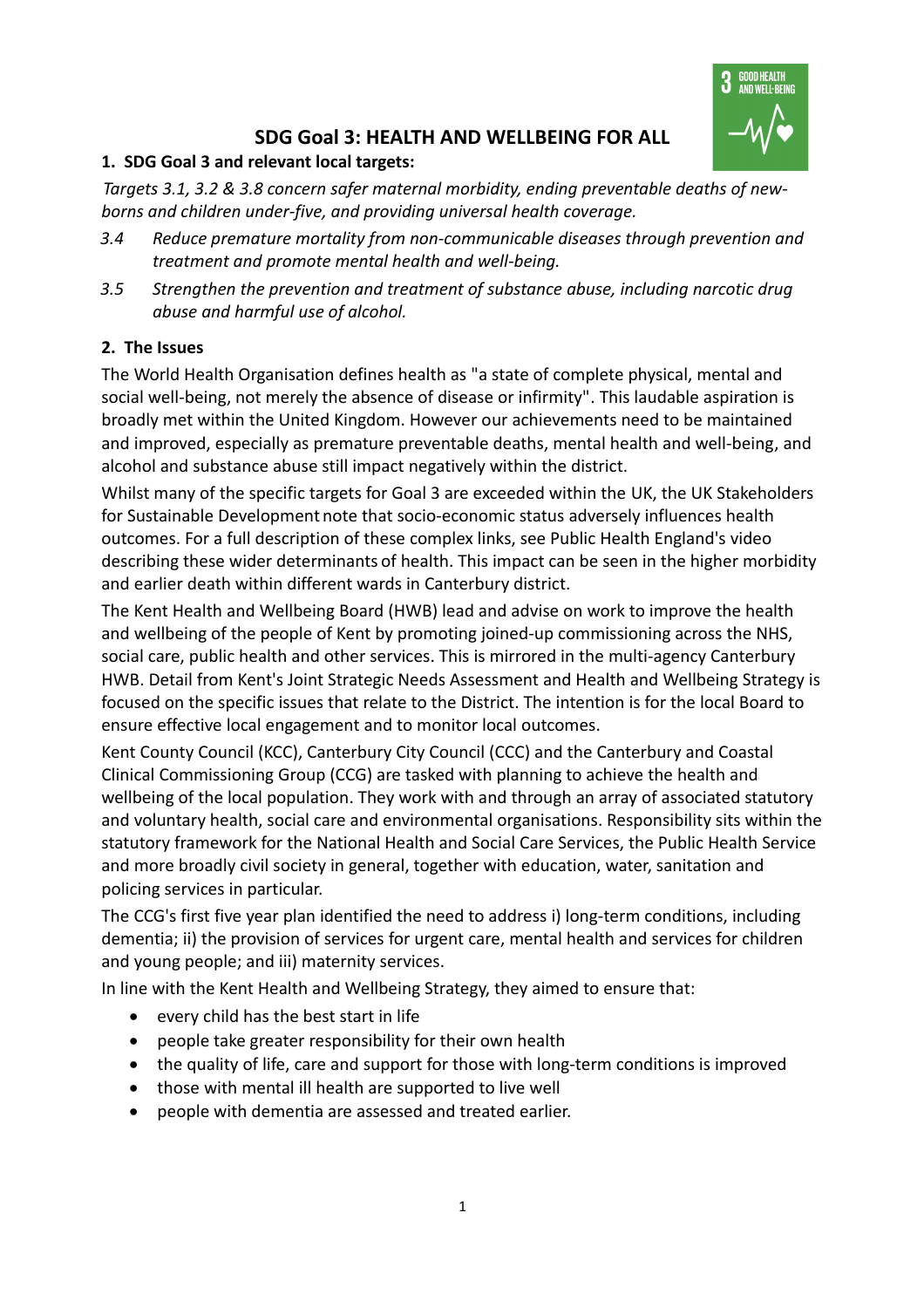The CCG outlined their priorities for promoting health and minimising long-term conditions that impact on premature death, disease or disability by detailing the individual behaviour changes needed:

Prevention strategies

- To reduce the level of:
- smoking, especially during pregnancy
- obesity
- alcohol consumption and substance misuse.
- To increase:
- the level of physical activity.

#### **3. Observations**

that can reduce the risk factors for:

- Cancer
- Cardio-vascular disease and stroke
- Diabetes
- Respiratory disease
- Mental ill-health and dementia.

The CCG has worked with the other local CCGs to strengthen and reshape the various contracts with NHS and other providers of their health care services. The aim has been to relocate those activities that can be provided safely and efficiently outside the centralised hospital structures and support more local provision. Whilst achieving some qualitative improvements, changing long established practices has proved a slow process.

Initially the CCG aimed to develop primary and local care services, before later concentrating on the redesign of tertiary care. The Encompass GP hub-based approach being developed across Canterbury and the Integrated Care Service in Herne Bay illustrate this work. An evaluated systematic application of the Local Care Model: multi-disciplinary and multi-agency by Encompass, has been shown to provide a deeper and more comprehensive awareness of patient and carer needs, with a more informed and efficient use of available staff.

Increasingly, shared structures and relationships have been formed to work towards meeting the identified targets locally, within East Kent, and more broadly across Kent and Medway. Many initiatives are being introduced to facilitate the changes sought:

- local GP based hubs now offer services previously only available at a major hospital
- Discharge to Assess: a programme of assessment on arrival at hospital with immediate return home with short-term intensive multi-disciplinary team support, or assessment at home to prevent removal to hospital but providing this same level of intensive support
- wellbeing initiatives: equipment in local open spaces for adult workouts; guided health walks; library based book-reading groups, are elements that might now be used as a focus for newly developing social rather than drug based prescribing.

Other wellbeing initiatives include:

- dementia cafés and befriending services
- children/family and young people centres
- men's SHEDs and gardening groups
- help and support for young people
- peer group support and mental health centres
- domestic abuse support systems

In preparing this report on the effectiveness and outcome of the CCG's strategy, it became clear that longer term health and well-being improvements will require effective support for women and families in the early years of a child's life and when supporting families or individuals on low incomes and those who are unemployed. This demands an emphasis on some of the other elements in the Starting Well and Living Well sections of the age specific programme identified by Kent's Director of Public Health, outlined in Table 1.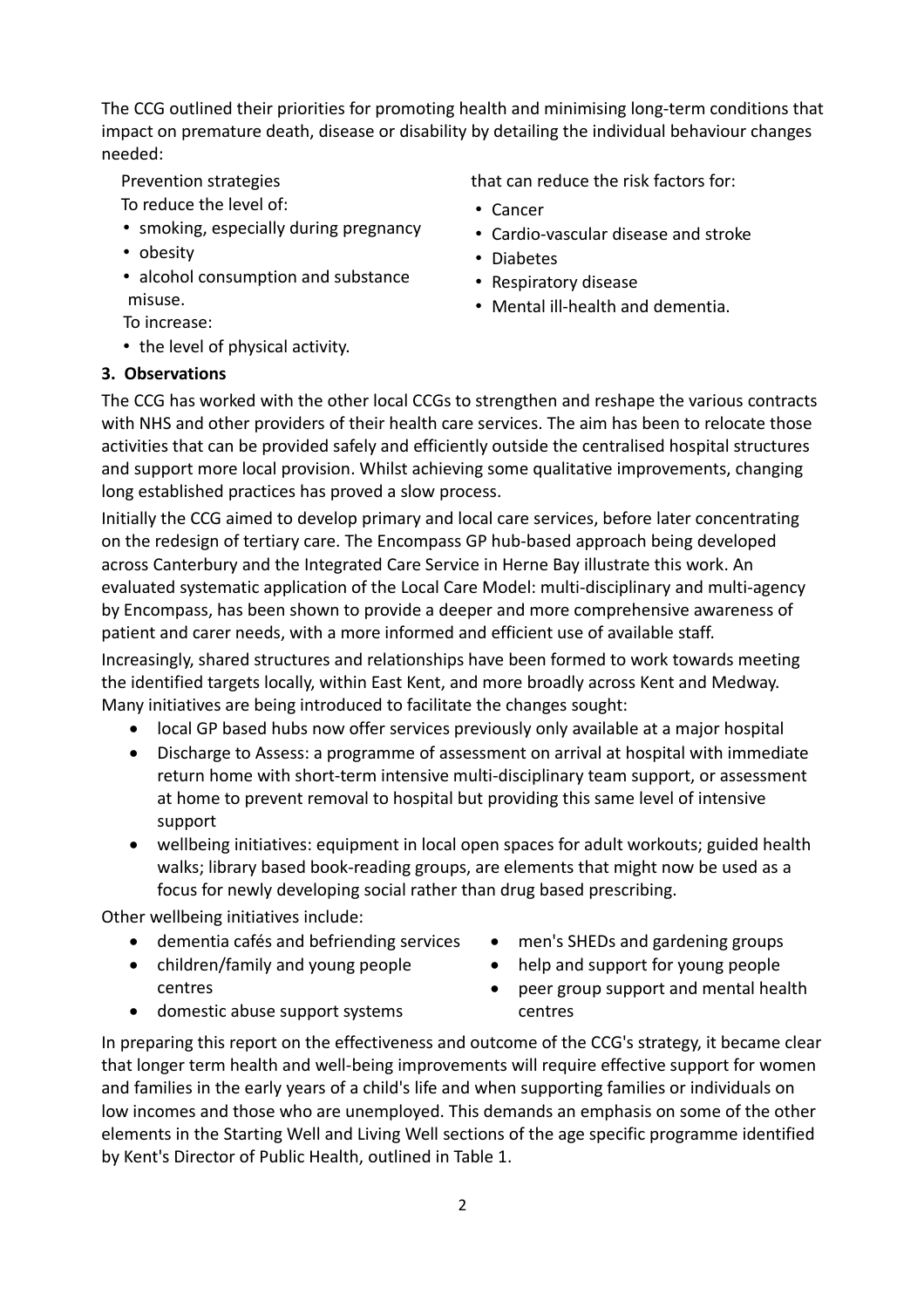Table 1 Kent Public Health Director's age based needs approach for addressing issues:

**Starting Well:** programmes which address maternal, infant, child and young peoples' health together, with related immunisation and vaccination opportunities;

**Living Well:** initiatives aimed to assist adults live healthy, stimulating and productive lives. These recognise the impact of population changes over time; the potential for more healthy life-style choices and the impact of housing, employment and environmental factors on wellbeing. Specific diseases identified, cancers, diabetes, chronic obstructive pulmonary disease (COPD), coronary heart disease and stroke, have been shown to influence long-term chronic ill-health and early death and these are seen to be negatively associated with socioeconomic disadvantage.

Mental health and wellbeing issues include mental distress, illness, self-harm and suicide. These are often also associated with substance misuse, alcohol and drug addictions, which may also contribute to increased levels of domestic abuse.

**Ageing Well:** focuses on facilities to provide socially stimulating opportunities and activities to enable older people to continue living well at home, with appropriate support and relief for carers. Services to support those with falls and fractures, stroke and transient ischaemic attacks (TIAs), dementia and end of life care are all seen as important resources, particularly when seeking to prevent entry to or enabling early discharge from hospital.

Commissioners are charged with ensuring they listen to and engage effectively with the public as services are remodelled. Canterbury CCG has developed a range of meetings to explore ideas and respond to questions from the public:

- large parts of the Board's meetings are open to the public and expressly seek questions
- various locality, public reference and disease specific group meetings have been held
- GPs are asked to ensure that their Patient Participation Groups know of planned changes
- specific information-giving and consultation meetings have been held with extensive recording and reporting on the outcomes before decisions are taken. Much of this work has been on an East Kent and more recently Kent and Medway wide basis.

The breadth and depth of the work undertaken by the commissioning group has been phenomenal, but the bureaucracy required to keep everyone informed is very demanding and perhaps counter-productive, in that it has removed highly skilled people from the delivery of services.

There is extensive community and social work support from local church based groups: drop-in centres provide a social environment, support in making housing and benefit applications, with guidance on any subsequent appeal, and the provision of local foodbank distribution centres. This often involves work previously undertaken by paid staff in local authority or government offices.

Canterbury Soroptimists have worked with the local health services to initiate a text alert system to remind women to make monthly checks of their breasts. Currently they volunteer for arts projects run by Age UK and support Target Ovarian Cancer by taking part and stewarding their sponsored walks.

Obtaining grant funding from either the local authority or Lottery demands extensive work on the part of the agencies seeking to offer services, which may preclude some applicants. The Umbrella Centre in Herne Bay and Home Start family support service have obtained lottery support, but it was seen as a very challenging process.

There are significant problems in recruiting to meet the needs of an ever growing and ageing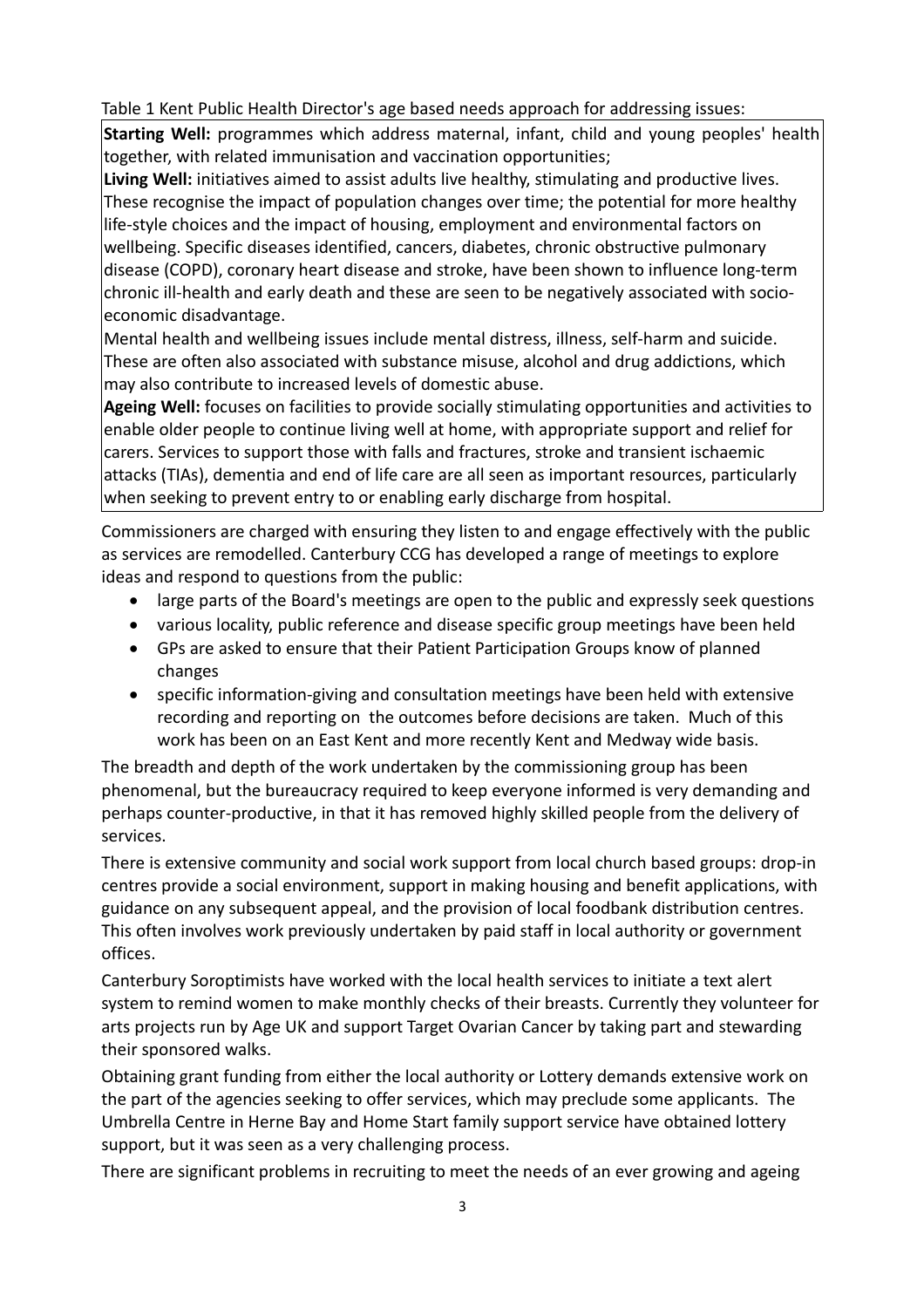population. The need for a workforce with appropriate skills is recognised, but GPs, specialist nurses and consultants are a shrinking resource. Equally, paramedic staff are now more highly trained, resulting in their being able to undertake home visits or run Minor Injury Units within the purview of GP practices. This puts pressure on the numbers available for the prime focus of emergency ambulance work.

Changing the way people work within and across distinctly different health and care systems is a long term challenge. *Local-Care* needs to be seen to be available and effective everywhere, before the public are likely to accept the proposed change to tertiary services.

It is essential to identify and effectively disseminate accounts of progressive and successful initiatives. Whilst some of the health trusts publish magazine style updates on their initiatives, these can be limited in their distribution. Radical changes are planned and will only be accepted if it is demonstrated that new ways of working really do bring benefits and are not merely cost saving measures.

Valuable detail on health, well being and unhealthy lifestyle behaviours are available through the Public Health Observatory and are used by the various agencies. However general awareness of this data is limited. The latest Local Health Profile identifies that the health of people in Canterbury is varied when compared with the England average:

#### **Extract based on the Local Health Profile published July 2018**

- about 16% (3,600) of children live in low income families (2015)
- 45 conceptions to under 18 yr olds (2016) (Lower than Kent, may indicate benefit from a previous Public Health initiative)
- 233 (17%) of children in year 6 were classified as obese, (better than the average for England 2016/7)
- 13 under 18 yr olds were admitted for alcohol-specific hospital stays (45 between 2014-17)
- men die 7.1 yrs and women 3.5 yrs earlier in the most deprived areas of Canterbury than in the least deprived; (however, life expectancy is similar to the England average - 2014-16)
- 15% of mothers smoking at time of delivery is worse than the England average (2016/17)
- 77% of women are supported to initiate breastfeeding (better than the England average 2016/17)
- 854 hospital stays in 2016/17 for alcohol-related harm (better than the England average)
- 376 hospital stays for self harm in 10-24 year olds (lower than the Kent average and a decrease in 2017/18)
- estimated levels of adult excess weight and physical activity are better than the England average
- rates of sexually transmitted infections (2017) and TB (2014-17) are better than average.

Changes in relation to teenage conception rates and in the level of self-harm in 10-24 yr olds indicate that public health initiatives can directly influence behaviour. Identifying such progress is often a long-term process.

A Kent based research project into *Teenage Parents' Views and Experiences of Sex and Relationships Education*, in 2007, preceded a new initiative to reduce teenage pregnancies. The conception rate in Kent for under 18 yr olds has reduced from 34.6/1000 in 2010 to 18.5/1000 in 2016, in Canterbury it went from 26/1000 in 2010 to 17.8/1000 in 2016.

Between 2016 and 2018 a number of students in Kent Secondary Schools have completed a Mind and Body programme run by Addaction. An evaluation by researchers at the University of Bath of the wider programme showed 81% of participants had fewer self harm thoughts, 91% reduced self harm actions and 73% reported better emotional wellbeing. This result accords with the reduced level of self harm identified in the Canterbury profile for 2017/18.

The WHO European Region report maintains "Health and wellbeing are universal human goals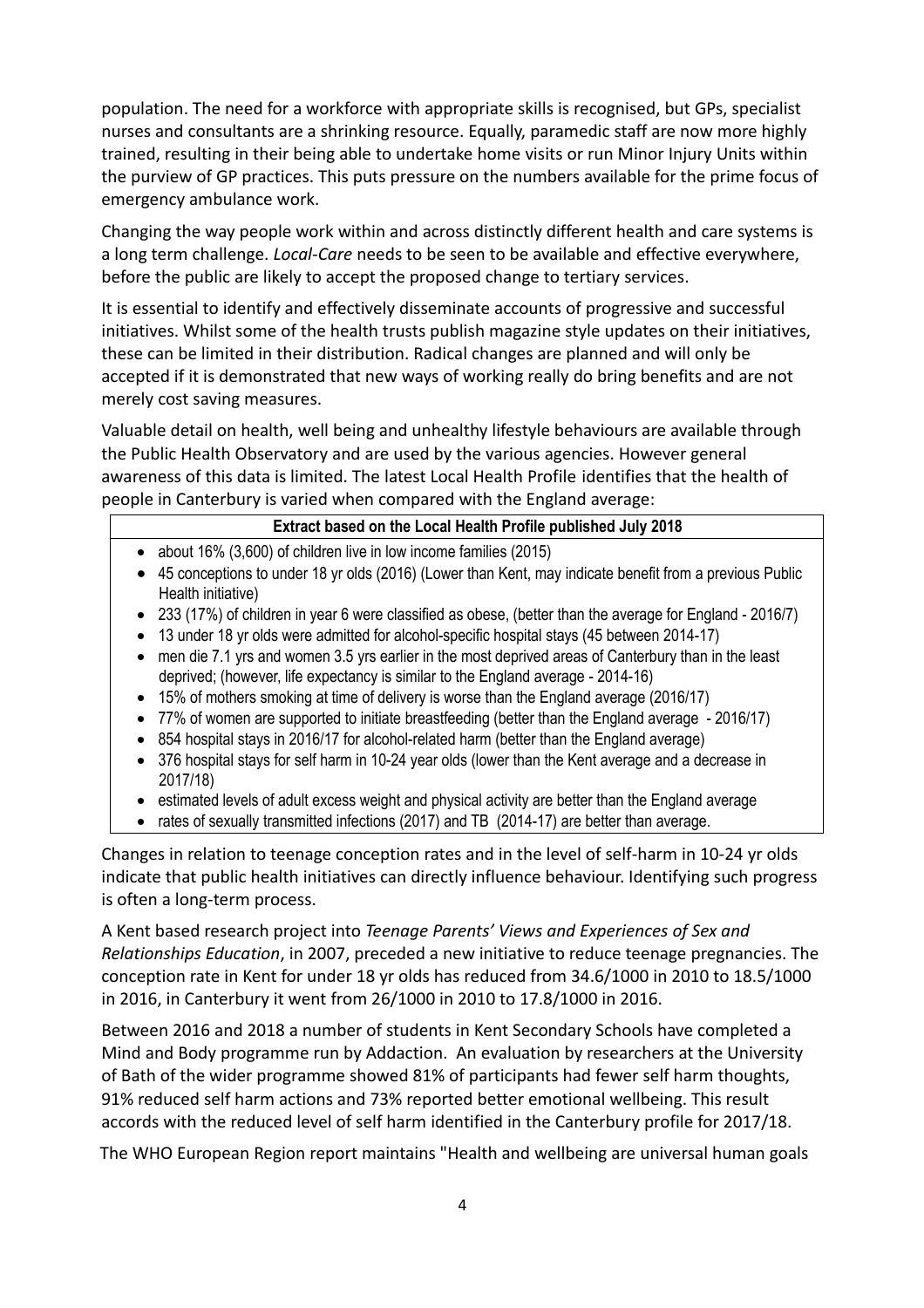which are increasingly seen as central to human development and security. Health is no longer seen as simply items of consumption to be financed but is considered an asset that needs to be nurtured and equitably improved and also as a positive concept, emphasising social and personal resources as well as physical capacity." These are increasingly seen as major components for equitable human, economic and social wellbeing.

#### **4. The way forward**

We recognise that workforce constraints are a limiting factor for the NHS achieving the changes planned and believe that they must be addressed urgently. We also acknowledge that structural change every five to ten-years combined with a continuous demand for savings with increased workload, result in lowered staff morale, undermining progressive programmes for change.

With regard to Kent Health and Wellbeing Board and the Canterbury CCG, we believe that the Director of Public Health should ensure that the Annual Report on the Health of the People of Kent is available in hard copy at all major libraries in Kent. The key messages should be publicised widely. The Board and CCG should consider the health, social and economic consequences of ever increasing outsourcing of services. There is a serious risk of fragmentation and associated loss of morale in established services through the use of outsourcing contracts. Such contracts are often associated with a reduction in funding. It seems counter-intuitive to fund extra layers of bureaucracy for in-house monitoring and contract development for both organisations.

The Commissioners should be alert to the adage "Because I plan it/say it - it actually happens", and acknowledge when the public or their staff challenge this view. We also consider that successful achievement of the desired changes in behaviour or organisational structures should be widely publicised in all available publications within the local area. It should be recognised that effective support, recognition and value of staff in all of the health and social care organisation is essential for success. The current round of public meetings appears to be more successful as "listening events" and may well pave the way for a broader understanding of the longer term need for change. Early public meetings were perceived as being "stage managed" with a firmly controlled agenda which sought to produce the desired outcome.

The non-governmental agencies supporting women and families and mental health groups are often dependent on volunteer workers. They are especially vulnerable in the current economic climate and commissioners will need to demonstrate their appreciation and where necessary ensure financial support.

There is a risk to effective local engagement and direction if the eight CCGs are ultimately incorporated within one Kent and Medway body. It is disappointing to learn that local Health and Wellbeing Boards are to be closed, but reassuring to note that this is being resisted in Canterbury.

#### **5. Proposal for consideration by Canterbury City Council**

It is important to recognise and seek to mitigate social health issues, such as major disparities in wealth, continued austerity, changes and pressures within the benefits system, insufficient and un-affordable housing, and the apparent lack of environmental housing control measures, especially of houses in multiple occupation, which can undermine plans to engage individuals in looking to improve their own health and well being.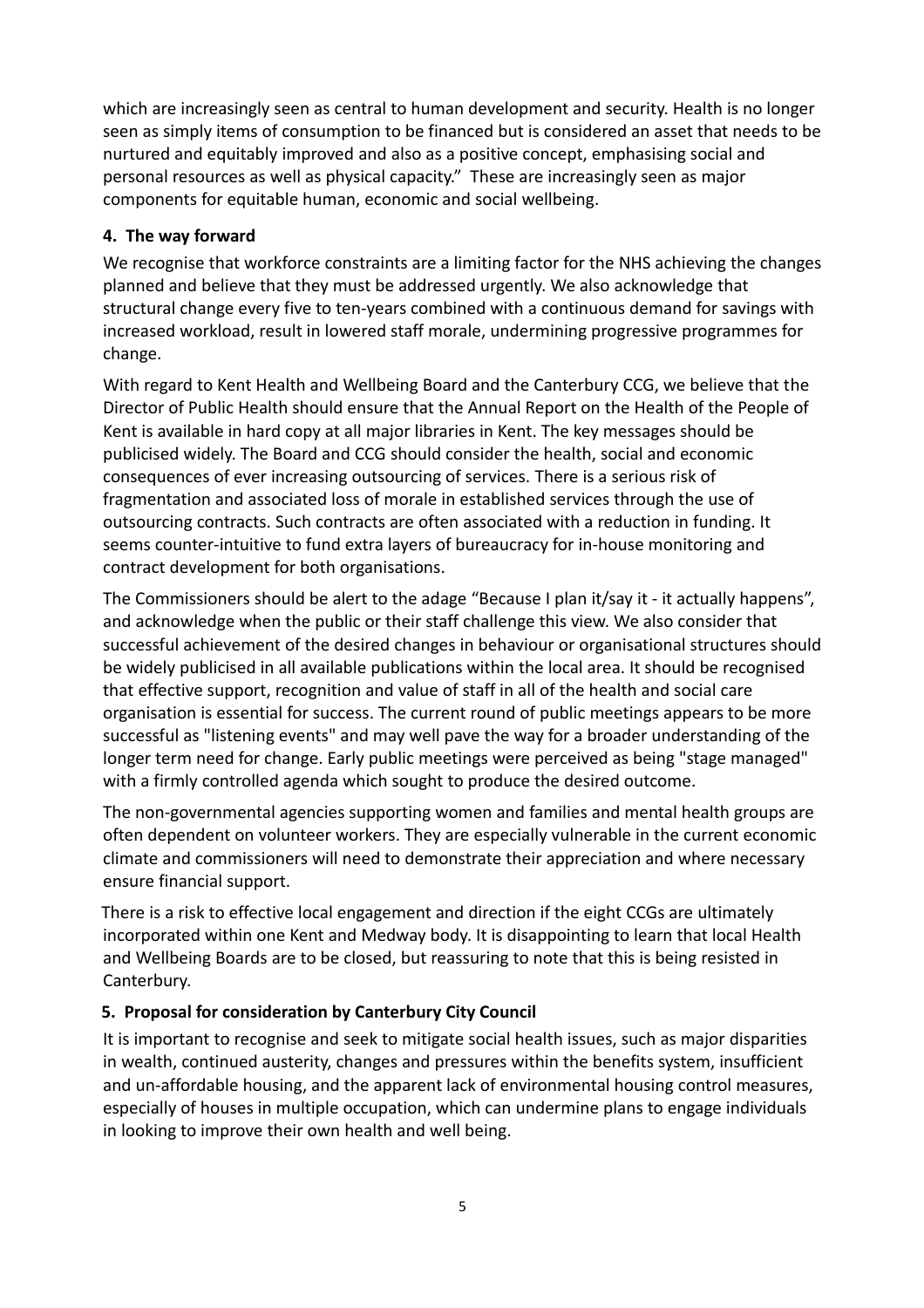#### **SDG GOAL 4: SUSTAINABILITY EDUCATION**



#### **1. SDG Goal 4 and relevant local target:**

*Goal 4 Ensure inclusive and equitable quality education, promote lifelong learning opportunities for all.*

*Target 4.7 By 2030 ensure that all learners acquire knowledge and skills needed to promote sustainable development, including among others, through education for sustainable development and sustainable lifestyles, human rights, gender equality, promotion of a culture for peace and nonviolence, global citizenship, and appreciation of cultural diversity and of culture's contribution to sustainable development.*

#### **2. National context**

Universities around the UK have been slow to embrace sustainability. They are large institutions with complex portfolios and multiple agendas. Issues such as inclusion, employability and retention are key concerns for managers. The need to compete for students in a commercialised market place is another imperative. Sustainability was for many years a fringe issue which attracted only sporadic support. It is now slowly moving up the agenda but still only attracts a very small percentage of the university annual budget (typically one tenth of 1%) and often depends on the enthusiasm and commitment of individual tutors.

There are, however, some encouraging signs of progress. For example, in recent years government initiatives have nudged universities into looking more closely into how they manage their estates to reduce energy demands. The introduction of measurable targets associated with carbon management plans has driven significant changes in practice. Unfortunately the academic portfolio has not proved so malleable. This is partly because tutors have always jealously guarded their academic freedom and cannot be easily directed. It is also because students themselves, whilst expressing a commitment to sustainability, often adopt an instrumental approach to their studies.

It would be helpful if the status of sustainability in estate management was enhanced through greater use of national compliance regulations. To strengthen the place of sustainability in the academic portfolio, a national fund and award scheme should be established to support academic staff undertaking sustainability initiatives. Questions to do with sustainability should be given greater weight in student and university league tables, and encouragement given to supporting sustainability research through research assessment and reporting mechanisms.

#### **3. Policy context**

At a national level, there have been numerous reports and guidance documents which call for a greater focus on sustainability. One key landmark was the publication in 2014 of guidance for UK higher education providers by the Higher Education Academy and Quality Assurance Agency. This set out a range of graduate outcomes in four key areas: (a) global citizenship, (b) environmental stewardship, (c) social justice, ethics and well-being, (d) future-thinking. Policy documents emanating from international agencies such as UNESCO have also proliferated. Education was one of the eight United Nations Millennium Development Goals (2000-2015) and is now one of the 17 Sustainable Development Goals (2015-2030).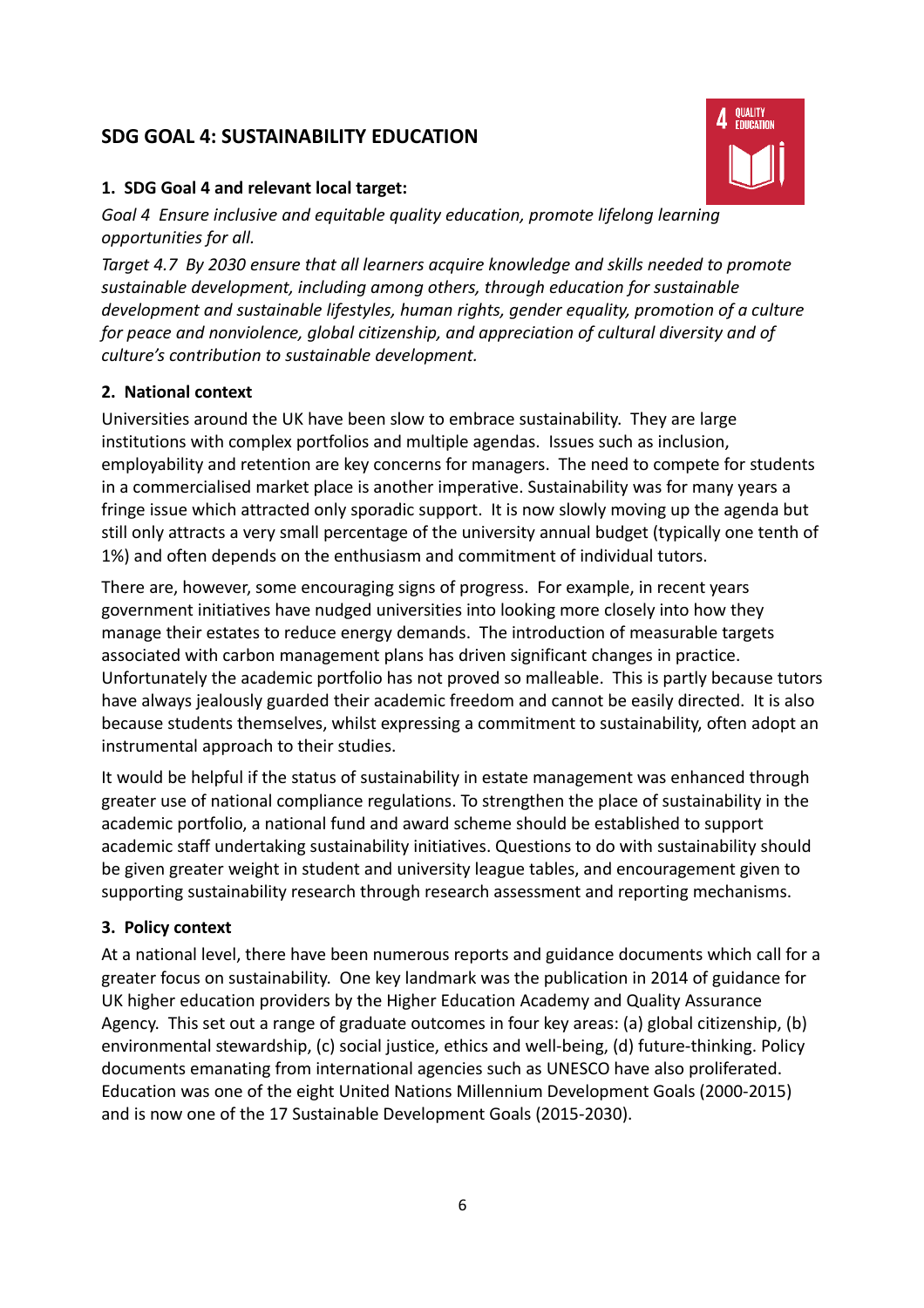#### **4. Applying SDG 4 in a local context**

Both Canterbury Christ Church University (CCCU) and the University of Kent (UoK) have expressed their commitment to sustainability in internal and external policy documents as well as in the prospectuses they present to students. They have both signed the SDG Accord which affirms their support for the SDGs and commits them to a reporting and dissemination process. Both universities have carbon management plans for their estates and they both support staff in developing sustainability initiatives.

#### *University of Kent*

Sustainability has been an active concept at the University of Kent for the past decade, focusing primarily on operational environmental management and creating opportunities for students to engage informally with sustainability through student societies and volunteering. The signing of the SDG Education Accord by the Vice-Chancellor in February 2018 and subsequent inclusion of a commitment to ESD as part of the University Strategy Refresh have provided a mandate to look at where sustainability can be embedded into the formal curriculum at the university.

This process was initiated over the summer of 2018 through a desktop mapping of all current courses and modules against the 17 Sustainable Development Goals. This exercise has provided a baseline from which it is hoped academic schools can build upon existing synergies with the SDGs. Over the next few years we will use the information gathered to raise awareness, empower academics and begin to identify areas of improvement which will be targeted by the emerging University Sustainability Strategy.

The Sustainable Development Goals also feature at the heart of the University of Kent's new culture change project, *FutureProof*. *FutureProof* builds on the successes of previous behaviour change projects (Green Impact and Green15) engaging staff and students to help deliver a University of the future, providing a framework that challenges and supports each University department to review their impacts against the SDGs and working to create positive change. One of *FutureProof's* main aims is to engage the academic community with sustainability beyond the traditional behaviour change model and support them in embedding sustainability into their modules and using the campus as a living lab.

Through Kent Business School, *FutureProof* has supported the addition of sustainability into the formal market research curriculum as well as into informal activities during the school's enhancement week. Sustainability challenges are being used as case studies for students to carry out market research locally, producing recommendations and materials that can be used on campus.

*FutureProof* is also supporting the academic staff in the School of European Culture and Languages to work on case studies of how sustainability may be embedded into a curriculum that is not seen as a traditional fit with sustainability content.

Outside of *FutureProof* the Sustainability Team are encouraging participation in sustainability education by facilitating two Environmental and Sustainability modules as part of the Kent Extra Study Plus project. The Sustainability team is also currently working with academic staff on planning a one-day symposium event for students and academic staff, to learn more about ESD and sustainability pedagogy, hear from other universities across the sector on what they have done and explore co-creation of sustainability module content in joint workshops. It is hoped that this event will raise the profile of ESD across the university and equip academic staff with the knowledge and skills to embed sustainability across their portfolios.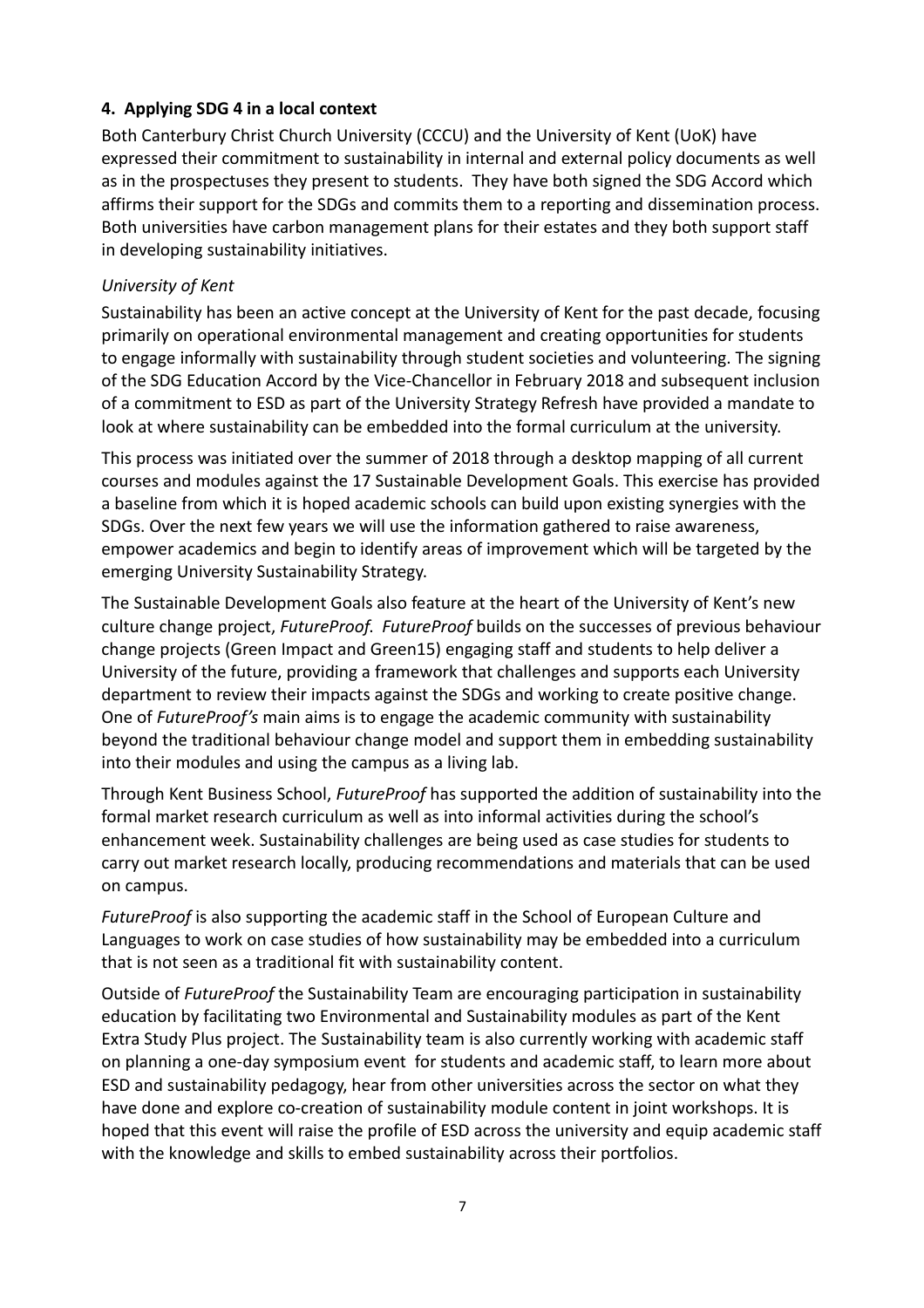#### *Canterbury Christ Church University*

Building the profile of sustainability education at CCCU is a process that has extended over at least a decade and which is still by no means complete. As in many universities the 'greening' of the estate proved a relatively easy target which began with a focus on the three 'R's (reduce, re-use, recycle). Since then, the estate has started to be used for a range of imaginative initiatives. Parts of the grounds have been planted with heritage fruit trees, insect 'hotels' have been set up around the site and a maze cut into the lawn to provide a space where staff and students can relax and reflect. Historically, the university site was once part of a monastic foundation. The 'beer, bread and honey' project, which was launched a few years ago, not only harks back to ancient traditions, but involves students in collecting yeast from around the site and tending the hops which have been planted around the old tennis courts. The beer is marketed under names selected by students – 'Green Chapel Ale', 'St Thomas Ale' and now, 'St Gregory's Ale'. There are also raised beds and allotment plots which encourage groups to come together to grow vegetables and flowers.

Developing sustainability in the academic portfolio has run alongside these developments. A key policy has been to provide staff with modest funding to develop their courses and enhance their skills. Nearly 100 different projects have been supported by what is known as the *Futures Initiative.* Groups of staff in different faculties have begun to build communities of practice which have proved very effective in harnessing creativity. Every faculty is involved. In the Department of Criminology a new programme on policing now focuses on social welfare and community structures. The Faculty of Health and Well-being has shown particular interest in the links between sustainability and medical practice. Students working in Film and Media Studies have engaged with the Kent coastal communities where there are high levels of social deprivation.

One outstanding initiative was the *Whole Earth?* exhibition which was displayed at CCCU during the academic year 2015-16 and opened by an ex-Canterbury student and teacher, Michael Morpurgo. Some 60 metres long, it featured award winning photographs by the pioneering environmental photographer Mark Edwards, and sought to provoke students and staff to reflect on and modify their courses and programmes of study. The exhibition was subsequently shared with a partner university in India where a team of CCCU students participated in a twoday joint conference on sustainability.

These various activities are underpinned by a common philosophy and set of principles. There is a commitment to voluntary and evolutionary change, a supportive organisational structure and a collegiate approach that has minimal hierarchies. Whilst this approach is mirrored to some extent by practice in other universities, CCCU has benefitted from the active support of senior management and has found ways to build on its historical and geographical setting in a consistent way to build its profile. CCCU also has its own Student Green Office which works directly with students and a dedicated team of sustainability staff that operates independently of other structures rather than within the Estates Department. It is also collaborating with The National Union of Students (NUS) on an initiative called [Responsible Futures](https://sustainability.unioncloud.org/responsible-futures/) designed to promote engagement with sustainability-related themes within Higher Education.

CCCU now has a national and international reputation for its sustainability work. The experience in leading and developing sustainability is documented in a recent publication, *Leadership for Sustainability in Higher Education* (Haddock Fraser, Rands and Scoffham, 2018) published by Bloomsbury Academic. In 2018, CCCU was the international winner of the EAUC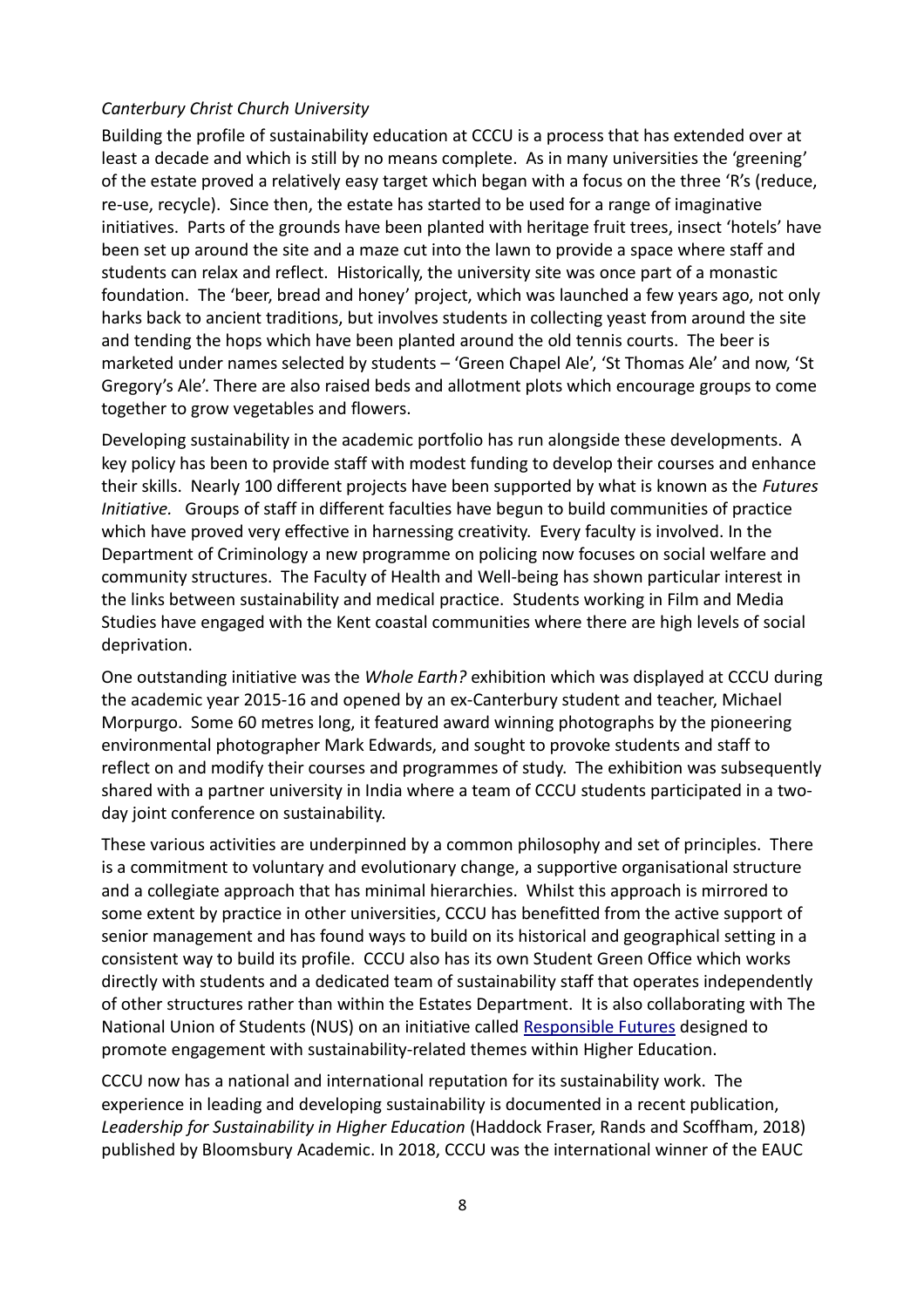green gown award which recognises 'continuous professional improvement' over a period of at least seven years.

#### *Building on the achievements*

Notwithstanding the difficult financial situation for the universities, we would like to see increased funding for sustainability related activities so that they can be delivered by a dedicated staff team reporting directly to the Principal or Vice Chancellor. These activities should include:

- sustainability initiatives are promoted to link the local community, student body and university activities;
- sustainability literacy is both identified and fully articulated as a graduate attribute;
- sustainability is included in a meaningful way in any newly validated courses whatever the discipline.

#### **5. Proposals for consideration by Canterbury City Council and Kent County Council**

CCC and KCC should work with the universities by using the opportunities which they can provide to raise awareness of the SDGs, and drawing on the available expertise to help with local implementation of the SDGs.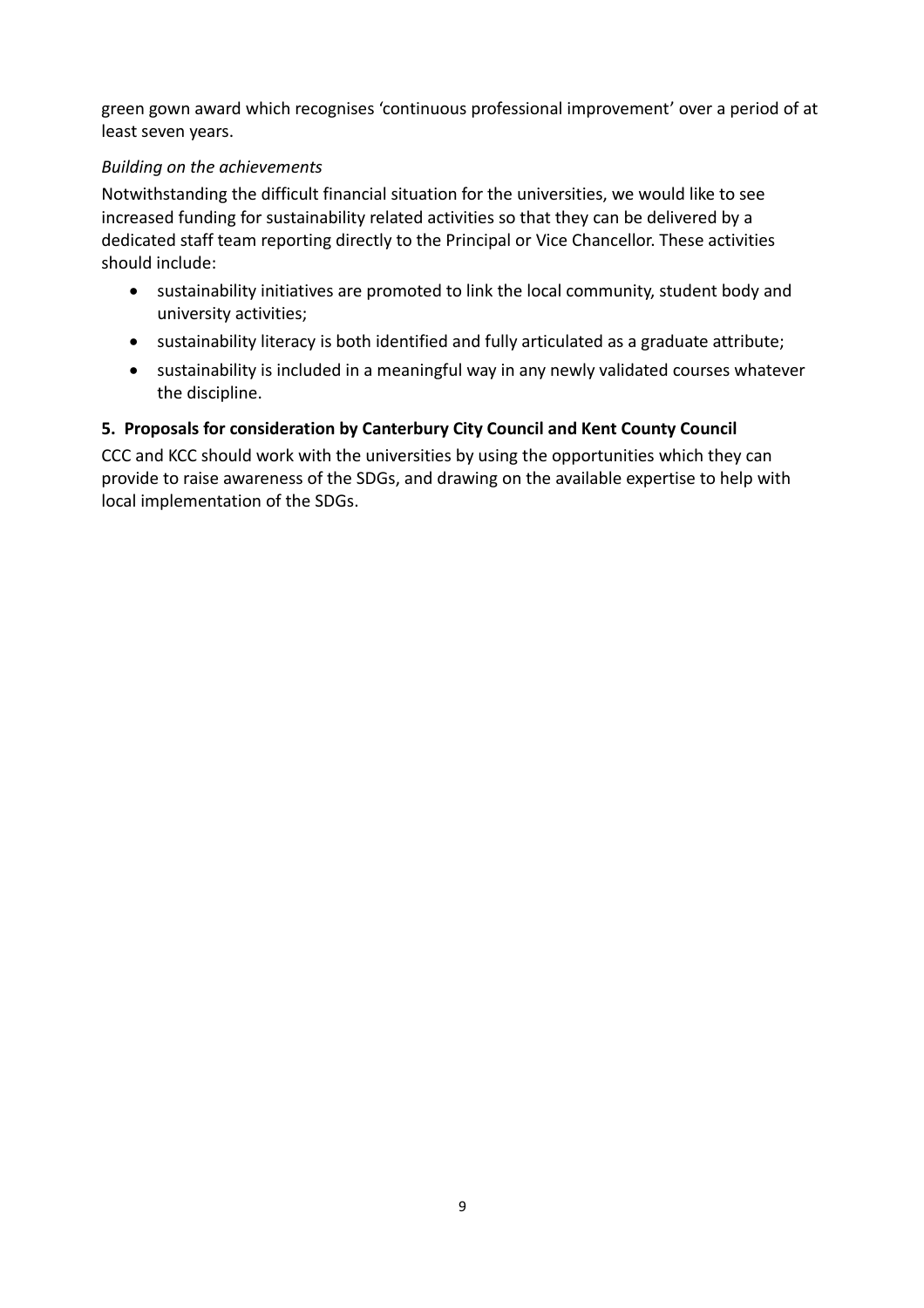# **SDG Goal 5: ACHIEVE GENDER EQUALITY AND EMPOWER ALL WOMEN AND GIRLS**



#### **1. SDG Goal 5 and relevant local target:**

*5.2 Eliminate all forms of violence against all women and girls in the public and private spheres, including trafficking and sexual and other types of exploitation.*

#### **2. Issues**

*Domestic abuse* is an incident or a pattern of incidents of controlling, coercive, threatening, degrading and violent behaviour, including sexual violence, often by a partner or ex-partner, but also by a family member or carer. In the vast majority of cases it is experienced by women and perpetrated by men. It is very common and one in four women and girls are affected. Domestic abuse occurs at every level of society. These crimes are as prevalent in Canterbury as they are throughout the UK. Currently 12 women and their children live in the Canterbury Refuge. Other women and girls are supported in the community by a helpline, advice centre, counselling and programmes.

*Human trafficking* involves recruiting, harbouring or transporting people into a situation of exploitation through the use of violence, deception or coercion and forced to work against their will. Modern day slaves are owned or controlled by an "employer", through actual or threatened abuse. They are dehumanised and treated as commodities, physically constrained, and restrictions are placed on their freedom of movement. Modern day slavery and trafficking involves UK citizens as well as people trafficked into this country. Trafficked women work in the city's nail bars and in the sex trade.

#### **3. Violence against women in Canterbury district**

Domestic violence is one type of crime which is often hidden or under-estimated. Evidence from the national Crime Survey shows that every year nearly 2 million people, mainly women, suffer domestic abuse and every month seven women are killed by their partner or ex-partner. If similar rates apply in Canterbury it means that over 1000 women experience domestic violence each year.

In Canterbury, Centra are contracted by Kent County Council to provide refuge accommodation for women who have had to leave home because of violence. The refuge also provides child and adult counselling, play facilities and emergency provision of essential food and toiletries. At the same time the Rising Sun Domestic Violence and Abuse Service supports women and children affected by domestic violence in Canterbury and East Kent, offering a helpline, counselling, a range of programmes and a team of independent domestic violence advocates.

However, all these services have been affected by financial cutbacks. For example, in 2018 the refuge accommodated 18 families but had to turn 44 families away. Moving on into permanent accommodation is hard because of the lack of social and affordable housing, so women and children have to remain at the refuge and spaces are less likely to become available for those who need them.

The introduction of Universal Credit has increased hardship, because of the five-week waiting period before benefits are paid and the imposition of the benefit cap. This means that the refuge may have to support women and children for five weeks or more. There are also issues about court procedures in which women come face to face with their attackers. Proving support for women going to court is important.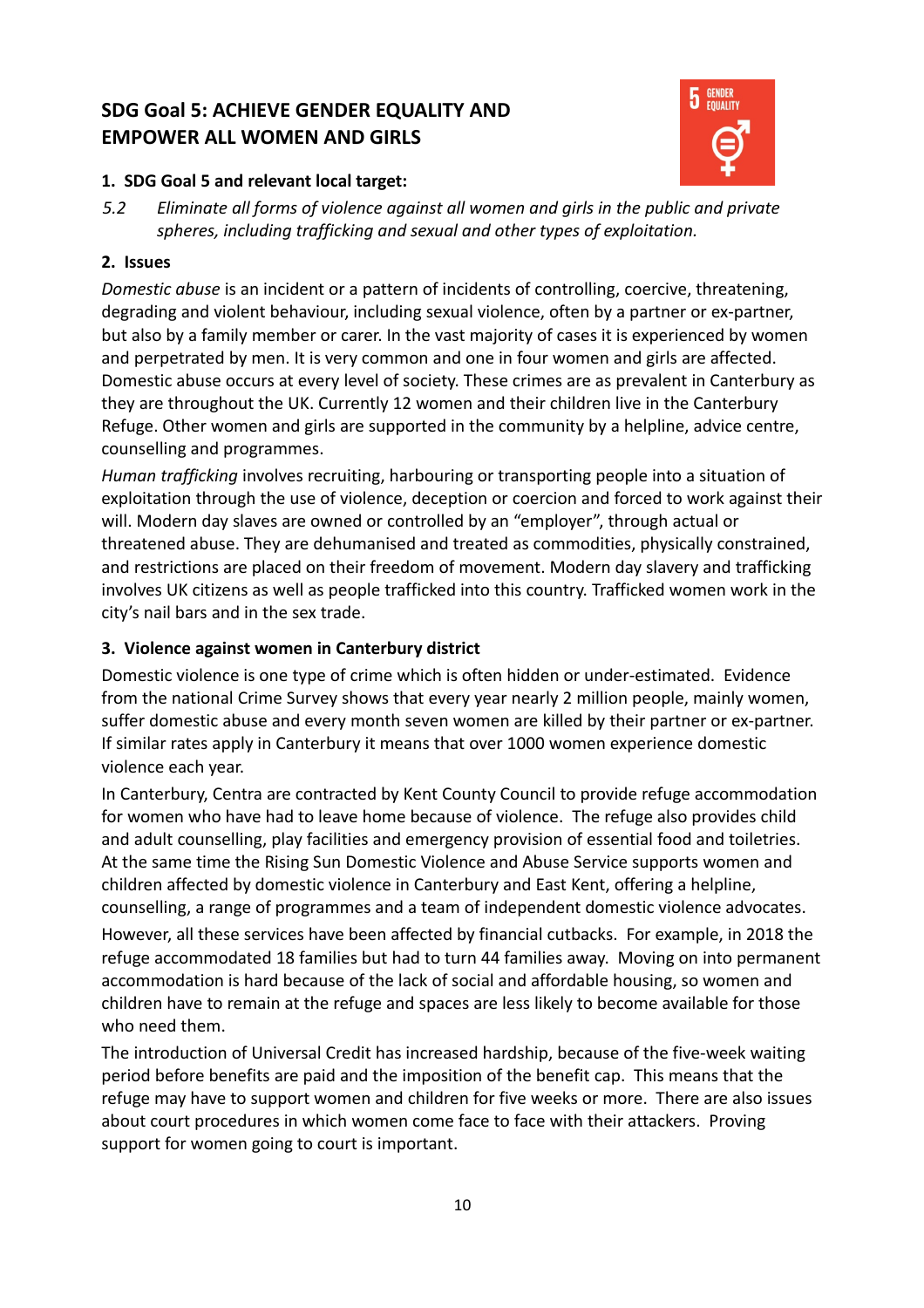In tackling violence and sexual abuse it is important to remember that this is largely a crime perpetrated by men, with both men and women as victims. It is often associated with the abuse of alcohol and other substances, though it also arises from a sense of entitlement and from anger. Changing male attitudes and behaviour must be one goal and there has been some success with courses for male offenders.

While domestic violence continues, refuges for women and children are crucial, as well as financial and housing support. Support for the refuge from Kent County Council is very welcome but women still face serious problems. Leaving a violent home may leave a family penniless and essentially homeless, even though the refuge can provide emergency accommodation. So policy responses should include building more rented houses which people can afford, such as council houses, and paying Universal Credit when people first apply rather than after many weeks.

#### **4. Activity by local groups**

*Canterbury Soroptimists* help to tackle issues of domestic violence locally by running social events at the Refuge, and providing a friendly reception at the advice centre. They also work to raise awareness of human trafficking and modern day slavery. Every year, in partnership with the Gulbenkian Theatre, the "UN 16 Days to End Violence Against Women" are marked with a display, short films and a collection for domestic abuse charities.

*Amnesty International* has a focus on empowering women and girls. They support organisations in Burkina Faso to transform the lives of women and girls at risk of early and forced marriage and female genital mutilation. The Canterbury group, in partnership with Soroptimists, successfully campaigned for a Cambodian activist, Tep Vanny, to be released from prison.

Every year Amnesty organises a campaign called "Write for Rights" in which the public is invited to write cards or letters in support of selected political prisoners. Several of those given support in this way are women campaigning for equal rights for women.

#### **5. Proposals for consideration by Kent County Council and Canterbury City Council:**

#### *Violence against women locally:*

The councils should work with the relevant agencies to achieve progress on:

- 1. Employing enough police and ensuring they are on duty when much crime and antisocial behaviour occurs, that is during the evening and at night
- 2. Reducing opportunities for alcohol consumption and limiting licensing hours
- 3. Ensuring a secure and long-term source of funding for refuges, and providing financial support and advice for those who have experienced violence
- 4. Increasing the provision of social or council housing to enable women and children to move on into their own homes

#### *Human trafficking*

Canterbury SDG Forum is pleased that the Council has adopted an Anti-Slavery and Human Trafficking Policy and a Supplier Code of Conduct to ensure that its contractors and suppliers comply with the Modern Slavery Act.

The councils should work with their partners to raise awareness of modern day slavery and human trafficking, taking steps to prevent them, and should audit their supply chains to ensure that modern day slavery and human trafficking are avoided and suppliers have positive policies to promote gender equality.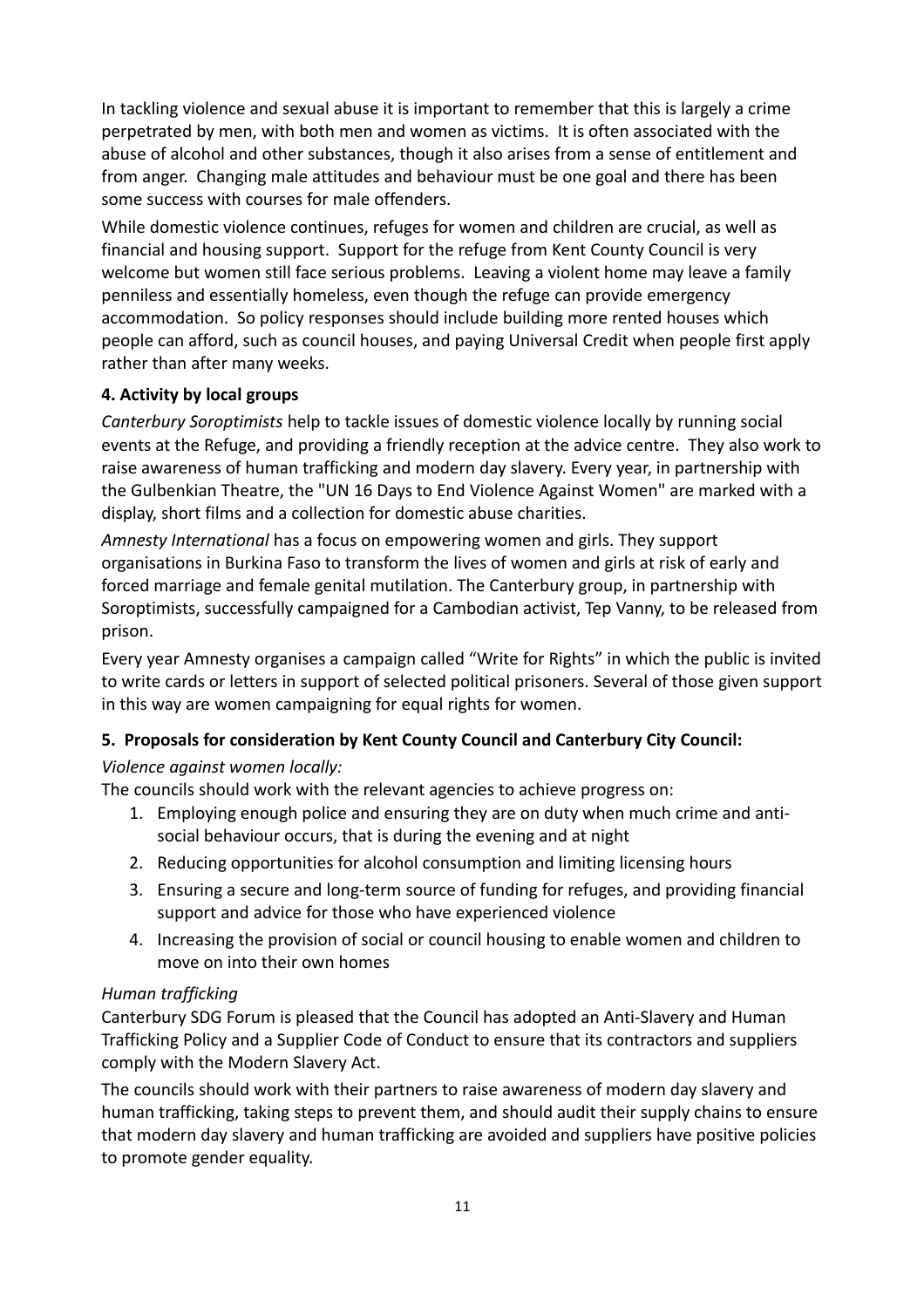### **SDG Goal 11: HOUSING AND HOMELESSNESS**



#### **1. Relevant SDG Goal and Target**

*Goal 11 Make cities and human settlements inclusive, safe, resilient and sustainable Target 11.1: By 2030, ensure access for all to adequate, safe, and affordable housing and basic services and up-grade slums*

#### **2. The issues**

#### *Changing patterns in housing*

Recent years have seen profound changes in the ways that people are housed in England, with fewer people being able to afford their own homes and fewer living in council housing, while more are living in the private rented sector and more are becoming homeless. The English Housing Survey provides information about different types of housing and the changing patterns of ownership.

The last ten years have seen a fall in the proportion of households who own their homes, from 71 per cent in 2003 to 64 per cent in 2015. There has also been a fall in the proportion of households who live in the social rented sector (council houses or housing association properties) from 18 per cent in 2007 to 17 per cent in 2015.

The most significant change has been the increase in households living in the private rented sector, from 13 per cent in 2007 to 19 per cent in 2015. There have been substantial increases in the number of households with children living in the private rented sector and in the number of young people. In 2004 around a quarter of young people aged 25-34 lived in the private rented sector but this had increased to nearly half by 2015.

These changes can be summed up as a crisis of affordability. This reflects a number of different trends. They include the rising cost of land, which has led to enormous increases in the cost of new housing, the sale of council housing, which has reduced the numbers of affordable houses, a labour market which provides fewer opportunities for young people, and wage and salary rises which have not kept pace with the rise in house prices.

Since 2012, 103,642 council homes and 46,972 housing association properties for social rent have been lost in England mainly because they were converted to expensive 'affordable rent' properties or sold off under the Right to Buy scheme introduced in 1980. In addition, central government cuts and regulations have prevented local councils building new homes. Just 1,102 new social homes were completed in England in 2017 - down from 36,700 in 2010.

There continues to be a problem with the quality of homes: too many are still neither adequate nor safe. In 2016, a fifth of dwellings in England (20 per cent or 4.7 million homes) failed to meet the Decent Homes Standard. The private rented sector had the highest proportion of non-decent homes (27 per cent) while the social rented sector had the lowest at 13 per cent. Among owner occupied homes, 20 per cent failed to meet the Decent Homes Standard in 2016. The problems included damp, poor insulation and neglect of the structure of the dwelling.

Concern about climate change and about the numbers of houses needed have led to some innovative approaches to house building. These include sustainable houses with zero carbon footprints and well designed, high quality factory-built houses which can be assembled on site in days rather than months. A study funded by the Joseph Rowntree Foundation focused on how sustainable homes can be built more cheaply. It identified the multifaceted nature of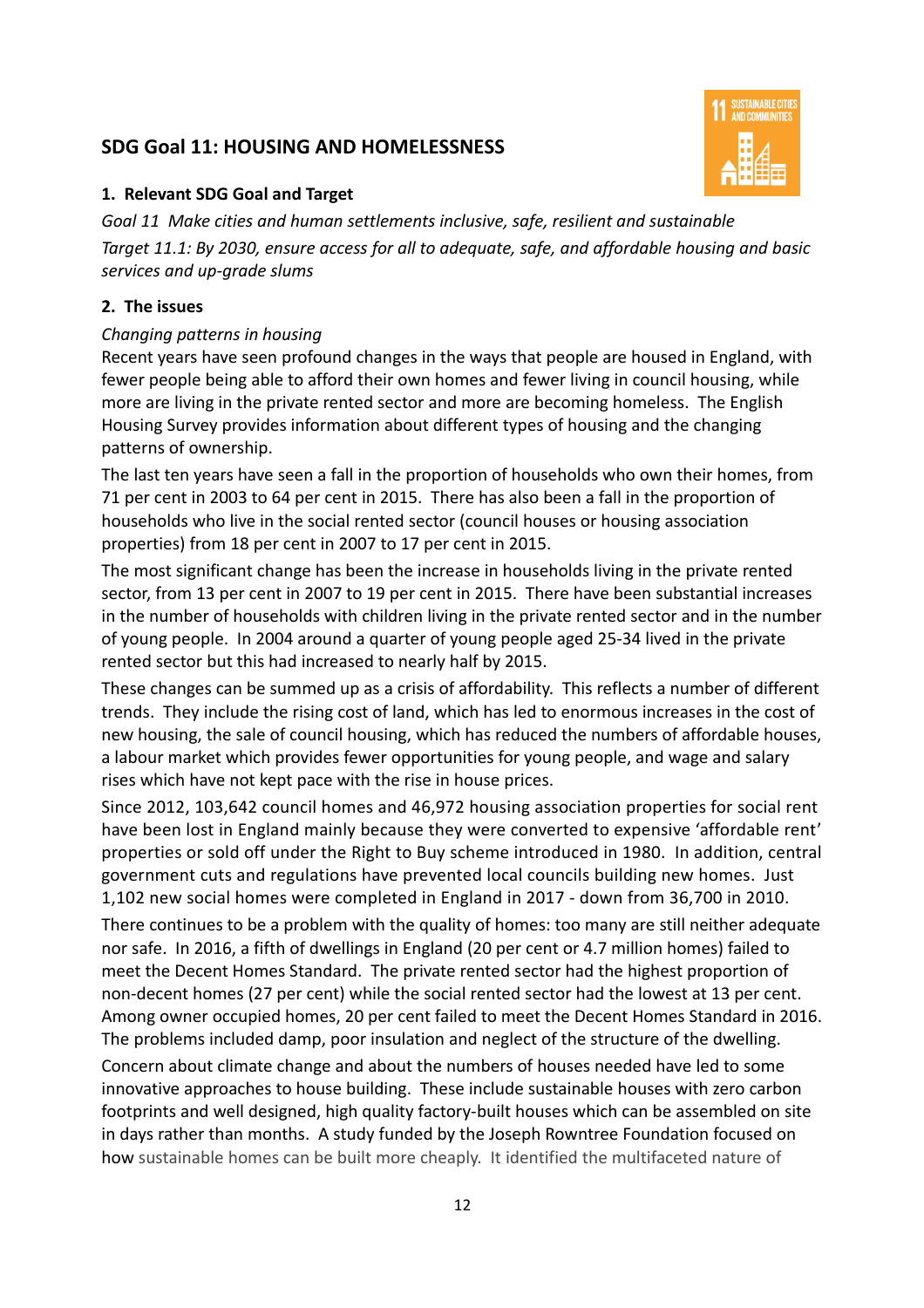sustainability, and proposed that energy efficiency and tackling greenhouse gas emissions should be key elements of policy for those responsible for delivering new housing.

The Code for Sustainable Homes was introduced in 2006 to help reduce UK carbon omission and create more sustainable homes. Unfortunately, though the code is still operational it is not mandatory in the UK. At the same time other countries have been making progress with the development of more sustainable domestic architecture, designing buildings such as the *Hanse haus, Baufritz homes and* the *Weberhaus.* Such innovations can both improve the quality and quantity of the housing stock, protect the environment and also speed up the rate of provision of social and affordable housing.

#### *Homelessness*

There is a continuing and growing problem of homelessness in the country as a whole. 'Homelessness' can mean anything from sleeping rough in the street to living in cars and garden sheds, and from 'sofa surfing' to simply lacking a secure home of one's own. However, there are crucial differences between households who are homeless and who have some claim on a local authority for help and those who do not have such a claim.

Most official statistics on homelessness relate to the "statutory homeless", that is to those households which meet specific criteria of priority need set out in legislation, and to whom a homelessness duty has been accepted by a local authority. Such households are rarely homeless in the literal sense of being without a roof over their heads but are more likely to be threatened with the loss of, or are unable to continue with, their current accommodation.

For households which are unintentionally homeless, and in a priority need category (such as having dependent children), the local authority has a duty to provide accommodation. This includes the provision of suitable temporary accommodation until settled accommodation is available. These households are referred to as statutorily homeless acceptances.

As well as the statutory duties to priority need households, local authorities also have a duty to provide free advice and assistance to all households threatened with homelessness. Local authorities often go beyond this to proactively attempt to prevent or relieve homelessness. These actions are discretionary and thus approaches may vary considerably between authorities.

Even those families who are accepted as homeless and in priority need may find themselves in an unsatisfactory situation. The family may be placed in temporary accommodation such as bed and breakfast hotels or hostels where often a whole family will live in a single room, sharing bathrooms and kitchens with other residents.

However, many homeless people do not qualify for help from the local authority. Homeless people without children are essentially on their own, while even those with children may not quality for help if it is considered that they became homeless intentionally. They are left with few choices, of which the best is the private rented sector. With short-term contracts, unpredictability, poor conditions and high costs, this form of housing is unsuitable for many households, especially those who are vulnerable and in need of a stable, secure home.

The housing charity, Shelter, estimates that at least 320,000 people were homeless in Britain in 2018. This figure rises every year, despite government pledges to tackle the crisis. Overall, 50,000 more children in England, Wales and Scotland were homeless in 2018 compared with five years before, a rise of 59 per cent. There have been particularly sharp increases in some affluent, high housing cost, Conservative heartlands in south-east England.

The Homelessness Reduction Act came into force in April 2018. The Act modifies and extends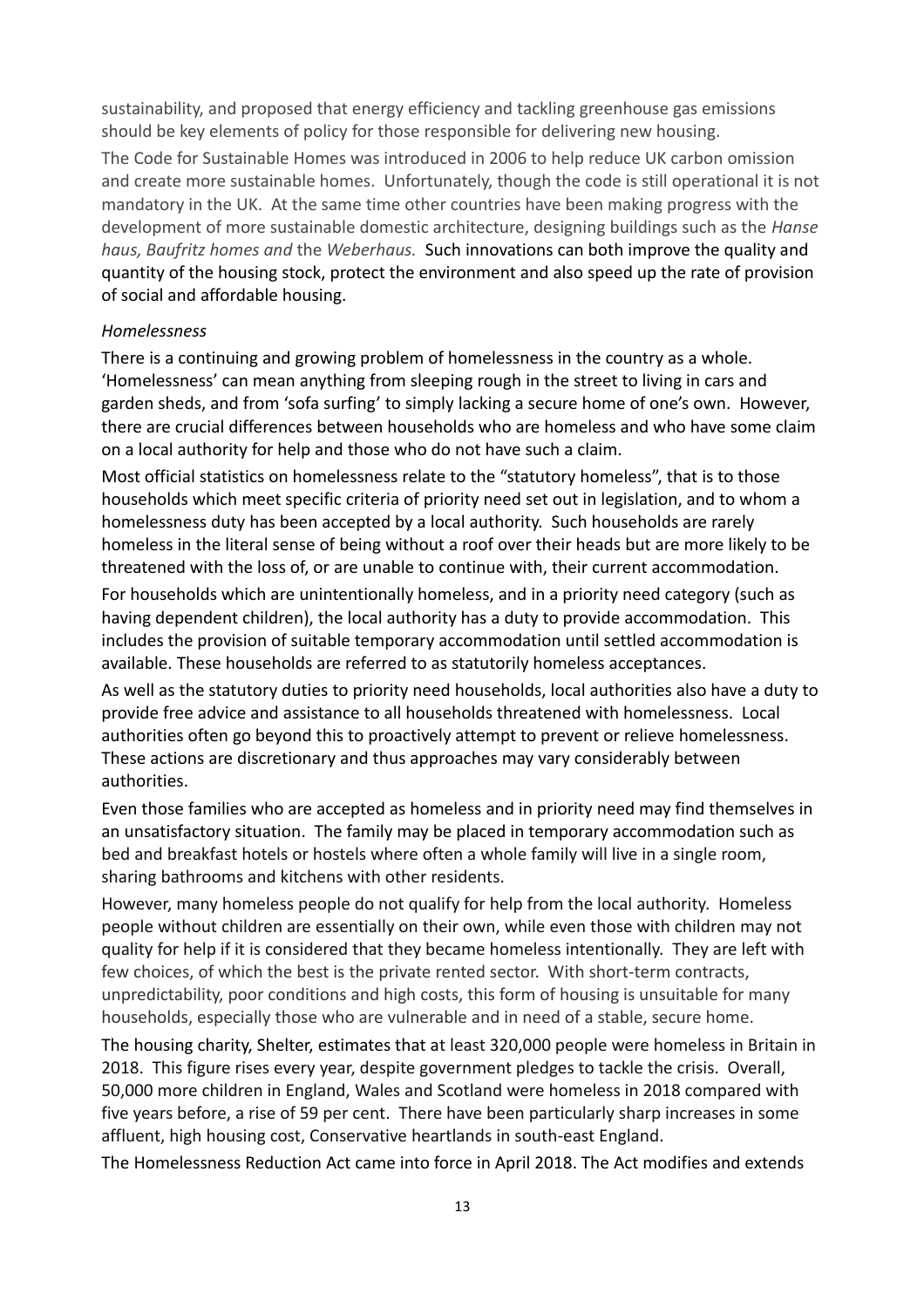existing homelessness protection in a number of key ways. Under the Act, everyone in a local housing authority's district should be able to access free information and advice on preventing homelessness and securing accommodation when homeless. Someone who is in danger of becoming homeless in the next 56 days has the right to talk to a homelessness officer and this should lead to the development of a personalised plan focused on finding somewhere to live.

#### *The cost of land for housing*

Many housing problems are caused or exacerbated by the high price of land. When land is allocated for residential or mixed-use development in a Local Plan the value of the land goes up almost overnight from around £8,000 an acre for agricultural land to over £1 million per acre for residential land use. This is because land with planning permission is a scarce commodity and developers will outbid each other to buy it. The cost of the land for the average new home is a third or more of the overall selling price of the house. With this upfront cost, before even a brick has been laid or any infrastructure provided, the selling price of the house is going to be far beyond the reach of most ordinary people whether to buy or to rent.

This huge increase in value is created when the local community, through the operation of the planning system, grants planning permission for change of use from agricultural to residential. In the past there have been attempts by successive governments to capture some of this increase in value for the general public but this has always failed because the response of landowners has generally been to withhold land from the market to avoid any sharing of the increased value the community creates, and to await a more favourable tax regime.

What is now needed is a new system whereby local authorities not only grant planning permission but also compulsorily acquire the land for development at land values that will enable affordable housing and community infrastructure to be provided. Having used compulsory powers to acquire the land they would then be able to produce a masterplan that could deliver both the community's vision for their own town or city and housing that ordinary people could afford to rent or buy.

This approach would require the repeal of the Land Compensation Act 1961 and its replacement with legislation that compensated landowners for their land in a more equitable way as between the landowner and the community who grant the planning permission. A recent report from the Select Committee of the Ministry of Housing, Communities and Local Government pointed to the lessons to be learnt from Germany and the Netherlands and concluded, '*We believe that increases in the value of privately-owned land arising from public policy decisions should be shared with the local community'*.

#### **3. The local context**

The housing situation in Canterbury is similar to that for much of the rest of southern England. That is to say, the majority of people have homes that are adequate, safe and affordable, but there is a substantial minority for whom this is not the case. The lack of affordable housing to buy or rent, homelessness, and sub-standard homes are all causes for serious and continuing concern.

Much is said in planning applications about the commitment by the developer to build more 'affordable' homes. With over 16,000 new homes due to be built in the district over the next fifteen years, it would seem as if the housing shortage will soon be solved. However, the commitment to building 'affordable' homes is misleading. The government's definition is that affordable homes should cost no more than 80 per cent of the average local market price.

However, the disparity between earnings and the price of housing makes it increasingly hard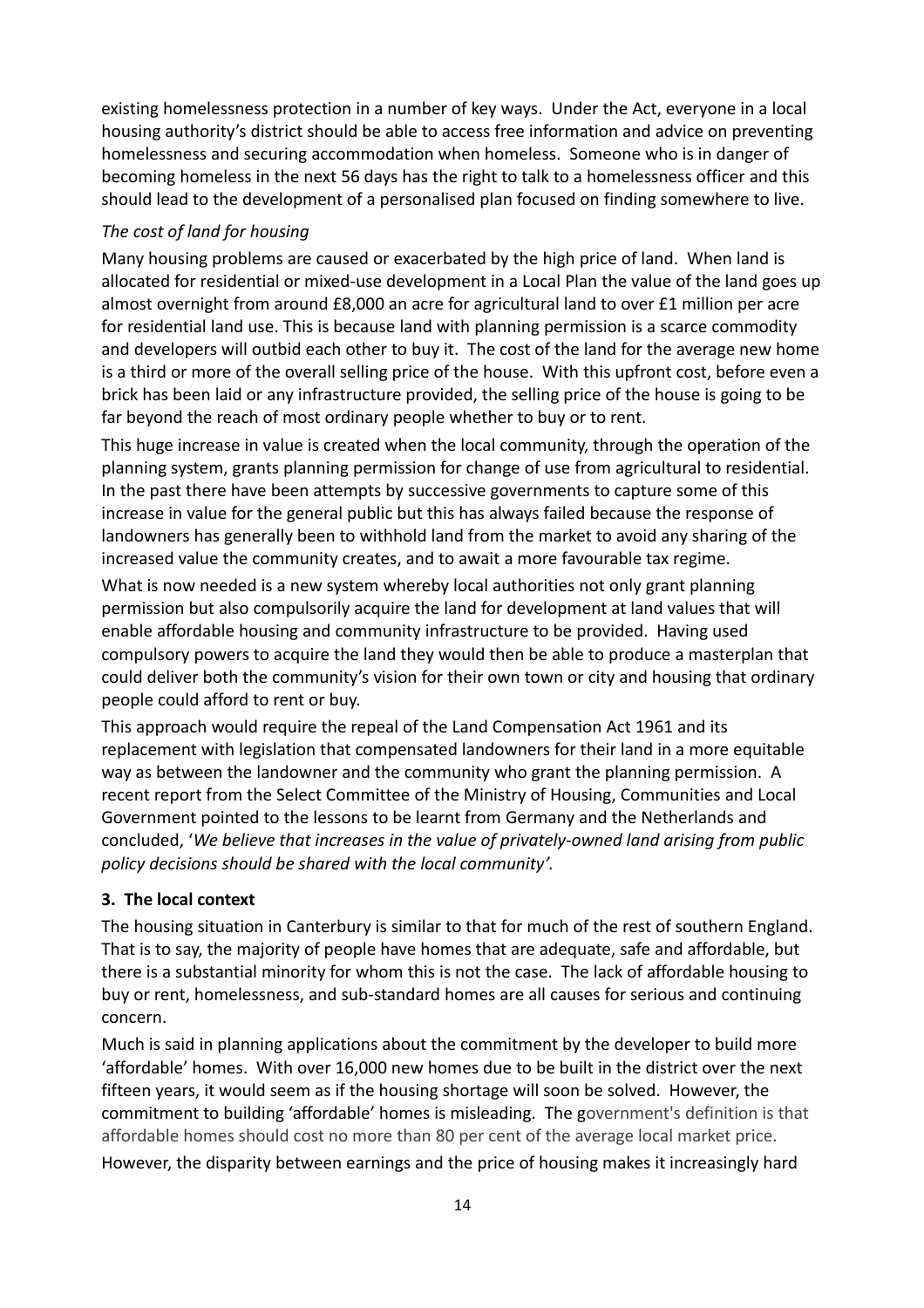for people to be able to buy these so-called, 'affordable' homes. Kent County Council data showed that in 2018 the average weekly earnings for residents of Canterbury were £432.10 per week. At the same time Zoopla calculated that the average price paid for a house in Canterbury was £353,746. This means that in Canterbury the average house price is more than fifteen times the average annual income. This can be compared with figures from the Office of National Statistics showing that on average, full-time workers could expect to pay around 7.8 times their annual workplace-based earnings on purchasing a home in England and Wales in 2017.

The situation in Canterbury is much harder for people trying to buy a home. So-called 'affordable' houses which cost 80 per cent of the average house price for the area will cost more than twelve times the average income and so are completely unaffordable for the majority of local people, especially young people. House prices in Canterbury are higher than elsewhere because of competition from the buy-to-let sector, which caters for the large student population living in houses in multiple occupation, while incomes are lower than in other parts of Kent.

Increasingly young people will find themselves living in the private rented sector. In this situation it is important that the sector is properly regulated. The City Council has set up Canterbury lettings, which is a social lettings agency to match tenants and properties. It gives advice to both landlords and tenants, manages properties and deals with anti-social behaviour.

Over the next 20 years or so more than 16,000 new homes are due to be built in the district. Sadly there does not seem much interest among developers working in Canterbury in building more sustainable homes and in using the innovative building methods which are being developed in other European countries. Unless things change it seems that Canterbury will see the spread of yet more poorly insulated and inefficient homes which will be expensive for occupiers and will add to the problems of climate change.

#### *Social or council housing*

'Social' housing was developed in order to provide rented accommodation that is genuinely affordable to people on low incomes. This type of housing may be provided by housing associations or by local councils, when it is often described as 'council' housing. Whereas accommodation in the private sector, whether bought or rented, is to all intents and purposes rationed by price, social housing is rationed by criteria set up by local authorities.

In Canterbury social housing is allocated according to the Council's Housing Allocation Scheme. This sets out a range of criteria which include: being in housing need, having a low income, having a local connection, having critical medical or welfare needs, having served with the armed forces and other characteristics. Those who score highly according to these criteria are more likely to qualify for accommodation.

However, the reality is that few houses are available. Figures published by the Ministry of Housing Communities and Local Government for the year 2016/17 show that 19,059 households were waiting for a council property in Kent. Gravesham has the highest social housing waiting list with 3,629 on the register, followed by Canterbury with 2,709**,** 2,156 in Thanet, 1939 in Dover, and 1,454 in Shepway. Maidstone has the lowest at 603.

There continues to be a serious shortage of affordable housing. In the city many family-sized homes are now used as shared student houses. In Whitstable there is a proliferation of homes that have been bought by people from outside the district for use as second homes. In Herne Bay there are homes to let but the changes to the benefits system may mean they become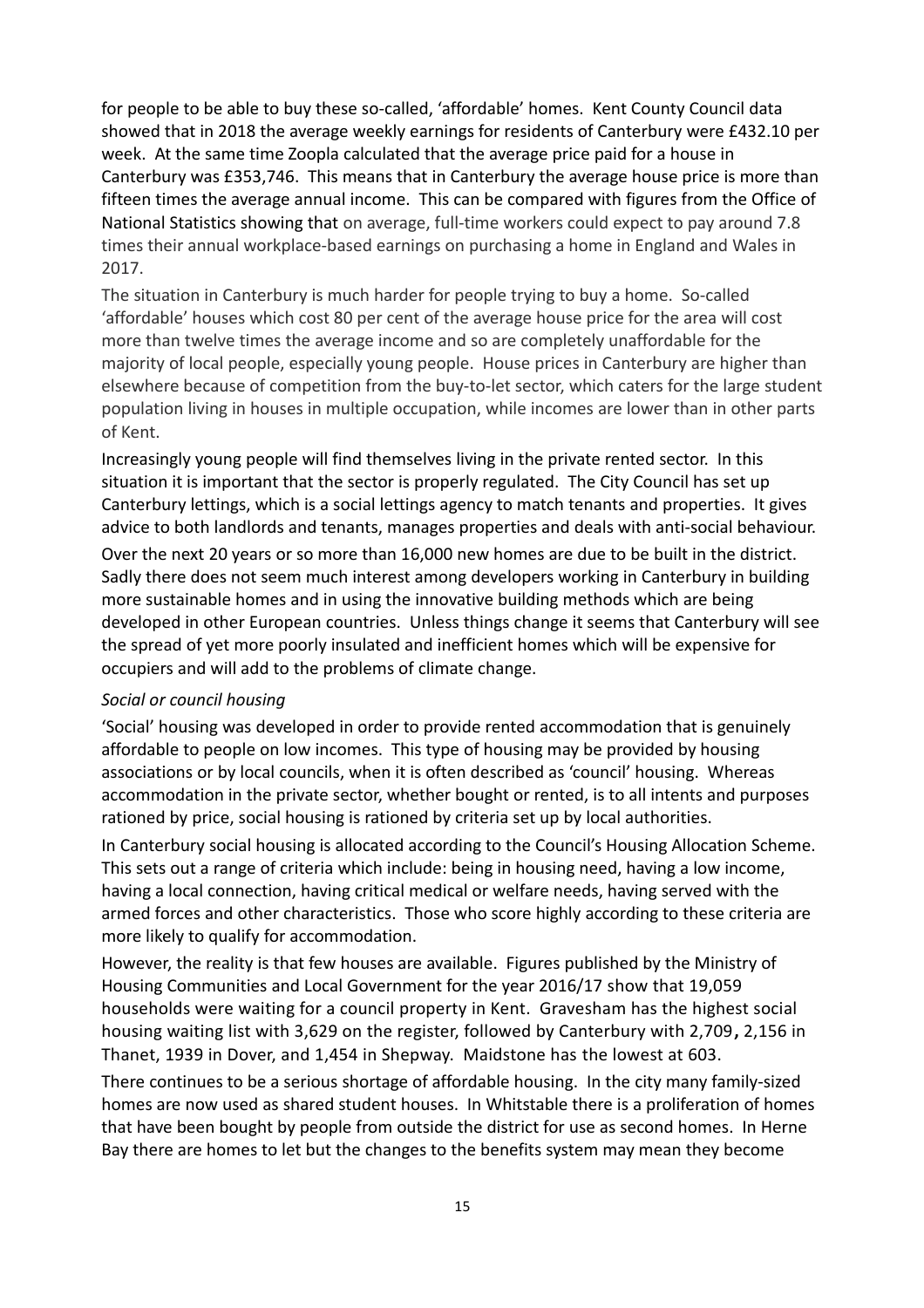unaffordable for many people. The competition for accommodation and its relative scarcity contributes to high housing costs. Combined, these factors make it difficult for many local people, particularly families with children, to find suitable homes that they can afford.

The Canterbury City Council's Housing Needs Survey of 2009 calculated that 1,104 new affordable homes are needed every year. Existing affordable homes meet only 23 per cent of housing needs. Affordable, decent housing is one of the top five issues for local residents, particularly those under 40 years of age.

Against this background a recent announcement seems both welcome and inadequate. It was announced in July 2018 that more than 60 new council homes will become available to desperate families as part of a £23 million deal. Canterbury City Council revealed details of the substantial investment, which will see it convert student accommodation into flats and houses. The authority has bought the freehold of 44 properties off Sturry Road, which include 193 student bedsits, five three-storey town houses and a three-storey block of flats. This is welcome news but it is a drop in the ocean of housing need in the district.

#### *Homelessness in Canterbury*

Homelessness is a continuing and growing problem. The council has a responsibility for homeless people in priority need, but for others the only help comes from charities, most of which are short of funds for their work. Catching Lives, the charity for homeless people in Canterbury, estimates that the number of rough sleepers on an average night is 70+, representing an increase on previous years. The difficulties they face include a lack of affordable housing in and around the area, the fact that many supported accommodation projects have waiting lists of up to a year, and a lack of statutory mental health services.

Porchlight is a Kent-wide charity which supported over 5000 people across the county in 2014/15. The organisation provides help to people who have nowhere to go and no-one to turn to. Porchlight's rough sleeper service gets excellent results and in 2017 87 per cent of the people they supported were helped off the streets. The charity recently received Big Lottery funding which has offered some much-needed stability for the service. However, the future for many homeless people in Kent remains uncertain.

The life expectancy of a homeless person is 30 years below the UK average. On the streets, problems related to a person's physical and mental health are amplified. This keeps them in a cycle of poor health and at risk of premature death.

Poor quality housing also continues to pose a risk to health, whether it is environmental hazards or cold and damp. Kent County Council Department of Public Health focused a recent report on this issue. It showed that in Canterbury district 12,728 homes do not meet the standard for decent homes, the second highest number in Kent after Thanet.

#### *The Way Forward*

For too long central government has been indifferent to the crisis of social and affordable housing. Local authority council house building has been decimated at a time when social forms of housing should have been encouraged and funded. Homelessness has been tolerated for too long.

Building homes that people can afford to rent must be a priority. It is predicted that by 2020 only a quarter of 30-year olds will own their own home, down from half in the 1980s. Over a third of young people born since the year 2000 will be unable to afford to purchase a property for the rest of their lives and will have to rely for their housing needs on the private rented sector which has been marked by insecurity of tenure and poor maintenance.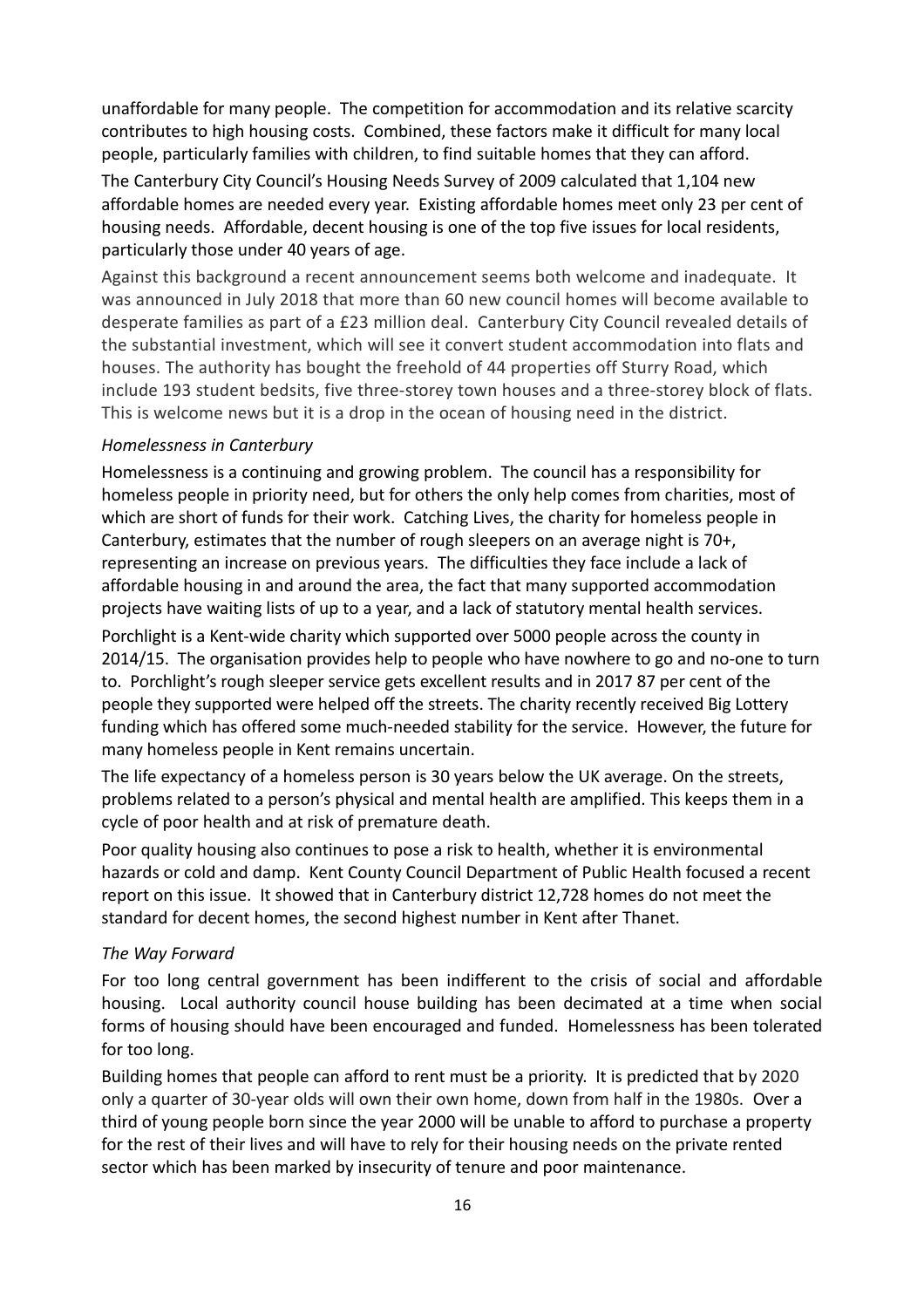Central and local government need to rethink the pricing and use of land if we are serious about solving the growing housing crisis. Allocating more land for residential development in and around our towns and cities will help, but is only part of the answer. As long as this land has to be purchased at over £1 million per acre there is little prospect of any long-term solution to the crisis of affordability.

Building more sustainable homes should be a priority. Sustainable homes are cheaper to live in than less energy-efficient properties and they are better for the environment. This will help to ensure access for all to adequate, safe, affordable and sustainable housing.

#### **4. Proposals for consideration**

1 Canterbury City Council should embark on a major programme of building social or council housing, now that the government borrowing cap on local authorities has been lifted to enable councils to build housing for sale or rent.

2. Local authorities must ensure that developers and landowners comply fully with their obligation to provide genuinely affordable social housing. These obligations need to be factored into the price developers pay for the land and not re-negotiated at a later date.

3. Planning committees should insist that new housing is built to be sustainable and energy efficient. Modern methods of building can produce sustainable homes more quickly and so can speed up the provision of social and affordable housing with good environmental standards.

4 Both central and local government should respond to the crisis of housing affordability with a much more radical approach to the underlying problem of high land values. This will need to include the repeal of the Land Compensation Act 1961 and a major overhaul of the planning system so that house prices are not inflated by excess compensation to land owners.

5 The City Council, through its community grants programme, should make it possible for notfor-profit organisations concerned with homelessness, such as the Canterbury Housing Advice Centre, the Citizens Advice Bureau, Porchlight, Catching Lives and others, to increase their caseload capacity by ten per cent year-on-year

6 Canterbury Lettings, set up by the City Council to broker tenancies at an affordable rent between private landlords and people on benefit, should be strengthened and developed by the City Council, and an annual report on its achievements should be made public.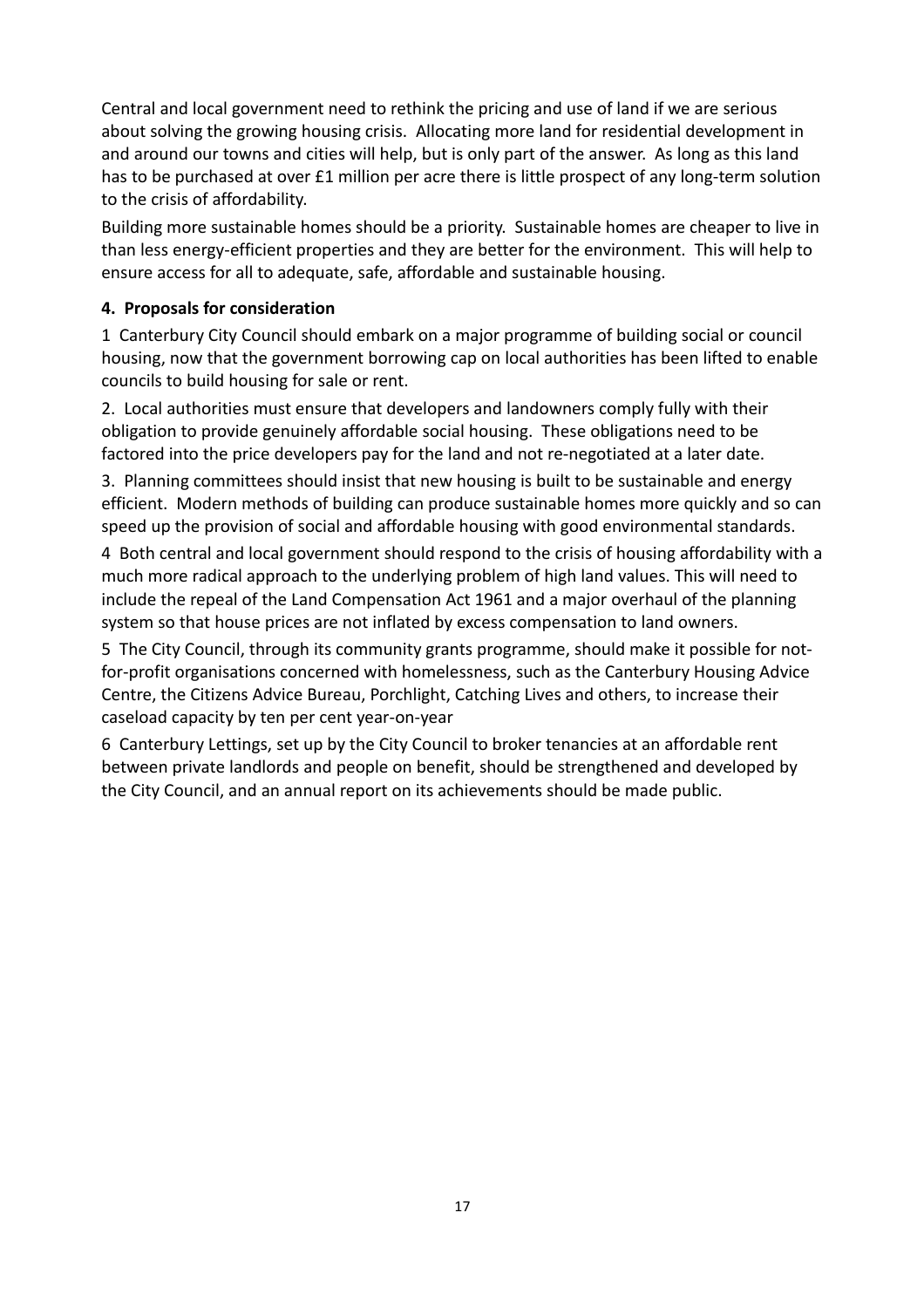### **SDG Goal 11: IMPLEMENTING AIR POLLUTION TARGETS**



#### **1. SDG Goals and relevant local targets:**

*Goal 3, Goal 11, Goal 6, Goal 9 and Goal 13, all mention or are relevant (notwithstanding that all the SDGs are to be applied in an integrated way).*

#### *Targets:*

- *11.6 By 2030, reduce the adverse per capita environmental impact of cities, including by paying special attention to air quality and municipal and other waste management*
- *3.9 By 2030 substantially reduce the number of deaths and illnesses from hazardous chemicals and air, water, and soil pollution and contamination*

#### **2. Issues**

The World Health Assembly's mandate is to combat one of the world's most significant causes of premature mortality which caused 9 million deaths globally in 2015.

The World Health Organisation's (WHO) director of public health, Dr Maria Neira, said new urgency was needed to tackle air pollution: "While air pollution knows no borders and puts everyone at risk, those most vulnerable – pregnant women, children, the elderly, those already ill or poor – are particularly affected."

Air pollution in most cities exceeds recommended WHO Air Quality levels and up to 1/3 of deaths from stroke, lung cancer and heart disease are due to air pollution.

#### *Air pollution in the UK*

In the UK air pollution prematurely kills around 50,000 people annually. UK and European air pollution law is based on WHO recommendations. The UK has been in breach of this law since 2010. Air pollution is generated mostly by vehicular traffic. England has the worst air in the UK, and the county of Kent and city of Canterbury are good examples of this.

The Government, the South East Local Enterprise Partnership, Kent County Council, and the district/unitary authorities are all arguably responsible for achieving compliance with safe and legal air pollution limits in Kent, although the precise nature of the scope of these responsibilities vis-a-vis the Government and the other authorities is currently being litigated in the courts. However, so far all the authorities have failed to achieve air quality objectives, and local Air Quality Management Areas (AQMA) are expanding across the country.

An AQMA is designated by a local authority where air pollution levels do not meet or are not likely to meet air quality objectives locally as set out in European and UK law. There is little indication that air pollution will improve with huge car-reliant development proposals going ahead in Kent and elsewhere and with a national increase of car use overall. See here for Defra 2018 Interactive map for AQMAs in the UK: https://uk-air.defra.gov.uk/aqma/maps

Canterbury's heavily congested roads with the resulting air pollution prematurely kill 100 people annually and harm thousands of others. Canterbury district has 3 AQMAs. The AQMA for city of Canterbury was extended again in April 2018.

#### *Kent Local Transport Plan 2017*

Although there is a policy that mentions achieving air quality, the reality is that the 'business as usual' plan has nothing within it that will help to achieve air quality limits. See https://consultations.kent.gov.uk/gf2.ti/f/669666/21980069.1/DOCX/-/Local\_Transport\_Plan\_C onsultation\_main\_ONLINE\_text\_to\_speech.docx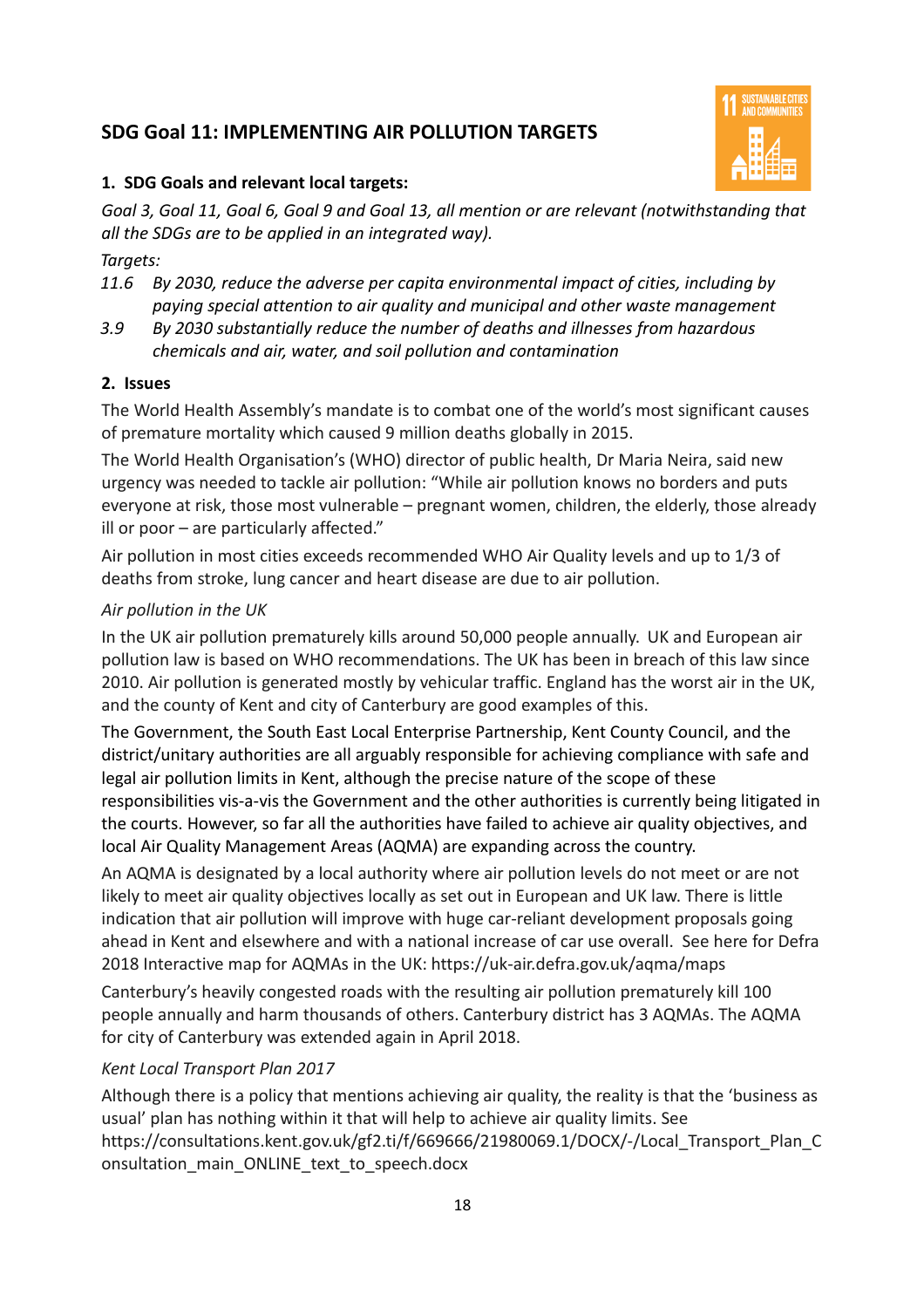#### *Canterbury's Local Plan 2017*

Canterbury's Local Plan was adopted in July 2017 and is subject to a legal challenge concerning the policies within it that are deemed inadequate to address air pollution breaches. The legal challenge has been stayed until the resolution of a further legal challenge to the Canterbury South Urban Extension (Corinthian) development re air pollution breaches that was heard in the Court of Appeal in September 2018.

#### *Canterbury's Air Quality Action Plan adopted 14th November 2018*

The general consensus is that the above plan which advocates a 5.7 modal shift away from the private car by 2023 is inadequate to comply with air pollution law. Additionally, the measures relied on to effect the modal shift are uncertain (as dependant on future development contributions from developers) and in fact likely to lead to greater car use because one key measure, the A4 slip road at Wincheap, is about accommodation of car traffic that would ultimately lead to greater car use.

Finally, a key flaw is the failure to add in the increase of traffic from the planned 16,000 extra dwellings in the Local Plan.

#### *SDG Targets*

Air pollution's position in the SDGs is unclear. In the SDGs, there is no headline goal on air pollution. Air pollution is specifically mentioned in 2 targets, under health (SDG3) and cities (SDG11), but shares these targets with other issues. Air pollution is mentioned directly in one corresponding target, and indirectly in another. Air pollution is also directly mentioned in 2 proposed indicators relating to these targets.

In principle, air pollution can be indirectly related to other targets specified under the goals for Water (6) in terms of improved water quality and restoration of water related ecosystems, Industry (9) in terms of environmentally sound technologies and industrial processes, Cities (11) in terms of sustainable transport systems, Climate (13) in terms of integrating climate change measures into national policies, and Land (15) in terms of restoring sustainable use of ecosystems. In particular, land and ecosystems could be related to acid rain, and climate could be related to co-benefits.

#### **3. Local Application of the SDG Targets**

Prime responsibility for localising SDG targets in Canterbury District lies with Canterbury City Council (CCC) and central government which is the designated authority for compliance with air pollution law. Kent County Council (KCC) would also have responsibility under transport, climate change and education. There is however overlap with the responsibilities of a wide range of other national and regional agencies including the Environmental Agency, the South East Local Economic Enterprise Partnership, South East Water/Southern Water, and the Regeneration Board for East Kent.

*Canterbury City Council's Corporate Plan 2016-2020* has a specific aim to "contribute to the good health of local people" including "to:

- enable the improvement of cycle routes
- tackle health inequalities through our work with specific target groups
- promote walking trails and cycling routes.

We will also monitor the following measures to understand what impact we and our partners are having on broader issues that need to be tackled in our district:

a selection of health measures – including life expectancy, mental health prevalence,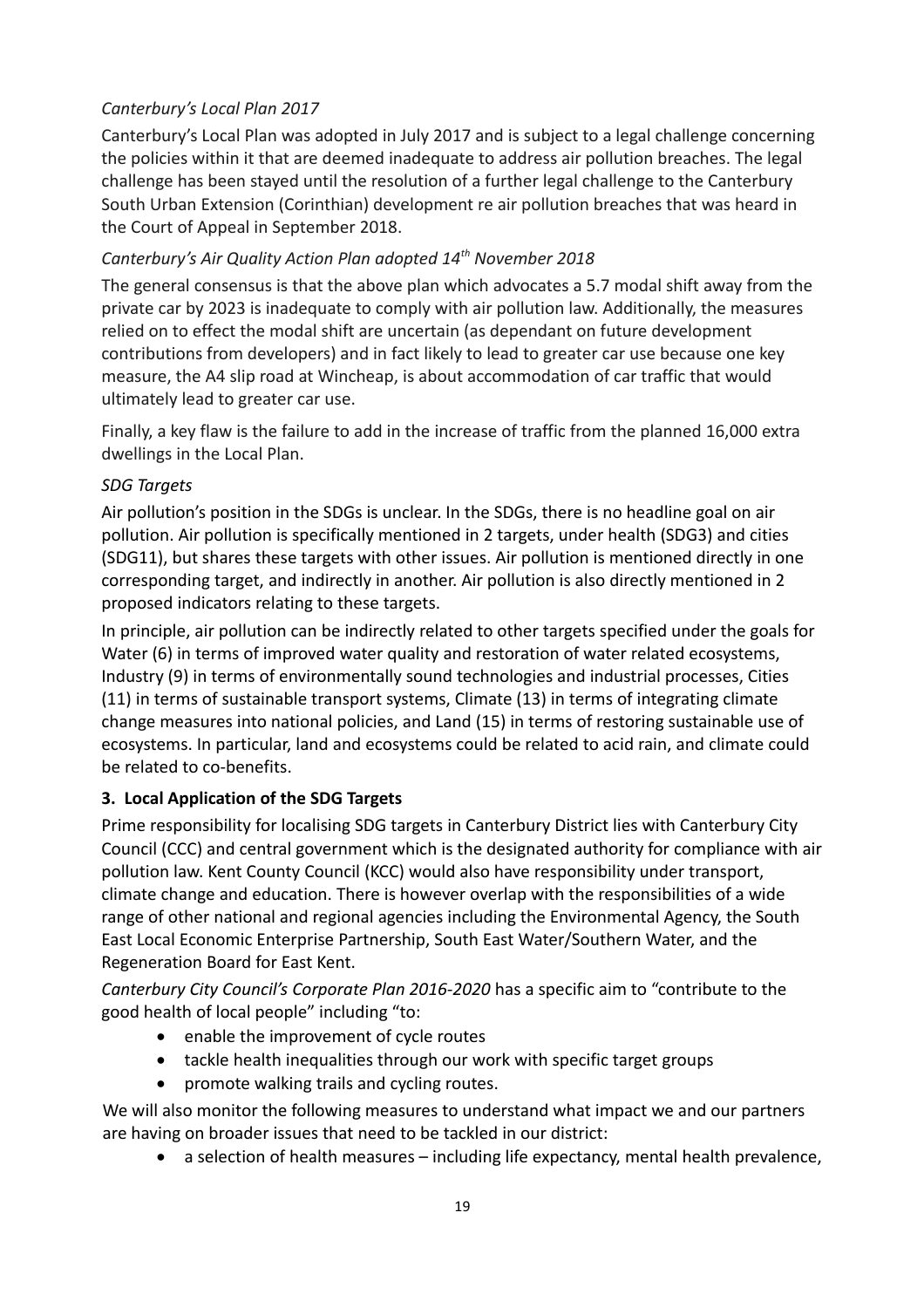obesity, teenage pregnancy, dementia prevalence

- participation in physical activity
- maintenance and use of cycle routes
- NO2 levels and other air quality measures."

However, the above aspirations will not reduce air pollution unless vital cycling infrastructure is provided and prioritised at the same time as making it more difficult to drive. It is clear that much greater attention needs to be given to achieving air quality limits and new policies will be needed to achieve these in line with the legal obligations under UK and European law and the SDGs mentioned above.

#### **4. Proposals for consideration by Canterbury City Council and Kent County Council**

The councils should strengthen their efforts to promote education (e. g. in local schools) and raise public awareness of World Health Organisation air pollution standards, adverse impacts of air pollution on health locally and nationally, and of the SDGs overall. They should incorporate references to SDG targets and reducing air pollution in their specific corporate plans/strategies, particularly by prioritising cycling and walking above other transport modes and ensuring that the lion's share of funding is allocated to them.

Both councils should draw on relevant national/international experience and expertise on localising SDGs (Commonwealth Local Government Forum, UNDP etc) and on local good practices elsewhere such as Copenhagen's cycling infrastructure.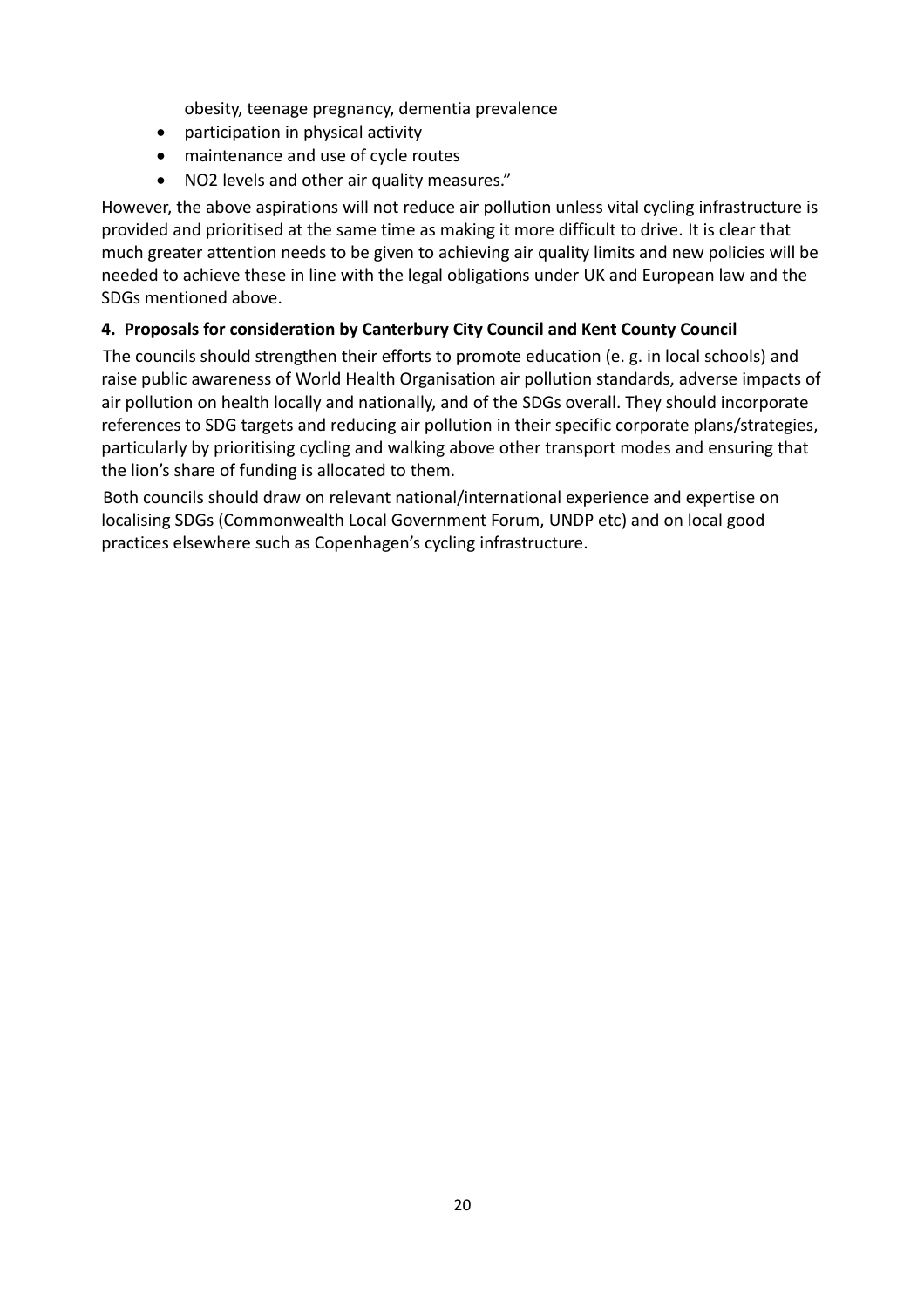# **SDG Goal 11: PUBLIC OPEN SPACES**



#### **1. SDG Goal 11 and relevant local target:**

- *Goal 11: Make cities and human settlements inclusive, safe, resilient and sustainable*
- *11.7 By 2030, provide universal access to safe, inclusive and accessible, green and public spaces, in particular for women and children, older persons and persons with disabilities.*

#### **2. National and local issues**

Parks and open spaces across the country have suffered disproportionately from the stringent budget cuts affecting local authorities over the last decade. This is due to the fact that councils have no statutory duty to fund and maintain them. Ironically, during the same timeframe, there has been a growing realisation of the importance of public green space for mental and physical health, biodiversity, air quality, flood control and community cohesion.

The incoherence at the heart of public policy has been voiced in successive high-profile reports. The Heritage Lottery Fund has produced two 'State of the UK Public Parks' reports. The second, published in September 2016, said that "parks and park services are currently facing immense challenges" (p. 22), and drew attention to the growing deficit between the rising use of parks and the declining resources available to manage them. It called for urgent action to halt "the downward trend in the condition of many of our treasured parks and green spaces" and recommended collaborative action to deliver new ways of funding and managing parks.

In 2016/17, the Communities and Local Government Select Committee held an inquiry into the future of public parks. Its report highlighted challenges including:

- sharply reduced council spending with park management budgets cut by up to 97%
- the need for parks to compete with other services for funding
- planning policy not giving them enough weight, particularly as a result of pressures to increase housing supply.

The report warned that "parks are at a tipping point and face a decline with potentially severe consequences unless their vital contribution to areas such as public health, community integration and climate change mitigation is realised." The committee called on councils to publish "strategic plans" recognising the value of parks and open spaces beyond leisure and recreation and setting out how they will be managed to maximise their contribution to wider local authority agendas, such as promoting healthy lifestyles, managing flood risk and tackling social exclusion. This could open up parks to funding beyond their usual budget areas.

On 21 June 2018, 12 national organisations (including Fields in Trust, Keep Britain Tidy and the Parks Alliance) launched 'The Parks Charter' to call for action by politicians to prevent the serious neglect of the country's parks and open spaces. It warned that this neglect would cause parks "to go into serious decline and become problem spaces abandoned by park users and plagued by vandalism – or even closed and sold off." Its six-point plan of action includes a call for "a legal duty for all public green space to be managed to a high standard" and "adequate long-term resources for maintenance, management and improvement".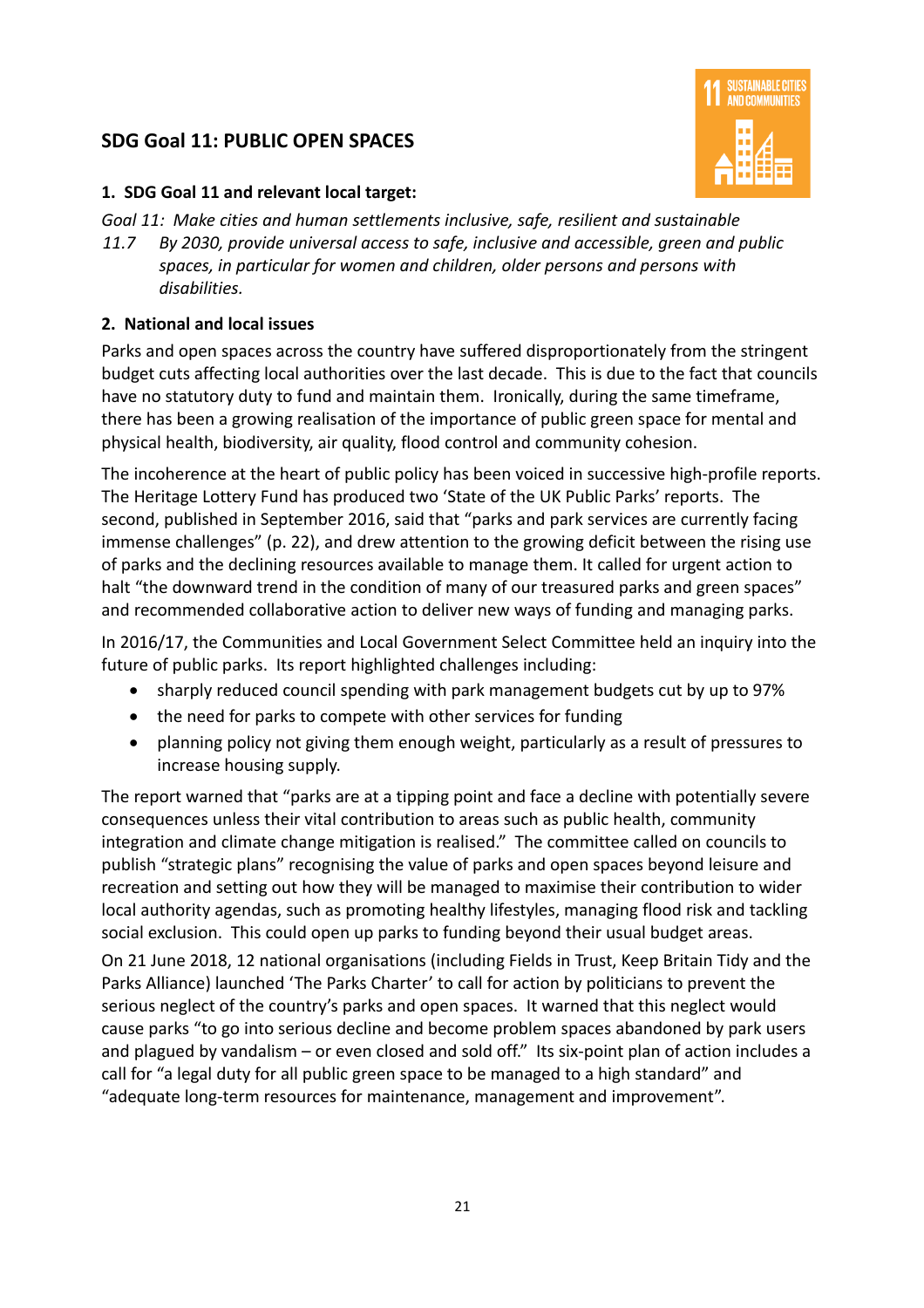On 30 September 2018, the *Mail on Sunday* launched a major 'Save Our Parks' campaign to alert the public to the fact that the UK's parks are facing "a tipping point". Its investigations showed that:

- one in three parks no longer has any staff on site, fuelling fears of a rise in crime
- three-quarters of councils have cut back on staff maintenance
- 214 play areas across England have been shut since 2014, with 234 more planned
- park funding has been slashed by at least £15 million over the last two years
- 95% of councils expect to make further cuts to park budgets in the next five years.

Canterbury City Council has had to face the same conflicts, with pressures to sell off open space for development (see below), and reductions in the number of dedicated open space officers. The pressures will be exacerbated as 16,000+ new houses are built across the district over the course of the current Local Plan, necessitating the creation of a range of new parks and open space facilities.

In line with the Parks Charter mentioned above, it would be helpful if the government urgently gave local authorities a statutory duty to ensure that all parks and public green spaces under their responsibility are protected, managed and well maintained. The government should ringfence local authority funding to ensure that parks and green spaces in their responsibility are appropriately staffed and well maintained. Additionally planning policies should be strengthened to protect parks and green spaces and adopt 'in perpetuity' green space covenants, such as those that exist through Fields in Trust.

#### **3. The local policy context**

The responsibility for the designation of the county's common lands, village greens and public footpaths lies with Kent County Council (KCC). KCC also manages a network of country parks across the county, with one in the district of Canterbury – Grove Ferry Picnic Site next to the Stour in Upstreet. Canterbury City Council (CCC) is responsible for the designation, management and promotion of most other public open spaces within the district.

A number of other accessible open spaces are owned privately but allow permissive access. These include Hambrook Marshes on the Stour upstream from Canterbury, and the Southern Slopes beneath the University of Kent. This report will restrict itself to publicly owned open spaces.

CCC's Corporate Strategy for the period 2016-20 sets out a clear priority to "protect and enhance our open spaces, heritage and wildlife" (goal 8). CCC has also adopted an Open Space Strategy for 2014–2020 as part of the Local Plan process, aiming "To develop an interconnected network of diverse, high quality open spaces which meet the needs of local people and make a significant contribution to raising the quality of life for all residents and visitors to Canterbury District." Discussions on the renewal of the Open Spaces Strategy are likely to begin in 2019 and this provides an opportunity to evaluate whether it could become more of a 'strategic plan' along the lines advocated by the Communities and Local Government Select Committee (see above).

CCC adopted a Green Infrastructure Strategy in 2018 which provides a framework for the Council's Transport Strategy, Riverside Strategy, Open Spaces Strategy and Biodiversity Appraisal. CCC will also be adopting a Heritage Strategy for the district in the spring of 2019. It is good to see that the draft strategy recognises that "Public parks, green spaces and gardens are an essential component of our historic environment."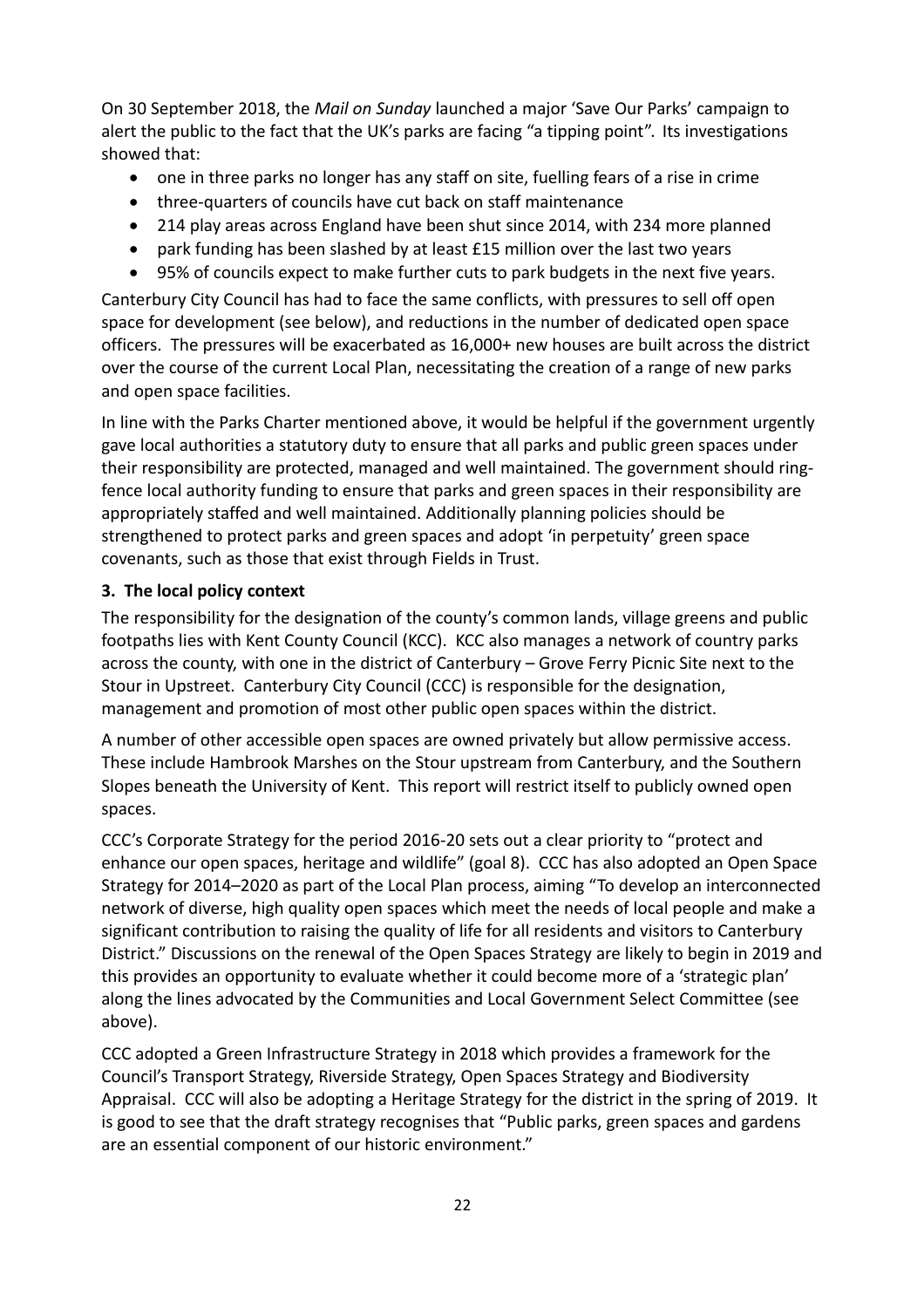#### **4. Local Actions and Initiatives**

In recent years, the public has become increasingly aware that open spaces are coming under threat from urban development and the financial pressures on local government. Two direct threats to open spaces in Canterbury have galvanised high-profile public campaigns. The first was the Save Chaucer Fields campaign to protect the green gap between the northern edge of urban Canterbury and the University of Kent. The campaign was successful in protecting this area after a planning application was submitted in 2011 for a major development on the Southern Slopes, and the campaign group has recently been further encouraged by the University's amendment of its Framework Masterplan, withdrawing a fresh proposal for a conference hotel on the Southern Slopes and strengthening the commitment to preserve the green landscape setting of the University.

The second campaign started in 2012 when Canterbury City Council, in an attempt to raise capital funds, sought to sell off a playing field in Canterbury for residential development. This met with a large public outcry and a long-running 'Save Kingsmead Field' campaign to protect the field. The campaign concluded with a compromise in 2016 – an agreement to designate 80% of the field as a Village / Town Green and allow limited residential development on the rear 20% of the field. The campaign group has now become the Friends of Kingsmead Field and has signed a Memorandum of Understanding with the Council. It continues to work actively to enhance and promote Kingsmead Field.

The award of a Heritage Lottery Grant to Westgate Parks for a five-year project from 2013 to 2018 has also been influential in raising the public's perception of the importance of parks and open spaces. The project included the appointment of a Parks Officer who, with support from a Friends group, put on an impressive range of educational and innovative events in the Westgate Parks. The project has now come to an end, but CCC is funding a Parks Community and Development Officer for Westgate Parks and Dane John Gardens, and the Friends group has just re-launched.

Another positive development is the establishment of an East Kent Parks Forum in the spring of 2017. The initiative came from the Kearsney Parks Project at Dover District Council in conversation with members of other Friends groups in Canterbury and in East Kent. The aim of this group is to provide an opportunity for Friends groups to discuss common problems, share best practices and flag up funding opportunities. So far, five meetings of the forum have taken place – in Dover, Deal, Canterbury, Ashford, and Reculver.

Friends groups play an important role in looking after parks and green spaces. In cases where there is no Friends group for a park or open space, it would be helpful for local residents and residents' associations to work together to form one. It is also helpful for existing Friends groups to support each other.

Residents also need to become more pro-active in reporting problems to the local authorities. If parks and green spaces gain a reputation for anti-social behaviour, or facilities get vandalised and do not get repaired, a downward cycle of decay sets in that is often difficult to reverse.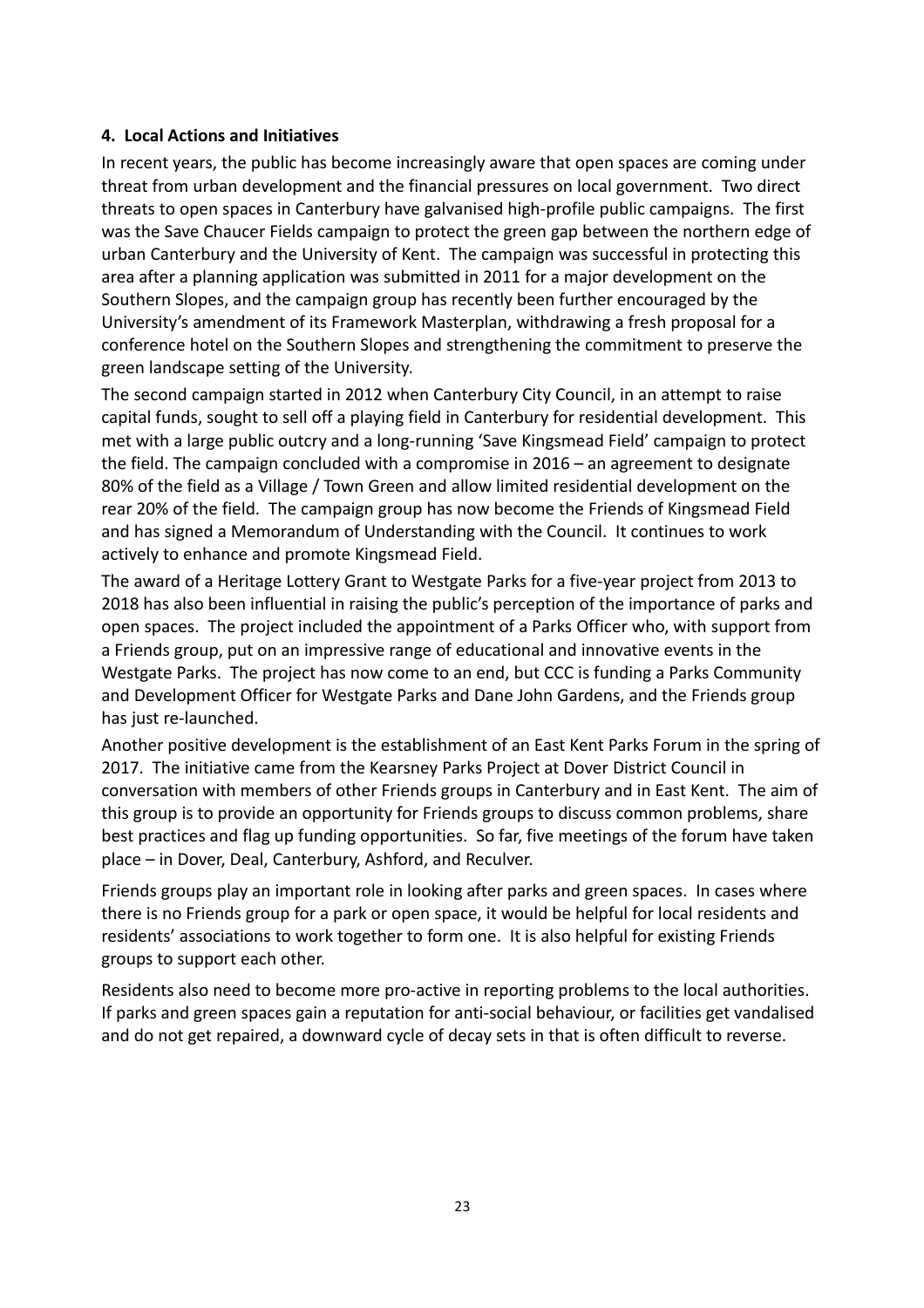#### **5. Proposals for consideration by Canterbury City Council**

- CCC's Open Spaces Strategy, Riverside Strategy and Green Infrastructure Strategy contain many excellent aims and actions, but many of these will be unattainable without the capacity to implement them. It is imperative that the open spaces team is reinforced by new personnel.
- CCC is in the process of granting planning permission to a series of large residential developments across the district. When play areas and public green spaces in new developments are taken over by a management company, they tend to become neglected and fall into disrepair. CCC should, therefore, consider adopting these open spaces to improve management and strengthen community cohesion.
- The recent appointment of the Parks & Community Development Officer for Dane John Gardens and Westgate Parks is a valuable initiative to tackle anti-social behaviour in public spaces. Additional Parks Officers are needed to discourage anti-social behaviour in other parks and amenity green spaces across the district and to establish linkages between communities and the local authorities.
- The Heritage Lottery Fund recommends that councils should nominate a councillor as a Parks Champion as areas with an elected champion tend to be more likely to have parks which are improving. CCC should consider whether such a position might be helpful, and if so, whether it would be preferable to have one Parks Champion for the district or one for each of the four areas of the district (as is currently the case for litter and enforcement).
- The River Stour provides a green thread through the centre of Canterbury, but is often blighted by unsightly fly-tipping and littering. Much of the rubbish stays in the river for weeks or months as CCC has no pro-active mechanism in place to keep the river clean. CCC needs to work with Serco, the Environment Agency and the Canterbury Riverside group to make sure that the Stour is maintained to a high level and kept clean.
- In line with many of the ideas put forward at the Green Heritage conference held by Canterbury in Bloom in October 2018, CCC should identify ways of working with planners, developers, businesses and community groups to 'green up' public places in innovative ways, e.g. green roofs, tree-planting and imaginative landscaping.
- In line with SDG target 7.7, CCC should work with Friends groups and residents' associations to assess whether more can be done to make the district's open spaces safer, more inclusive and more accessible for women and children, older persons and persons with disabilities.
- In cases where East Kent Housing manages areas of public open space on behalf of CCC, the Council should ensure that it does so in a pro-active way in cooperation with the local community. Some of these open spaces currently suffer from serious problems (e.g. Vauxhall Field and Hales Place wood in Canterbury), further aggravating the serious level of deprivation of the areas in which they are located.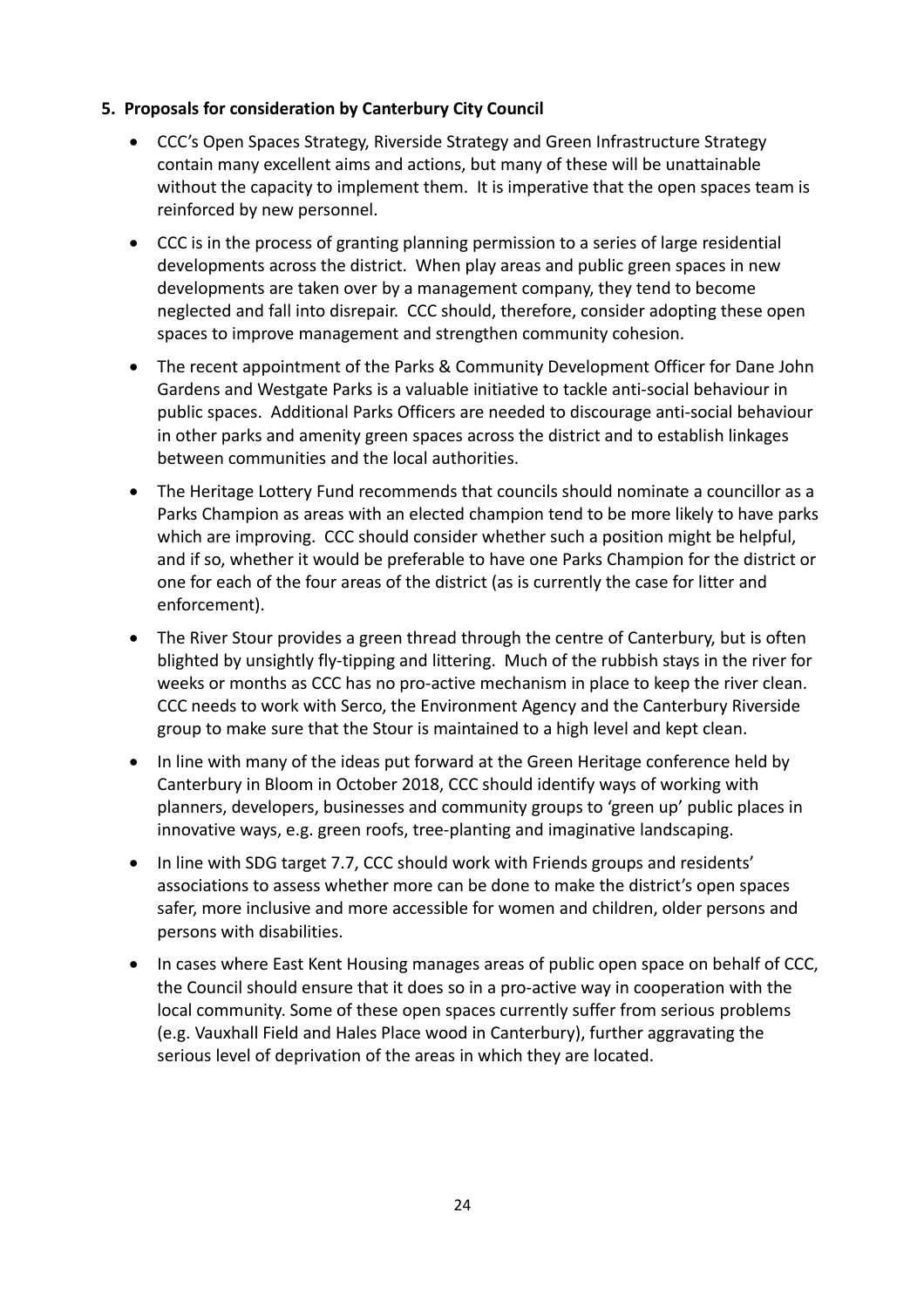## **SDG Goal 12: WASTE MANAGEMENT**



#### **1. Goal 12 and relevant local target:**

*12.5 By 2030, substantially reduce waste generation through prevention, reduction, recycling and reuse*

#### **2. Issues**

Nationally the issues are familiar:

- fly-tipping and irresponsible waste disposal are blighting the appearance both of the countryside and of urban streets and parks
- plastics are a major source of river and marine pollution, with devastating effects on ocean life
- failure to recycle paper and wood products, food waste, and other items leads to deforestation and environmental degradation, and uses up finite raw materials
- landfill sites are filling up, and they release harmful chemicals and greenhouse gases.

It is to be hoped that the UK Government will proceed urgently with its plans to introduce a mandatory deposit return system for plastic and glass drinks containers. The Government should also consider the case for tax parity between products consumed in restaurants and products consumed as takeaways. The current VAT exemption for takeaways encourages the unnecessary use of disposable containers. We believe that public campaigning and government action is needed to persuade retailers, especially supermarkets, to reduce packaging and plastic wrapping.

All the above problems are apparent locally. Some of them are exacerbated by the presence in Canterbury of a large transient population, including thousands of students, many of whom lack experience in managing refuse disposal, create more waste and fail to recycle effectively. Others find it difficult to adapt to the local system, having used a different system elsewhere. There have been particular problems with the clearing of waste and litter from main highways and verges, especially the A2 and Thanet Way, and the difficulty of getting coordination between CCC, KCC and Highways England on lane closures to facilitate cleaning.

#### **3. Local actions**

There has been mounting concern among local residents in recent years about the linked issues of refuse collection, fly-tipping, and litter. This has led to increasing activity by volunteers, both in picking up litter and in reporting problems. Residents' associations and community groups regularly organise litter-picks in their own localities across the district.

It has also led to the setting up of local campaigns to tackle the issues and to call for action by local and national authorities. *Plastic Free Whitstable*, for instance, is a local non-party-political group set up to reduce single use plastics in the town, which has joined Surfers Against Sewage and achieved Plastic Free Coastline status for Whitstable.

These campaigns and actions by local citizens have generated pressure on Canterbury City Council to respond with matching activity and cooperation. Council actions have included the following:

• In October 2015 CCC's Community Committee agreed to nominate a councillor from each area (Canterbury, Herne Bay, Whitstable, and the rural area) to act as a litter liaison councillor.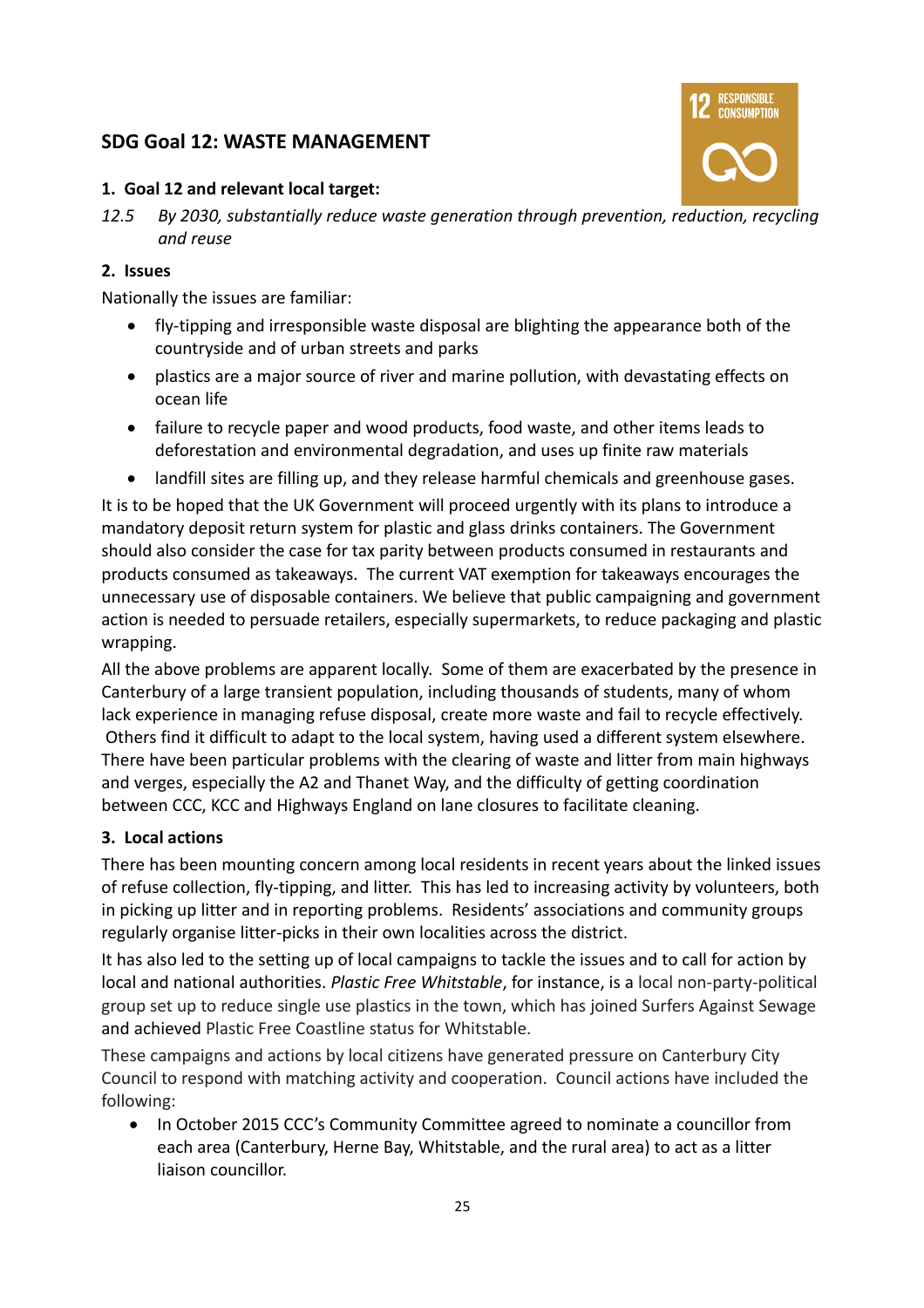- Litter Action Guides for each of the four areas, providing advice on reporting problems with litter and fly-tipping, and on dealing with litter and waste, were devised by local campaigners in cooperation with CCC in 2016: [https://www.canterbury.gov.uk/downloads/download/96/litter\\_action\\_guides](https://www.canterbury.gov.uk/downloads/download/96/litter_action_guides)
- The Canterbury Litter Roundtable was set up in 2016 by local campaigners and councillors to facilitate greater cooperation between residents and the council on litter and waste management issues.
- In 2017 CCC strengthened its enforcement regime, employing 11 new enforcement officers, with a particular focus on issuing fixed penalty fines for littering, fly-tipping and graffiti.
- In February 2018, CCC launched its *Love Where We Live* campaign to raise awareness of the problems of litter and waste, and to encourage local people to take a pride in where they live and work.
- At its meeting in February 2018, CCC full council agreed to work to reduce the use of single-use plastics by encouraging people to refill drinking water bottles, and by investigating the possibility of providing free drinking water on appropriate premises.
- In June 2018, the Community Committee agreed to support the Plastic Free Whitstable campaign, to review the provision of public bins to increase on-street recycling, and to adopt the Refill Scheme for water in council venues and encourage local businesses to extend the scheme across the district.

There is a division of responsibility between Canterbury City Council, which is responsible for waste collection, and Kent County Council, which is responsible for waste disposal. This is pertinent at present as KCC is proposing to introduce charging for the disposal of nonhousehold waste at its Household Waste Recycling Centres. This is controversial and CCC has strongly criticised the proposal on the grounds that it will lead to an increase in fly-tipping in the district.

Other local initiatives include the Waste and Recycling Management Strategy which Canterbury Christ Church University has adopted as part of its 'Framework for Sustainability': <https://www.canterbury.ac.uk/about-us/docs/sustainability/waste-management-strategy.pdf> Its Sustainable Food Objectives include:

- minimise the use of disposable cups and food containers, in order to reduce waste
- minimise food waste and ensure that remaining waste is appropriately recycled or composted.

Its food and drink outlets now provide drinks in china cups and mugs, and make an extra charge for disposable cups.

#### **4. Proposals for consideration by Canterbury City Council and Kent County Council**

The growing public awareness is encouraging but the scale of the problems is daunting. More action is needed at both national and local level. We recommend that further actions should include the following:

• The increasing reliance on volunteers for street cleaning and for reporting of problems has its positive side and is understandable as a result of the massive cuts in central funding for local authorities, but is not satisfactory and not sustainable. If volunteering is needed, the council needs to engage more proactively with volunteers and residents' groups and not just treat them as a convenient resource.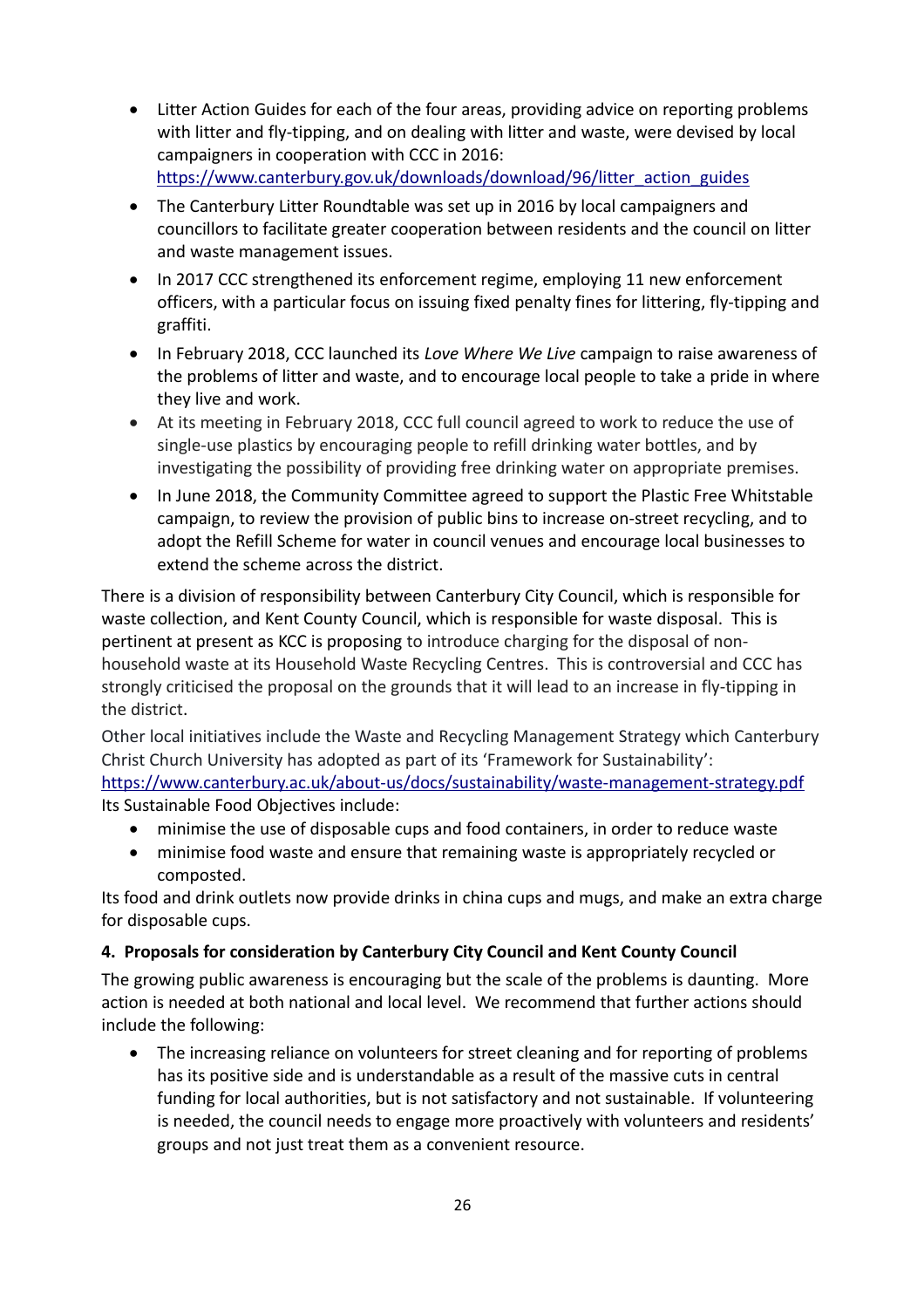- Local businesses and retail outlets should take greater responsibility for dealing with the waste and litter which they generate, not just in the immediate vicinity of their own premises.
- More effective coordination between CCC, KCC, and Highways England is needed to deal with waste and litter on highways verges.
- CCC should conduct a review of its Refuse Collection and Cleaner Streets contracts, prior to the date for the renewal of the contracts, in order to analyse their weaknesses and assess how helpful it might be to improve coordination between the two contracts.
- Landlords and letting agents must recognise and fulfil their responsibilities for waste and refuse disposal from their properties. In particular, they should ensure that all student houses are provided with the requisite bins, including separate red-topped bins for paper and card, and that all student tenants are fully instructed about the procedures for refuse collection. Landlords and agents should be penalised if they fail to comply, and they in turn should monitor the behaviour of their tenants and hold them to account.
- A more effective scheme is needed for refuse collection and recycling from student houses at the end of each academic year. The schemes in 2017 and 2018 were hampered by inadequate publicity and inadequate coordination. Canterbury City Council, the universities, and landlords and letting agents should work together on a more effective scheme, taking advice from local residents who have direct experience of the problems. The universities should introduce campus shops to promote recycling.
- CCC should expand its Refill Scheme and give it more publicity.
- KCC should withdraw its proposal to charge for the disposal of non-household waste.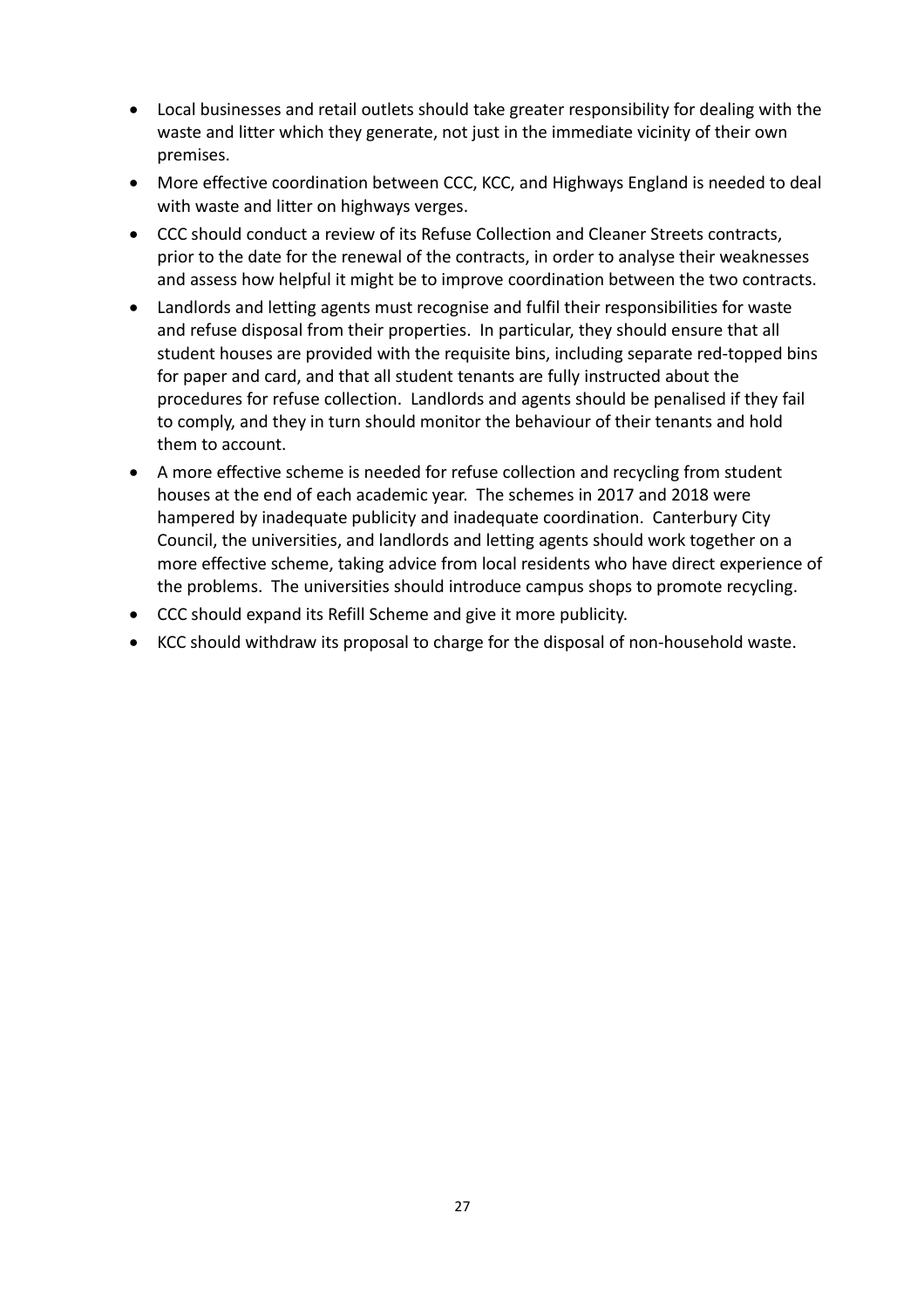### **SDG Goal 13: CLIMATE ACTION**



#### **1. SDG Goal 13 and relevant local targets**

*The relevant targets are:*

- *13.1 Strengthen resilience and adaptive capacity to climate-related hazards and natural disasters in all countries.*
- *13.2 Integrate climate change measures into national policies, strategies and planning.*
- *13.3 Improve education, awareness-raising and human and institutional capacity on climate change mitigation, adaptation, impact reduction and early warning.*

A more detailed study would need to take into account implementation of the 2015 Paris Agreement on climate change, which recognised the role of local and sub-national government, and other global agreements such as the 2016 UN Habitat New Urban Agenda.

#### **2. Issues**

According to Kent County Council, Kent has the highest risk of local flooding in England and surface water flooding is estimated to affect 76,000 properties with a further 64,000 at risk from river and coastal flooding. Climate change, encouraged by global warming will have a direct impact, especially in coastal areas of Canterbury District around Whitstable and Herne Bay including low-lying, flooding-exposed areas such as Seasalter or Reculver.

Kent is also one of the driest regions in the UK with above-average household water use. The wider climate sustainability issue and impact of carbon emissions on the environment accordingly affects all of the District. This has implications for all aspects of local development including housing and the built environment, open spaces, transport strategy, renewable energy, water resources and drainage and the green economy.

Current challenges in developing a sustainable response to these climate-change related issues include the severe central government cuts in local government funding and the potential financial and other fall-out from Brexit in 2019. There is also a lack of adequate central government support in coordinating and promoting education and raising public awareness of sustainable development and climate change issues, as highlighted in the 2017 House of Commons Environmental Audit Sub Committee report on SDGs. However in a parliamentary question response last year to Rosie Duffield MP, the UK Government indicated willingness to work locally on SDGs with local government and civil society.

#### **3. Local Application of the SDG Targets**

Prime responsibility for localising SDG targets in Canterbury District lies with Canterbury City Council (CCC) and Kent County Council (KCC). There is however overlap with the responsibilities of a wide range of other national, regional agencies including the Environmental Agency, the South East Local Economic Enterprise Partnership, South East Water/Southern Water, and the Regeneration Board for East Kent.

*Canterbury City Council's Corporate Plan 2016-2020* has a specific aim to 'limit the impact of damaging flooding' as measured by percentage of sites achieving standard protection in accordance with the Shorelines Management Plan; it also aims to protect and enhance open spaces, heritage and wildlife. Much more detailed aims and actions on climate change including as they relate to SDG targets 13.1 and 13.2 are set out in the *Canterbury District Local Plan,*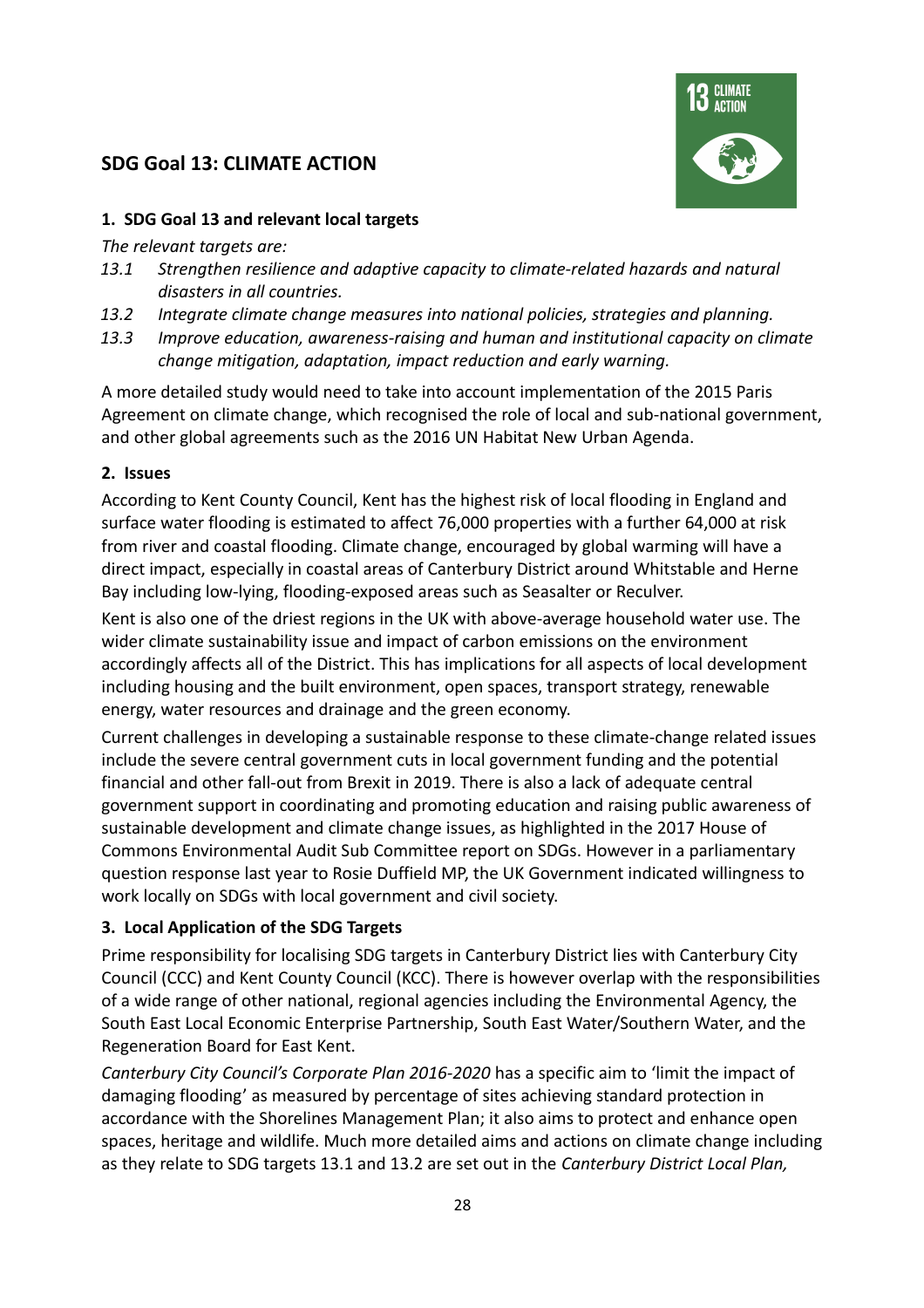*2017* in its Chapter 7, *Climate Change, Flooding, Coastal Change and Water Resources*. This includes a definition of 'sustainable development' as 'mitigation and adaption to climate change including moving to low carbon economy'. CCC has established a Flood Scrutiny Panel and has detailed provision for flooding in coastal and river areas (such as Seasalter and the Stour basin) and emphasises the importance of proper regulation of new housing development in this respect.

The Plan also deals with sustainable drainage, water quality, efficiency and supply, thereby addressing specific aspects of target 13.1. In its focus on the relationship between climate change and areas such as promoting renewable energy (wind, biomass etc) and energy efficiency, transport (especially provision of public transport/cycling), the green economy and wider environmental aspects, it also corresponds to much of target 13.2 and 13.3. It is proposing to produce a sustainable construction and renewable energy document.

*Kent County Council* has set out its various responses to climate change in the *Kent Environment Strategy: a strategy for environment, health and economy*. This strategy has a major objective 'ensuring that our growth is sustainable' and specifically addresses climate change notably in response to severe weather and flooding, energy use and water. KCC is the Lead Local Flood Authority and has produced a local flood risk management study (2013) and a drainage and planning policy statement (2017) which impacts directly on CCC. KCC further has an ambitious policy of reducing greenhouse gas emissions by 34% by 2020 and 60% by 2030 from a 2005 baseline.

Specifically, KCC has identified the following linkages between its environmental strategy targets and SDG 13 targets:

- refresh the Kent Climate Risk Assessment and identify priority adaptation and mitigation actions (1.2)
- $\bullet$  develop a low emission strategy (1.5)
- identify energy needs for growth and how these can be met sustainably and ensuring that these are incorporated into the Growth and Infrastructure Framework (GIF), e.g. district heating and community energy (8.2)
- promote inclusion of environmental and sustainable approaches to water management, such as sustainably managed surface water and increased capacity with sewer systems (8.2)
- provide support and guidance e.g. Kent Design to achieve sustainable growth through incorporating KES priorities (8.3)
- increase the number of people across Kent registered with Floodline Warnings Direct (9.1)
- support communities at risk of flooding to be more actively involved in the management of risk in their area (9.1)
- support businesses in understanding their risk and build resilience to environmental change (9.1)
- development and implementation of a Kent Community Resilience Strategy addressing environmental change (9.1)
- ensure that the risks and opportunities from climate change are understood and inform delivery and commissioning of services (9.2)
- embed climate change adaptation into long term decision making for public authorities (9.2)
- establish approaches to build resilience within the health and social care sectors (9.2)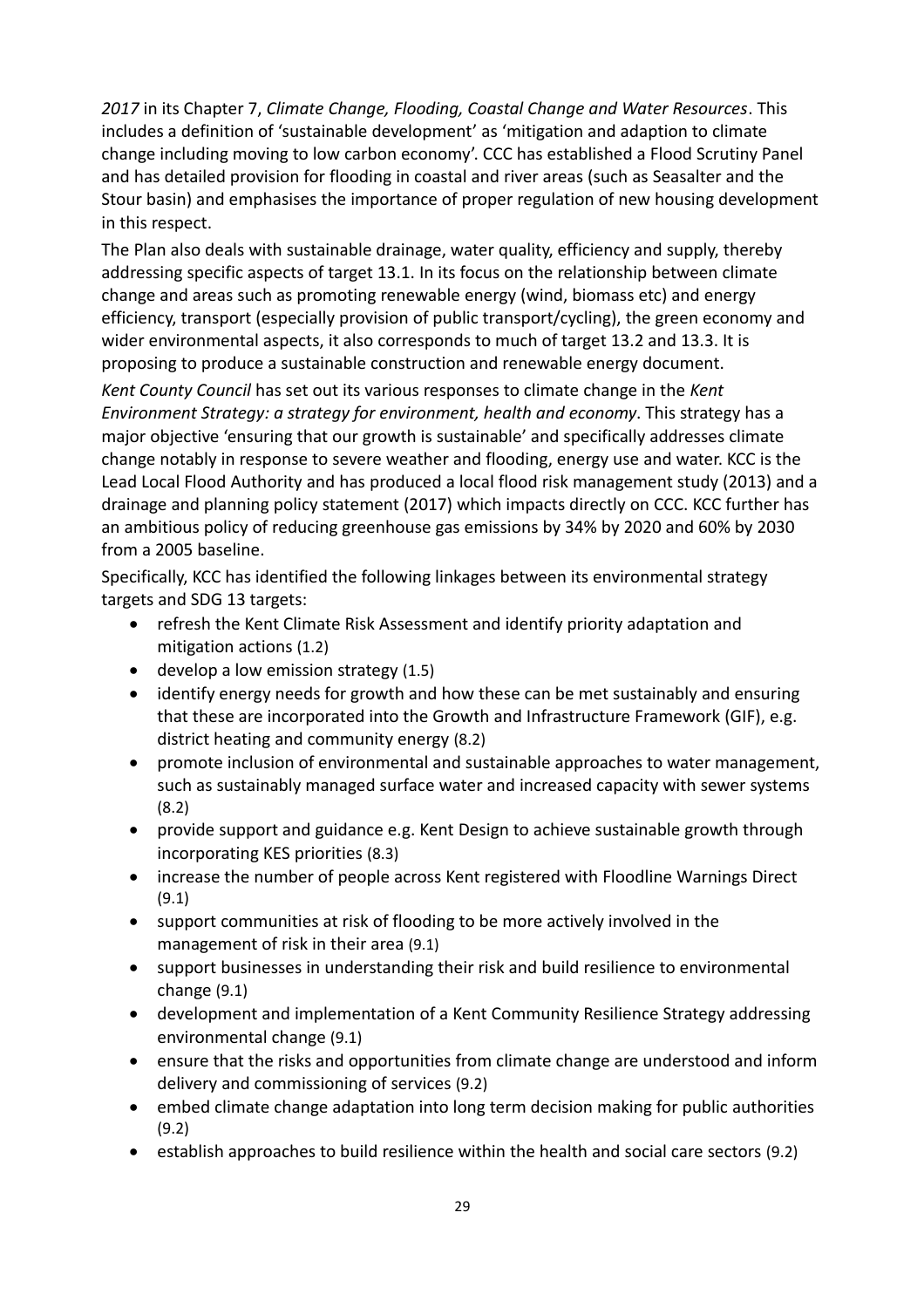- devise a sustainable maintenance model for SuDs (Sustainable Drainage scheme) features (9.3)
- reduce the number of properties at flood risk or coastal erosion flood risk through delivery of a six-year capital improvement plan (9.3)
- build resilience of catchments and ecosystems and develop integrated catchment management throughout Kent (9.3)
- support businesses to build resilience to resource scarcity in delivery of products and services**.**

KCC produced its first annual Impact Report 2011-2016 on its Environmental Strategy in 2017. This provides specific indication on how its targets (and therefore SDG 13 targets) are being met. For example, 547 businesses have been encouraged to save 3.9 tonnes of carbon and over £2,000 per business per year and 14,000 homes have been protected from flooding; overall a reduction of 23% of carbon emissions has been achieved since 2005. It documents specific initiatives such as training 200 local flood wardens since 2014; supporting Simon Langton Boys School Canterbury to install solar panels and LED lighting with a financial benefit of £53,821 and 216 tonnes of CO2 saved; and deployment of £861,000 EU funding to raise awareness on climate change and improve natural environment management.

CCC and KCC are in the process of implementing SDG targets 13.1 and 13.2 targets in an effective and holistic fashion and in some areas such as the promotion of carbon emission are in fact going further. However local groups like Greenpeace are critical of what has been achieved to date in related SDG targets like air pollution. CCC/KCC are also taking measures to increase 'human and institutional capacity on climate change mitigation, adaptation, impact reduction and early warning' as set out under 13. There is less specific evidence of explicitly improving education and awareness-raising, although the relevant CCC and strategic documents have been published and are available on-line to the public. Their recent engagement with the Canterbury SDG Forum may offer a model on wide civic engagement.

#### **4. Proposals for consideration by Canterbury City Council and Kent County Council**

The councils should strengthen their efforts to respond to climate change by:

- promoting education (e. g. local schools) and raising public awareness of sustainable development, climate change, and of the SDGs
- referring to the SDG targets in their specific corporate plans/ strategies, drawing on relevant national/international experiences and expertise on localising SDGs (Commonwealth Local Government Forum, UNDP etc)
- working with and actively supporting local initiatives such as the Canterbury SDG Forum, and civil society, academia and the private sector in promoting education and raising awareness on SDGs and in showcasing local good practices.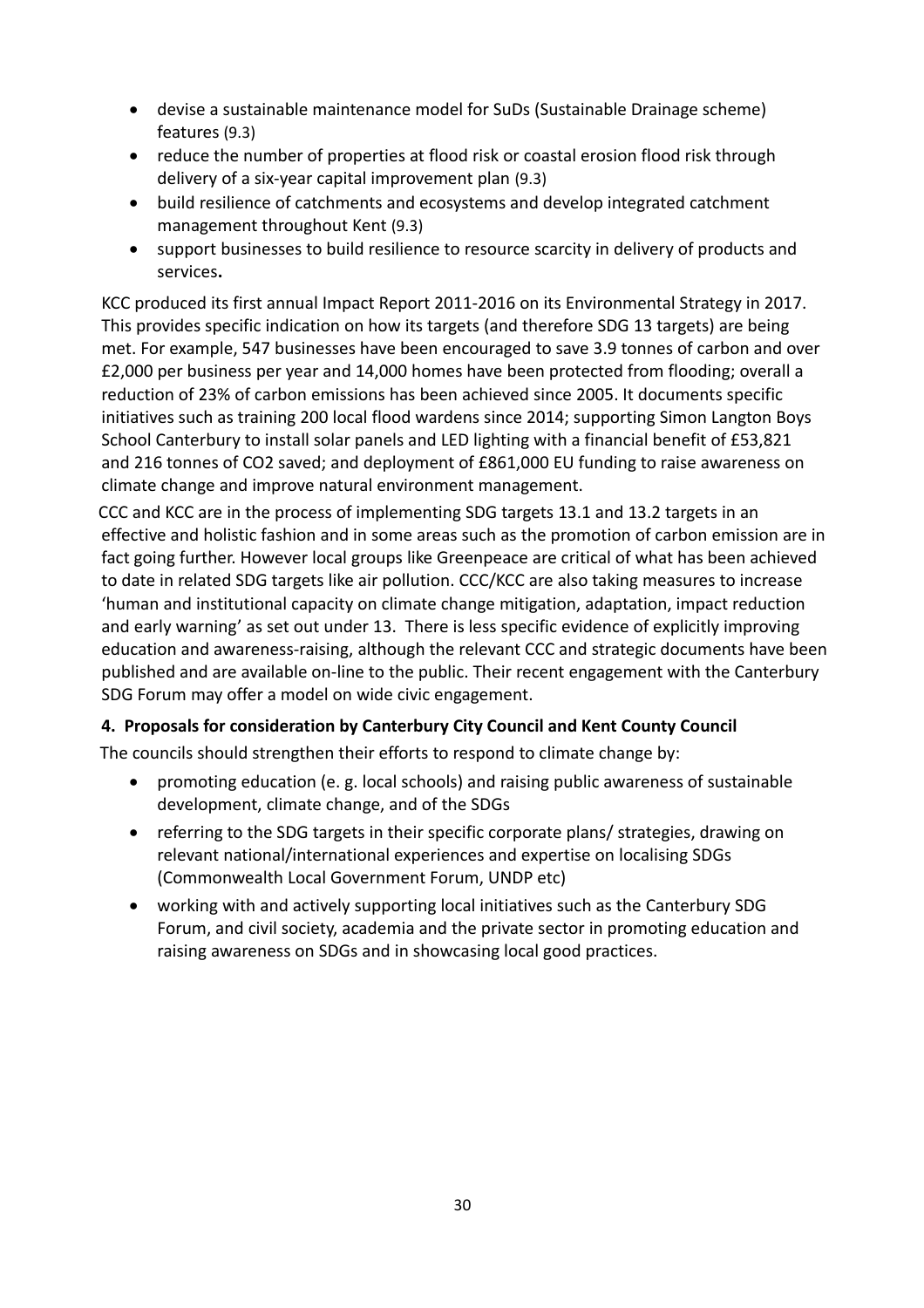# **SDG Goal 16: ACCOUNTABLE INSTITUTIONS AND REPRESENTATIVE DECISION-MAKING**



#### **1. SDG Goal 16 and relevant local targets:**

- *16.6 Develop effective, accountable and transparent institutions at all levels*
- *16.7 Ensure responsive, inclusive, participatory and representative decision-making at all levels*

#### **2. The issues**

There has been a history of misunderstanding and distrust on the part of local people towards local government institutions. This is partly a product of widespread ignorance about the respective roles of Canterbury City Council, Kent County Council, and central government. When people see problems in their locality which are not being satisfactorily addressed, and don't know which institution could or should deal with them, there is a tendency to direct a vague sense of blame at 'the council'. Canterbury City Council has itself contributed to the atmosphere of distrust. Until 2015 Canterbury City Council employed the 'Strong Leader and Executive' system. In the years leading up to 2015 the Executive took a number of controversial decisions which generated widespread opposition, and its recalcitrant attitude to criticism strengthened the perception of an unaccountable council which was unwilling to listen. The lack of any real debate within the Executive about these controversial issues also created the sense of an absence of transparency, with the real decisions being taken elsewhere.

The Canterbury Society, in its 2013 *Residents' Vision for Canterbury,* recommended changing from the Executive system to the Committee system. In February 2014 local people across the district formed a Campaign for Democracy in Canterbury District, and began collecting signatures for a petition calling for a referendum on changing to the Committee system. Canterbury City Council then decided to make that change without the need for a referendum. It set up a Governance Commission, with the opportunity for participation by local people, to work out the detailed arrangements for the new system, which then came into operation in May 2015. Since then, there has been a greater openness in the council's deliberations, and an improved level of debate, but there remains a legacy of distrust and disillusion.

This also needs to be seen in the context of a more general crisis of democratic institutions at all levels. Events nationally such as the referendum decision to leave the European Union, and comparable developments in other countries, have been widely interpreted as evidence that large sections of society feel that democratic governments have neglected them and failed them.

One other important factor has been the massive reduction of central government funding for local government. Cash-strapped councils throughout the UK are having to reduce the services they offer, and the limited understanding of the reasons for this has further fuelled the popular sense that local councils are to blame for their failure to meet the needs of those whom they represent. The UK government should explore and adopt measures to decentralise decisionmaking and devolve substantial powers to local authorities.

#### **3. Local Actions**

Canterbury City Council's *Corporate Plan 2016-2020* has as its first principle:

Principle 1 We will make clear and transparent decisions having been informed by local opinion.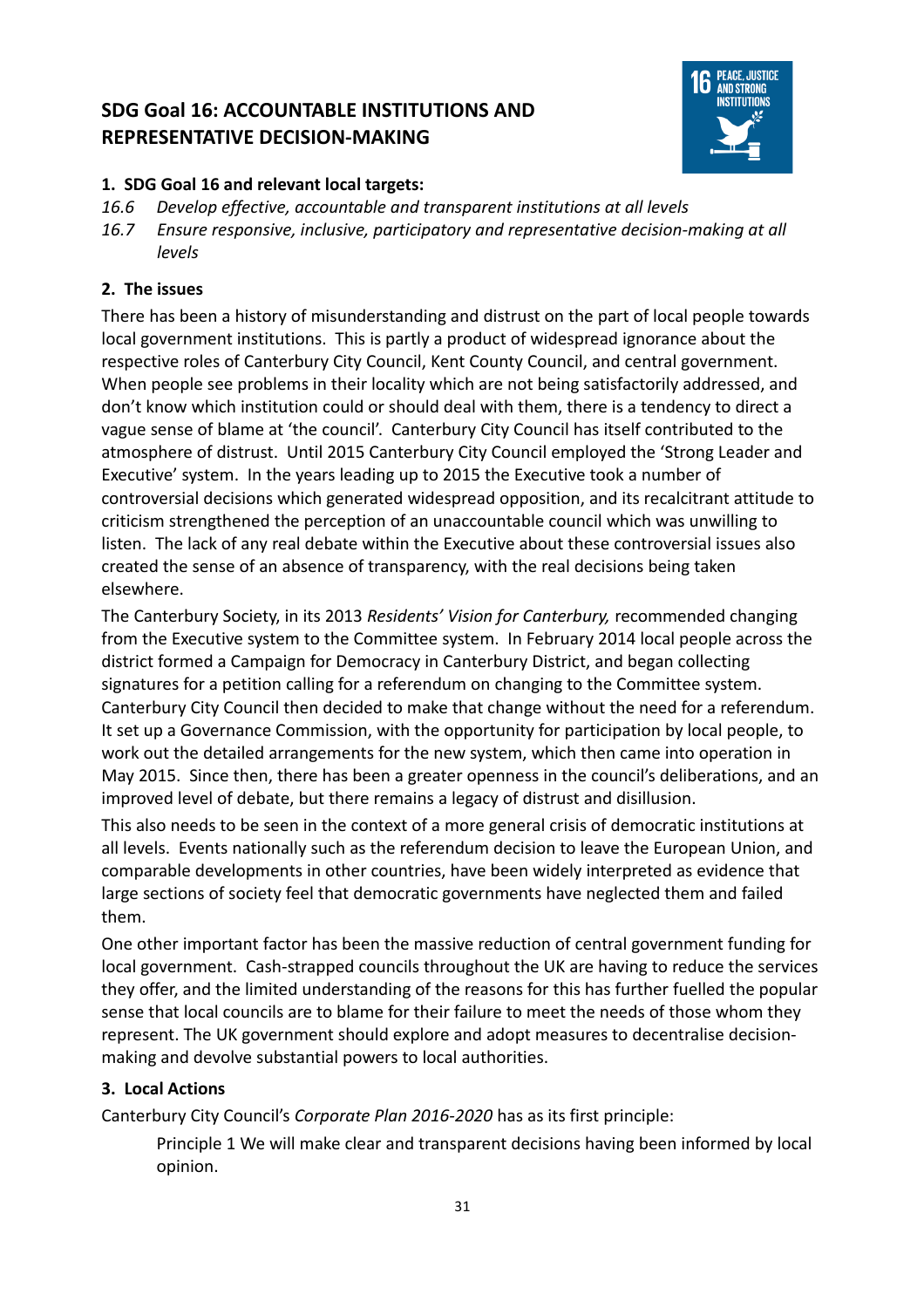We will do this by ensuring that:

- we will consult only where there is a genuine opportunity to influence the decision
- when consultation is appropriate, it should take place at a stage in the process when it can genuinely influence the outcome
- sufficient information is provided to allow consultees to provide an informed response
- the consultation will be open and accessible to all relevant interested parties
- the results of the consultation will be taken into account and made publicly available.

The emphasis on the issue of consultation reflects concerns expressed to the Governance Commission about Canterbury City Council's inadequate performance in this respect. Those concerns had been fuelled particularly by the process of consultation on the Local Plan. A Plan shaped largely by the constraints imposed by central government had been presented by the Council leadership as though it were the ideal outcome of consulting local people on what they wanted.

The 2014 Governance Commission Report recommended "that the Council elected in 2015 be requested to develop a new consultation strategy." Since then, the Council has made some limited experiments with new forms of consultation, such as using 'Stickyworld' to enable local people to produce and share their own suggestions rather than simply saying Yes or No to prepackaged proposals. How best to consult local people remains an unresolved question.

The 2014 Report also recommended "that the new council in 2015 be asked to commence a district-wide Community Governance Review", to look at democratic representation at the most local level, that of parish councils, including the possibility of introducing new town councils for urban areas. The Campaign for Democracy in Canterbury District pressed for this recommendation to be implemented, and saw it as an opportunity to promote greater public participation in local democracy and make it more inclusive.

The Community Governance Review took place in 2017-18, and was itself an encouraging exercise in public consultation. Although it revealed some support for new town councils for Canterbury, Herne Bay and Whitstable, the number of people asking for such a change was regarded as insufficient to justify it, and the proposal recommended and adopted was to experiment with new Forums for the three towns and for the rural area, replacing the previous Area Member Panels. The Forums were to be more open and informal, encouraging participation by members of the public and giving them increased speaking rights. The four Forums were established, and held their first meetings in the week 10-17 September 2018.

It is too early to say whether the four new Forums will succeed in making local government in the district more accountable and participatory. They need to be given a full trial. This requires the council to publicise them as effectively as possible, and to continue experimenting with ways of making the meetings more inclusive. It also depends on local people making use of the new opportunities which are offered.

It is also to be hoped that CCC will continue to experiment with new methods of consultation, and will do so more ambitiously. Local organisations such as the Canterbury Society have recommended the use of the 'charrette' process, where politicians, planners and citizens collaborate on identifying issues, drawing up proposals and arriving at decisions in which all have a sense of ownership, rather than confining citizens to the passive role of commenting on pre-formed proposals.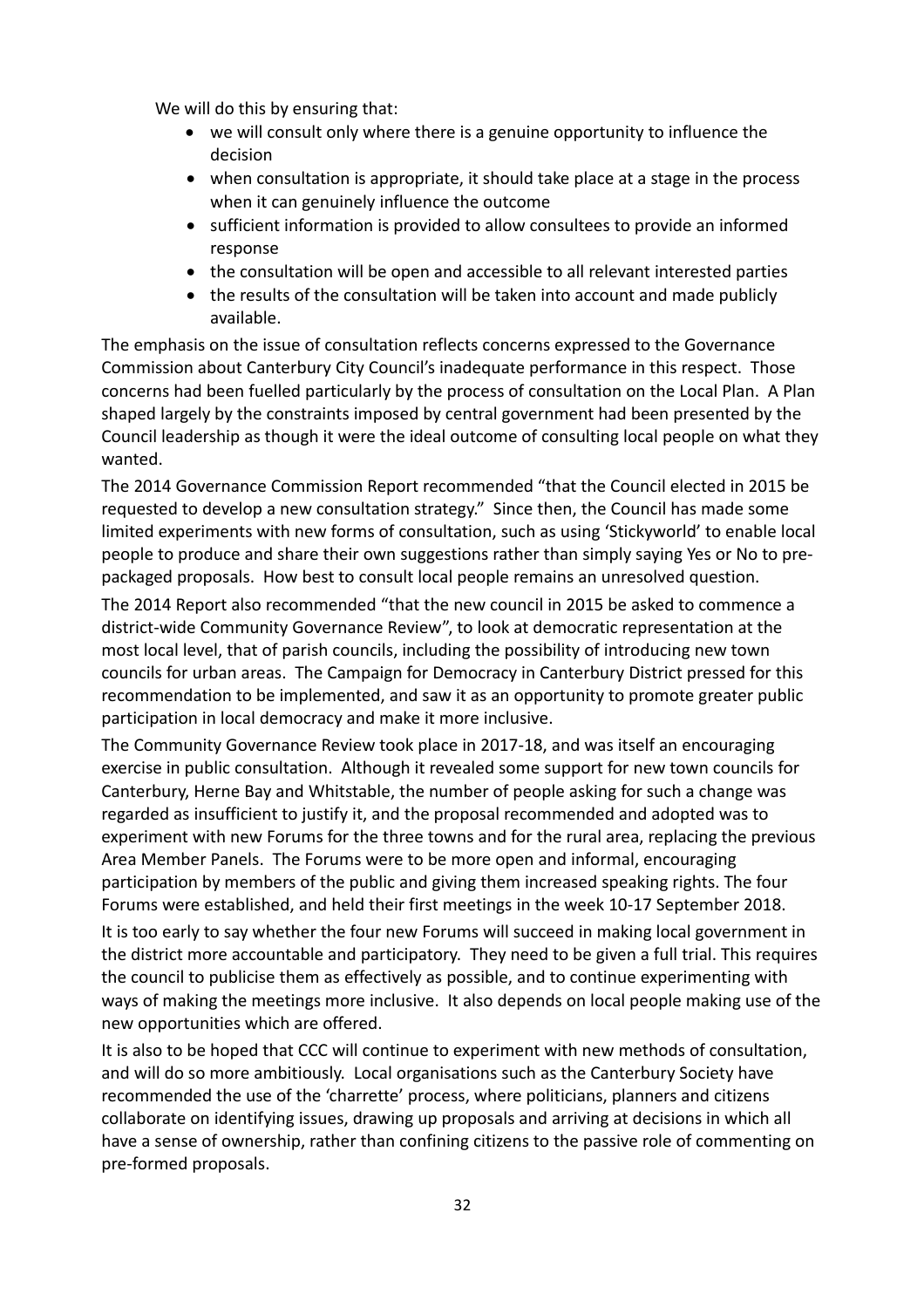There are also larger challenges to be faced. Many local people are confused about the respective roles of the district council and the county council. They may have some understanding of what goes on at the district level, but for most people Maidstone feels as remote as Westminster. Although it is not on the immediate agenda, the idea of replacing the existing local government structure in Kent with unitary authorities, including one for East Kent, needs to be explored further. It could help to reduce the present confusion, allow for more coherent policy-making, and improve accountability by locating the responsibility for local services in a single authority. The potential disadvantage would be that abolishing the district council and creating a unitary authority might make decision-making even more remote, so if unitary authorities were to be created in the future, they would also need to be combined with enhanced versions of the community forums.

The national funding crisis for local government has to be addressed. The massive cuts in central government funding for local authorities have left them struggling to provide services, and many of them face the prospect of being able to deliver only the most basic of statutory services, if that. Canterbury City Council and Kent County Council are not in such a desperate situation as some other, more deprived areas, but they share in the reduction of their ability to address local needs and to devise enterprising policies for local communities. Along with other local authorities, they have been lobbying central government on this matter. It is essential that the lobbying should continue and be intensified, and that the government should respond.

Whatever the changes and improvements which might be made at the local level, the fact remains that the UK's system of government is one of the most centralised in the world. Effective and accountable decision-making at the local level will remain extremely circumscribed unless and until central government takes seriously its talk of 'localism'. A structure of unitary authorities should be seen as a framework for more decentralised government across the whole of the UK, creating strong local authorities able to exercise devolved powers.

#### **4. Proposals for consideration by Canterbury City Council and Kent County Council**

CCC should continue to promote representative decision making by:

- publicising the new community forums, encouraging local people to participate, and experimenting with ways of making them inclusive and participatory
- experimenting with new ways of consulting local people, including use of the 'charrette' process.

CCC, KCC and other district councils

- should together explore the case for new unitary authorities in Kent
- should work with local authorities across the country in a concerted campaign to persuade the UK government to restore funding for local government.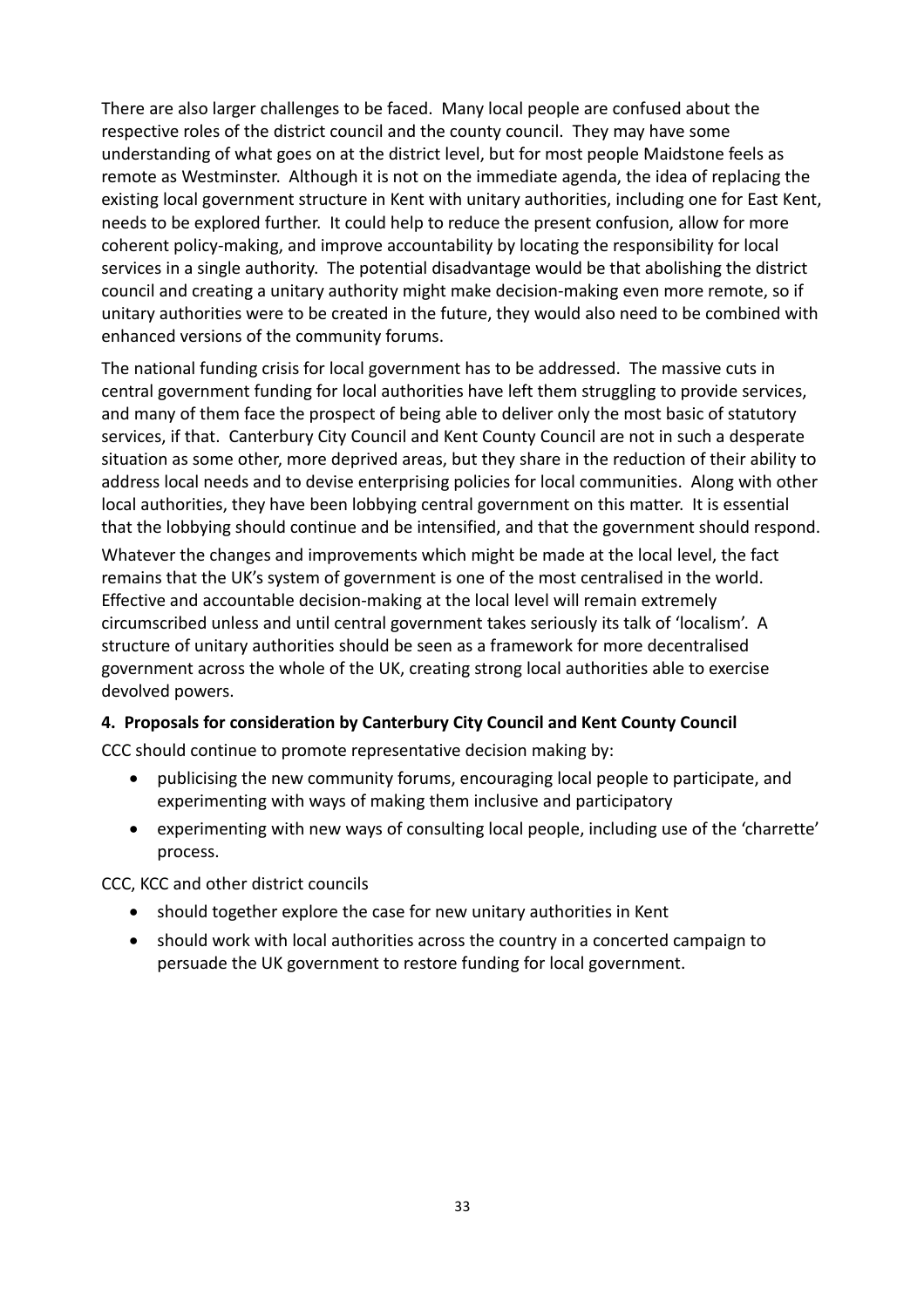# **SDG Goal 17: PARTNERSHIPS FOR SUSTAINABLE DEVELOPMENT**



#### **1. SDG Goal 17 and relevant local targets:**

*17. Strengthen the means of implementation and revitalize the global partnership for sustainable development* 

SDG17 has five unique features set out in a total of 18 targets which relate to:

- a holistic and cross-cutting approach to sustainable development
- integrating means of implementation across other Goals
- resource mobilisation for funding development and resilience
- technical and human resource capacity for implementation
- value addition through partnerships at local, national and international levels.

#### **2. Issues**

Although the 18 targets of SDG17 envision global goals and seek collective solutions to issues that cut across local, national and international levels, initiatives at the local level are important as they lead to:

- awareness raising regarding SDGs and the challenge of meeting them by 2030
- conceptual 'buy in' of SDGs and the stimulation of action by individuals, communities and local institutions
- local resource mobilisation (donations by individuals, and civil society organisations; commitment by local bodies; corporate social responsibility funds from the private sector)
- innovations and value addition through local stakeholder partnerships
- building social cohesion and resilient communities.

## **3. Local Application of the SDG Targets**

#### *Coordinated action through the Canterbury SDG Forum*

This has included regular meetings of member organisations, and discussion and coordinated work with regard to:

- mapping capacities and willingness of individual organisations to contribute to SDG action
- raising public awareness about SDGs
- leveraging stakeholder collaboration
- advocacy through local government and local MP
- responding to and aligning activities with national level initiatives (submitting details for UK Voluntary National Review)
- learning from others' initiatives (for example, from localisation in Belgium, at the symposium held in Canterbury on 30 November 2018 on *The Sustainability Challenge: Implementing the UN's Sustainable Development Goals Locally*)
- international liaison: Mr Evert Bessemans from Sint-Truiden local authority in Belgium spoke at the above symposium. He also met Canterbury City Council (CCC) and Kent County Council (KCC) officials in formal and informal interactions facilitated by the SDG Forum.
- cross-country comparison: Dr Carl Wright visited local authorities in Belgium, and attended the Commonwealth Local Government Forum in Kigali, Rwanda. Local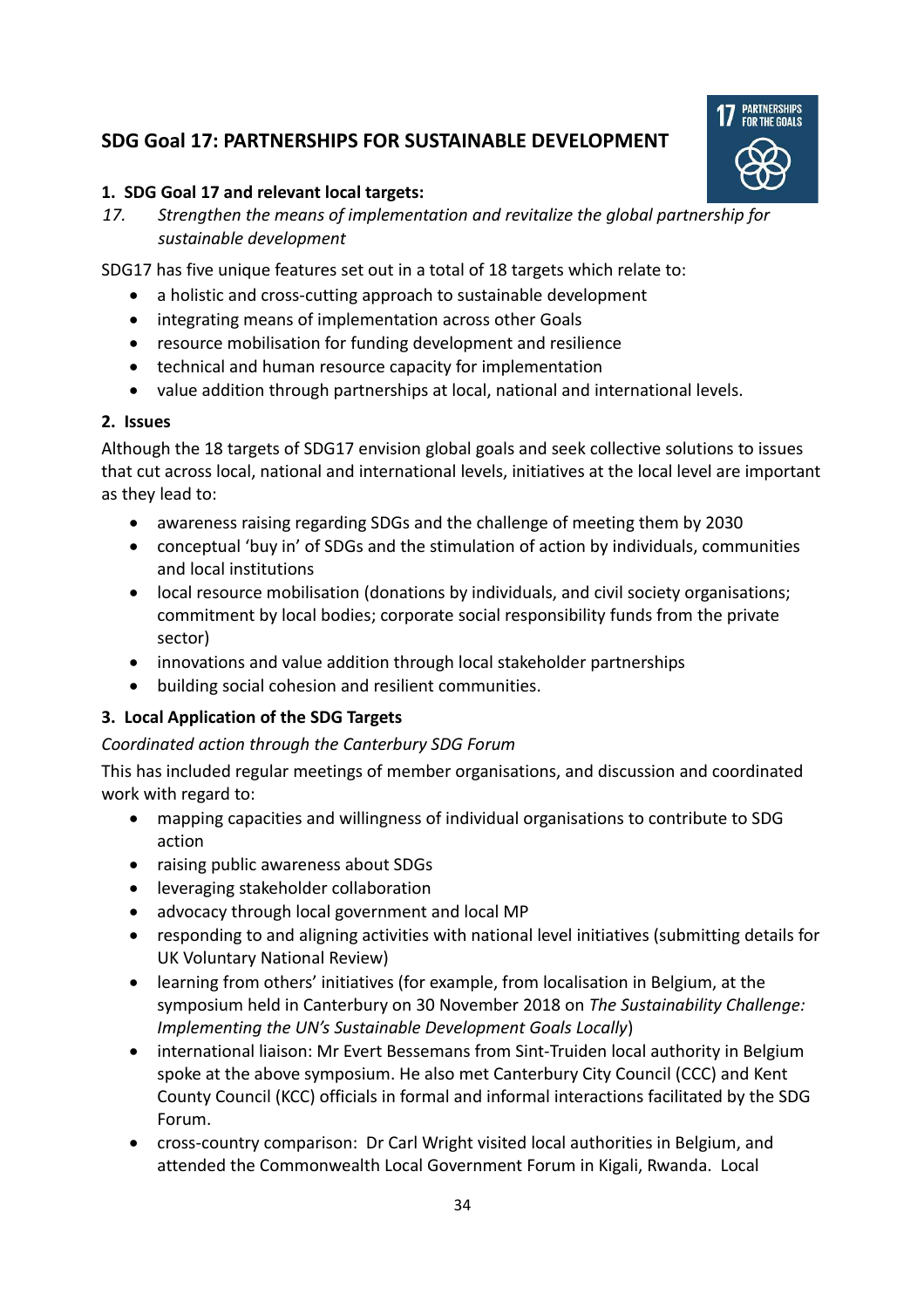government initiatives in Belgium and Rwanda have a funding context different to that of Canterbury – with relatively more dedicated funding from national level allocated for SDG activities by local government authorities.

#### *Initiatives by Local Government*

Canterbury City Council (CCC) and Kent County Council (KCC):

- CCC responded positively to the 'Petition relating to UN Sustainable Development Goals' presented to the meeting of the Council on 26 April 2018 by Dr Carl Wright and 63 signatories.
- The subsequent report from CCC officers to the Policy & Resources Committee on 14 November stated: "The Council works with a diverse range of stakeholders including local community groups, universities and other organisations to progress sustainable development, which contributes to United Nations Sustainable Development Goals and objectives and the Council's Corporate Plan and Local Plan."
- KCC has environmental and other policies which directly address SDG implementation, for example on climate change, and has also engaged constructively with the Canterbury SDG Forum.

#### *Initiatives by Civil Society Organisations (CSOs)*

The activities of most CSOs focus on areas that are specific to particular SDGs, for example, SDG4 for Education. Among the organisations that are represented in the Canterbury SDG Forum, the following [the list will be updated as new information becomes available] have been involved in partnerships that facilitate SDG17 targets 6 and 9 of promoting North-South, South-South and Triangular links.

- 1. Canterbury District Fairtrade Steering Group (through linking consumers of Fairtrade products in Canterbury with producers in many countries of the South)
- 2. United Nations Association (through Annual Peace Service that advocates but also channels the support of local community groups and residents to global initiatives of the United Nations).

Canterbury SDG Forum helps to connect, foreground sustainability issues, leverage and add value to the SDG initiatives of different local organisations and to help raise awareness of sustainable development among the wider public. Its openness to new initiatives and links to supportive local government institutions, the local MP and the private sector provide an ideal platform for adopting the holistic and cross-cutting approach of SDG17 in Canterbury.

A more systematic and detailed study would be helpful to align the analysis in this report to Canterbury's historical and current strengths that underpin its resilience – international links (from Roman times), church, education, and tourism (including UNESCO Heritage Sites). However, this would require funding for data collection, report writing and dissemination.

#### *Private Sector*

Businesses support sustainability through Corporate Social Responsibility funds and/or philanthropy. Kent, being close to the continent, has had extensive contacts through SMEs and their operations in a range of EU countries and these links could well support SDG17 through capacity building of stakeholders. In this context the Kent Business School of the University of Kent also has a role to play.